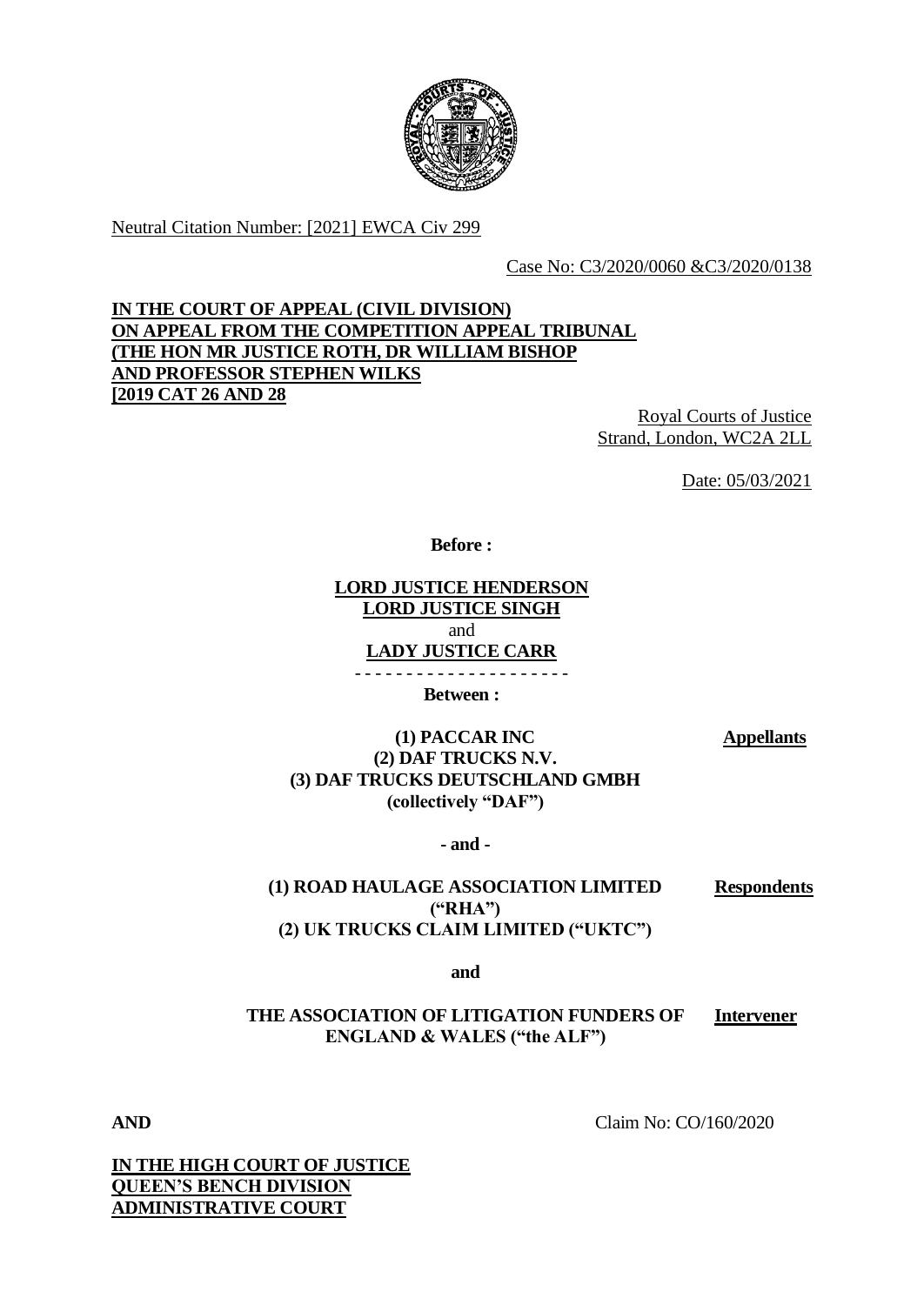**Between : THE QUEEN on the application of:**

# **(1) PACCAR INC (2) DAF TRUCKS N.V. (3) DAF TRUCKS DEUTSCHLAND GMBH (collectively "DAF")**

#### **- and - THE COMPETITION APPEAL TRIBUNAL Defendant**

**-and- (1) UK TRUCKS CLAIM LIMITED ("UKTC") (2) ROAD HAULAGE ASSOCIATION LIMITED ("RHA") (3) MAN SE (4) MAN TRUCKS AND BUS AG (5) MAN TRUCKS AND BUS DEUTSCHLAND GMBH (6) FIAT CHRYSLER AUTOMOBILES N.V. (7) CNH INDUSTRIAL N.V. (8) IVECO S.P.A (9) IVECO MAGIRUS AG (10) VOLVO LASTVAGNER AKTIEBOLAG (11) DAIMLER AG Interested** 

**-and-**

**THE ASSOCIATION OF LITIGATION FUNDERS OF ENGLAND & WALES ("the ALF") Intervener**

**………………………**

**Mr Bankim Thanki QC, Mr Rob Williams QC and Mr David Gregory** (instructed by **Travers Smith LLP**) for the **Appellants/Claimants Mr Rhodri Thompson QC and Ms Judith Ayling** (instructed by **Weightmans LLP**) for **UKTC Mr P. J. Kirby QC and Mr David Went (**instructed by **Backhouse Jones Solicitors)** for the **RHA Mr Max Mallin QC (**instructed by **Boies Schiller Flexner (UK) LLP)** for the **ALF,** by written submissions

> Hearing dates : 26 and 27 January 2021 - - - - - - - - - - - - - - - - - - - - -

# **Approved Judgment**

**Parties**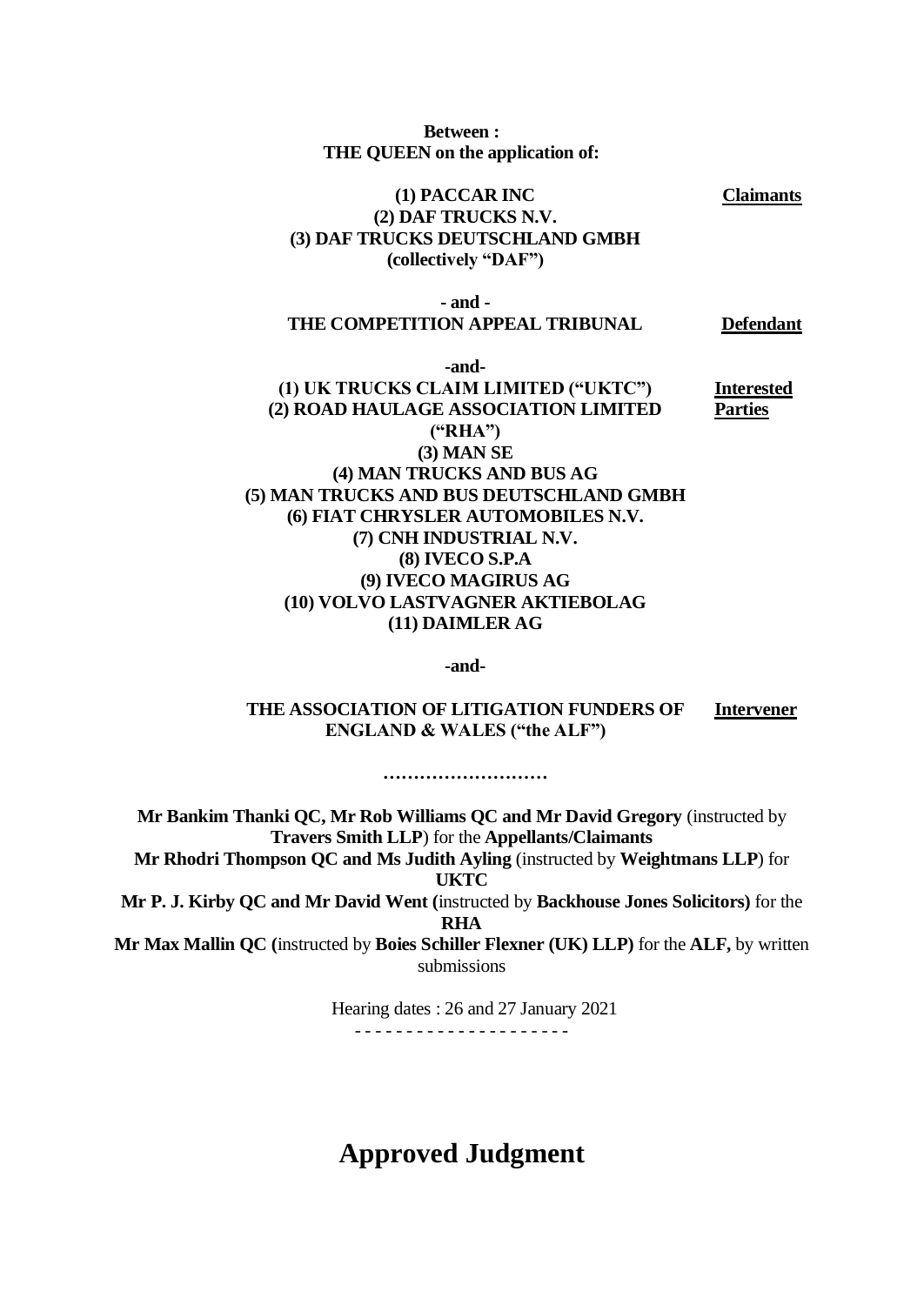*Covid-19 Protocol: This judgment was handed down remotely by circulation to the parties' representatives by email, release to BAILII and publication on the Courts and Tribunals Judiciary website. The date and time for handdown is deemed to be 2.00 p.m. on Friday 5 th March 2021*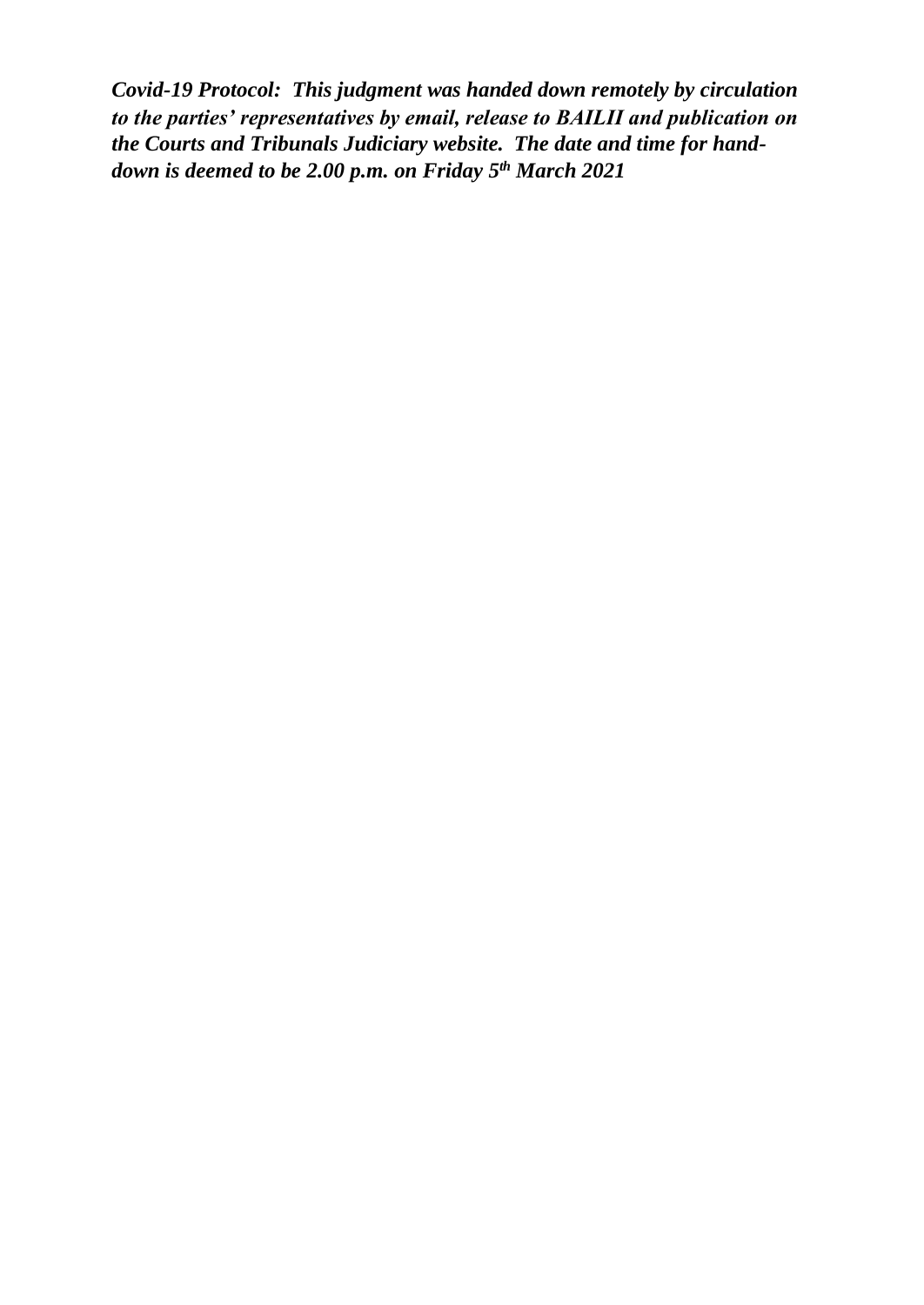#### **Lord Justice Henderson :**

### **Introduction and background**

- 1. This case raises an important issue of general concern to those engaged in the business of litigation funding in England and Wales and their clients. The issue arises in the context of collective proceedings brought before the Competition Appeal Tribunal ("the Tribunal") pursuant to section 47B of the Competition Act 1998 ("CA" or "the Act").
- 2. The issue, which I will call 'the substantive issue', is in general terms whether funding agreements entered into with claimants by third parties who play no part in the conduct of the litigation, but whose remuneration is fixed as a share of the damages recovered by the client, are "damages-based agreements" within the meaning of the relevant legislation which regulates such agreements. If they are, the likely consequence would be that most, if not all, litigation funding agreements currently in existence would be unenforceable, as would the specific agreements which the Tribunal was asked to approve in the present case.
- 3. This case also gives rise to a procedural issue, which turns on the scope of the appellate jurisdiction conferred on this court by section 49 of the Act. The Tribunal determined the substantive issue in favour of the applicants for collective proceedings orders ("CPOs") under CA section 47B, and approved (subject to various conditions and amendments) the relevant funding arrangements which were proposed for the initial stages of the proceedings. The DAF parties ("DAF") now wish to challenge the decision of the Tribunal on the substantive issue, but if this court lacks jurisdiction to entertain an appeal on the issue, it is common ground that the challenge can and must be made by way of proceedings for judicial review.
- 4. In those circumstances, the matter comes before us on applications by DAF for permission to appeal, or alternatively for permission to bring proceedings for judicial review (for which purpose we would sit as a Divisional Court of the Queen's Bench Division), with the substantive hearing to follow in either case if permission is granted.

#### *The substantive issue*

5. Over the last thirty years, litigation funding in England and Wales has changed out of all recognition. Third party litigation funding is now a substantial industry which, although driven by commercial motives, is widely acknowledged to play a valuable role in furthering access to justice. Following the recommendations of Sir Rupert Jackson's review of civil litigation costs in 2009, that industry is currently self-regulated, although Parliament enacted provisions in section 28 of the Access to Justice Act 1999 ("AJA 1999") which have never been brought into force but remain on the statute book and, if brought into force, would enable litigation funding agreements ("LFAs") to be regulated by subordinate legislation made by the Lord Chancellor.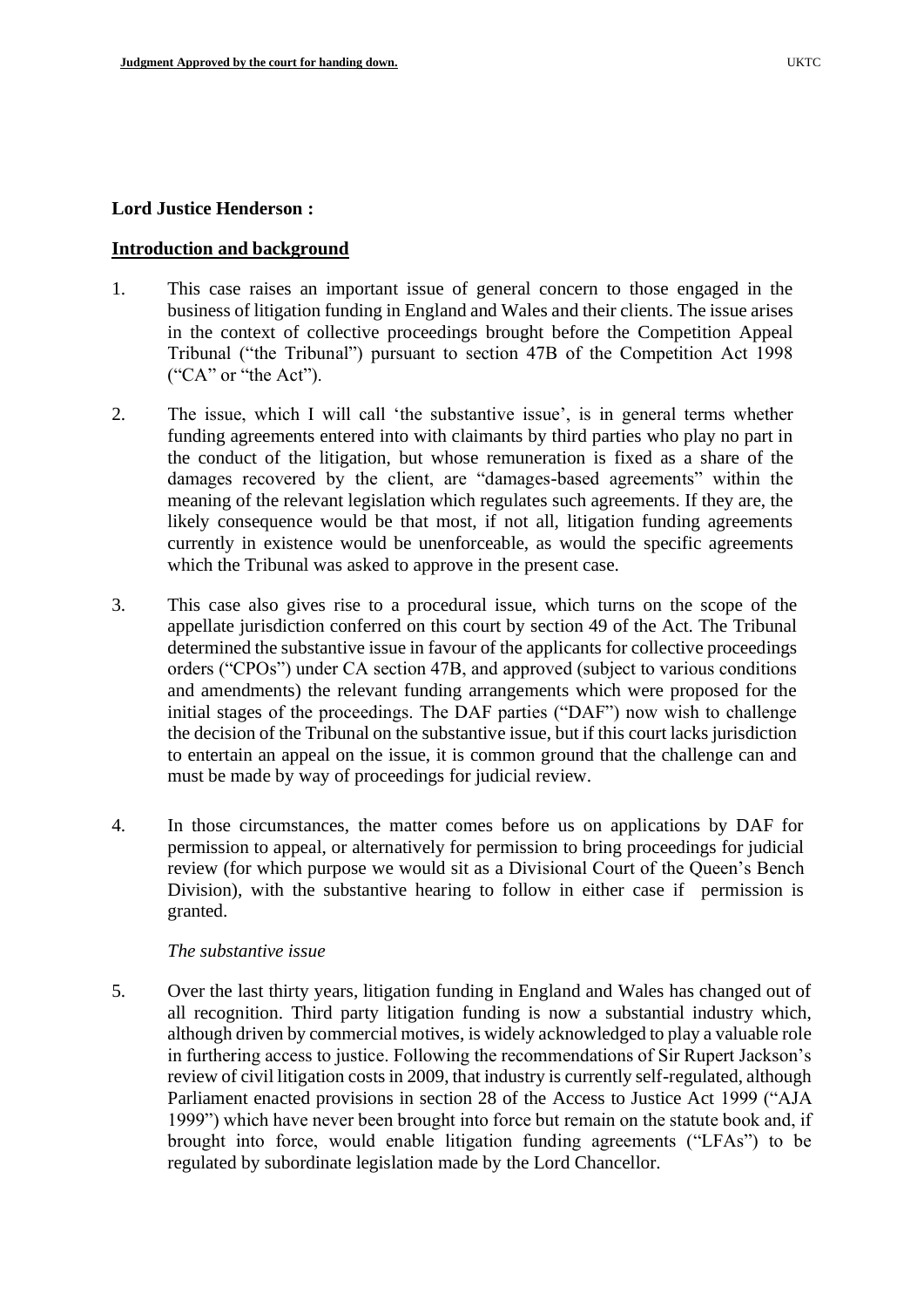- 6. Other forms of litigation funding have come into existence which, from their inception, have been subject to statutory control. They include (a) conditional fee agreements ("CFAs"), first introduced by section 58 of the Courts and Legal Services Act 1990 ("CLSA 1990"), under which lawyers were permitted in specified circumstances to charge success fees for their litigation and advocacy services; and (b) of particular relevance to the present case, damages-based agreements ("DBAs"), also sometimes called contingency fee agreements, under which (again in specified circumstances) it became permissible for lawyers providing certain types of services to stipulate for remuneration in the form of a share of the damages ultimately recovered by the client.
- 7. When DBAs were first introduced by section 154 of the Coroners and Justice Act 2009, which inserted a new section 58AA into CLSA 1990, their scope was limited to employment matters. Accordingly, the Damages-Based Agreements Regulations 2010 made by the Lord Chancellor pursuant to section 58AA(4) of CLSA 1990 were confined in their ambit to such matters and had no wider application. However, the limitation to employment matters was removed by section 45 of the Legal Aid, Sentencing and Punishment of Offenders Act 2012 ("LASPO"), which came into force on 19 January 2013. Shortly thereafter, the 2010 Regulations were replaced by the Damages-Based Agreements Regulations 2013 ("the DBA Regulations 2013"), which remain in force today.
- 8. As amended from 2013 by section 45 of LASPO, section 58AA of CLSA 1990 provides materially as follows:

# "**58AA Damages-based agreements**

(1) A damages-based agreement which satisfies the conditions in subsection (4) is not unenforceable by reason only of its being a damages-based agreement.

(2) But… a damages-based agreement which does not satisfy those conditions is unenforceable.

(3) For the purposes of this section—

(a) a damages-based agreement is an agreement between a person providing advocacy services, litigation services or claims management services and the recipient of those services which provides that—

(i) the recipient is to make a payment to the person providing the services if the recipient obtains a specified financial benefit in connection with the matter in relation to which the services are provided, and

(ii) the amount of that payment is to be determined by reference to the amount of the financial benefit obtained.

- (4) The agreement—
- (a) must be in writing;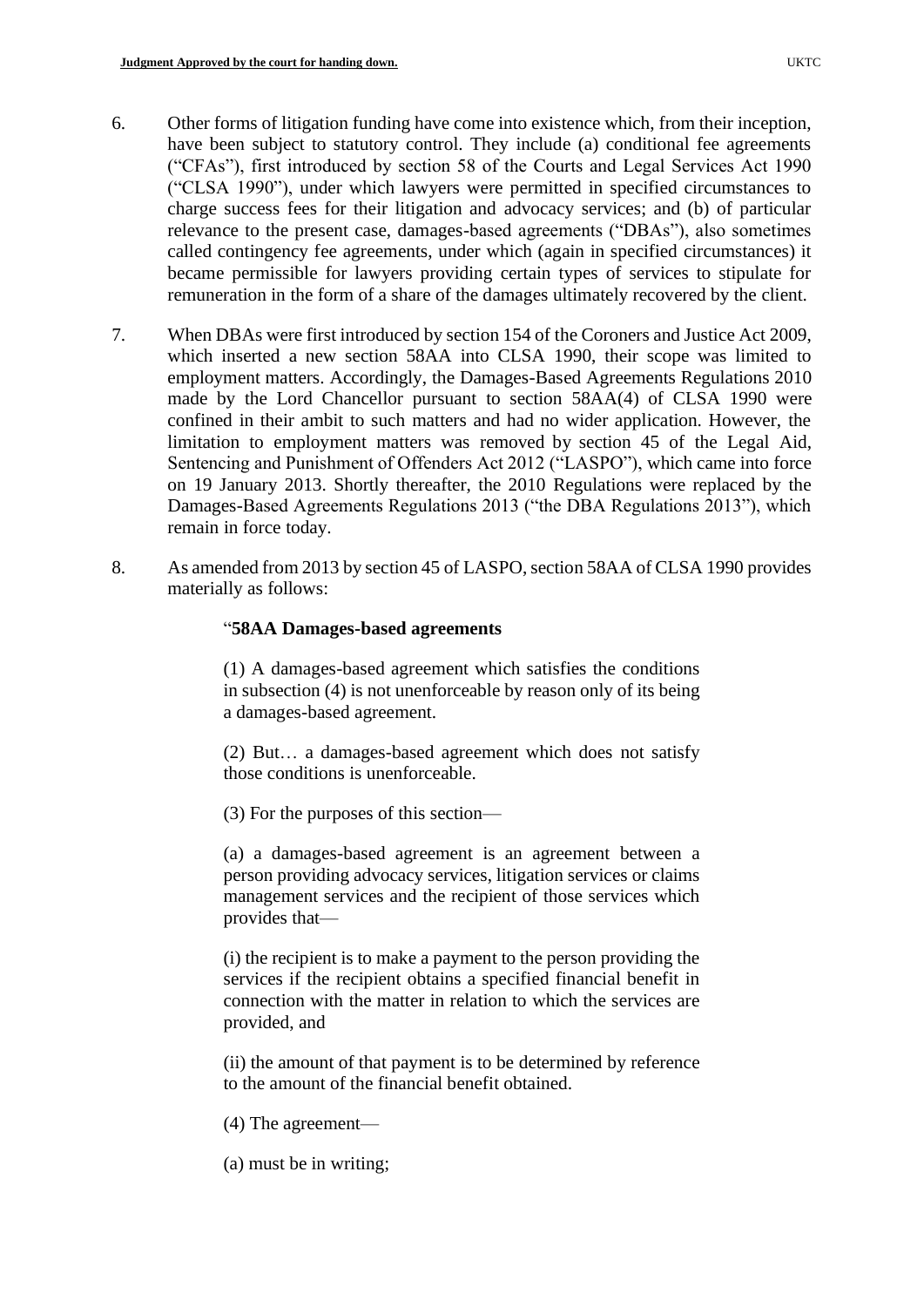(aa) must not relate to proceedings which by virtue of section 58A(1) and (2) cannot be the subject of an enforceable conditional fee agreement or to proceedings of a description prescribed by the Lord Chancellor;

(b) if regulations so provide, must not provide for a payment above a prescribed amount or for a payment above an amount calculated in a prescribed manner;

(c) must comply with such other requirements as to its terms and conditions as are prescribed; and

(d) must be made only after the person providing services under the agreement has complied with such requirements (if any) as may be prescribed as to the provision of information.

(5) Regulations under subsection (4) are to be made by the Lord Chancellor and may make different provision in relation to different descriptions of agreements.

…

(7) In this section—

…

"*claims management services*" has the same meaning as in Part 2 of the Compensation Act 2006 (see section 4(2) of that Act)."

- 9. A DBA is accordingly defined in section 58AA(3)(a) as an agreement between a person providing one of three specified types of services (advocacy, litigation or claims management) and the recipient of those services, which provides for the recipient to make a payment to the provider the amount of which "is to be determined by reference to the amount of the financial benefit obtained". It is the latter aspect of the definition which makes the agreement "damages-based", in the sense that the stipulated remuneration for the services must take the form (broadly speaking) of a share of the damages recovered. That is the critical feature which distinguishes a DBA from a CFA, under which a lawyer may stipulate for a success fee to become payable in specified circumstances, but not for a share of the damages recovered by the client.
- 10. For present purposes, however, the critical part of the definition lies in the inclusion of "claims management services" in those which may be provided under a DBA. That expression was itself defined by reference to section 4(2) of the Compensation Act 2006, the Preamble to which stated that it was "An Act… to make provision for the regulation of claims management services." By virtue of section 4(1) of the 2006 Act, "A person may not provide regulated claims management services unless  $-$  (a) he is an authorised person…". Section 4(2) then states that:

"In this Part-

…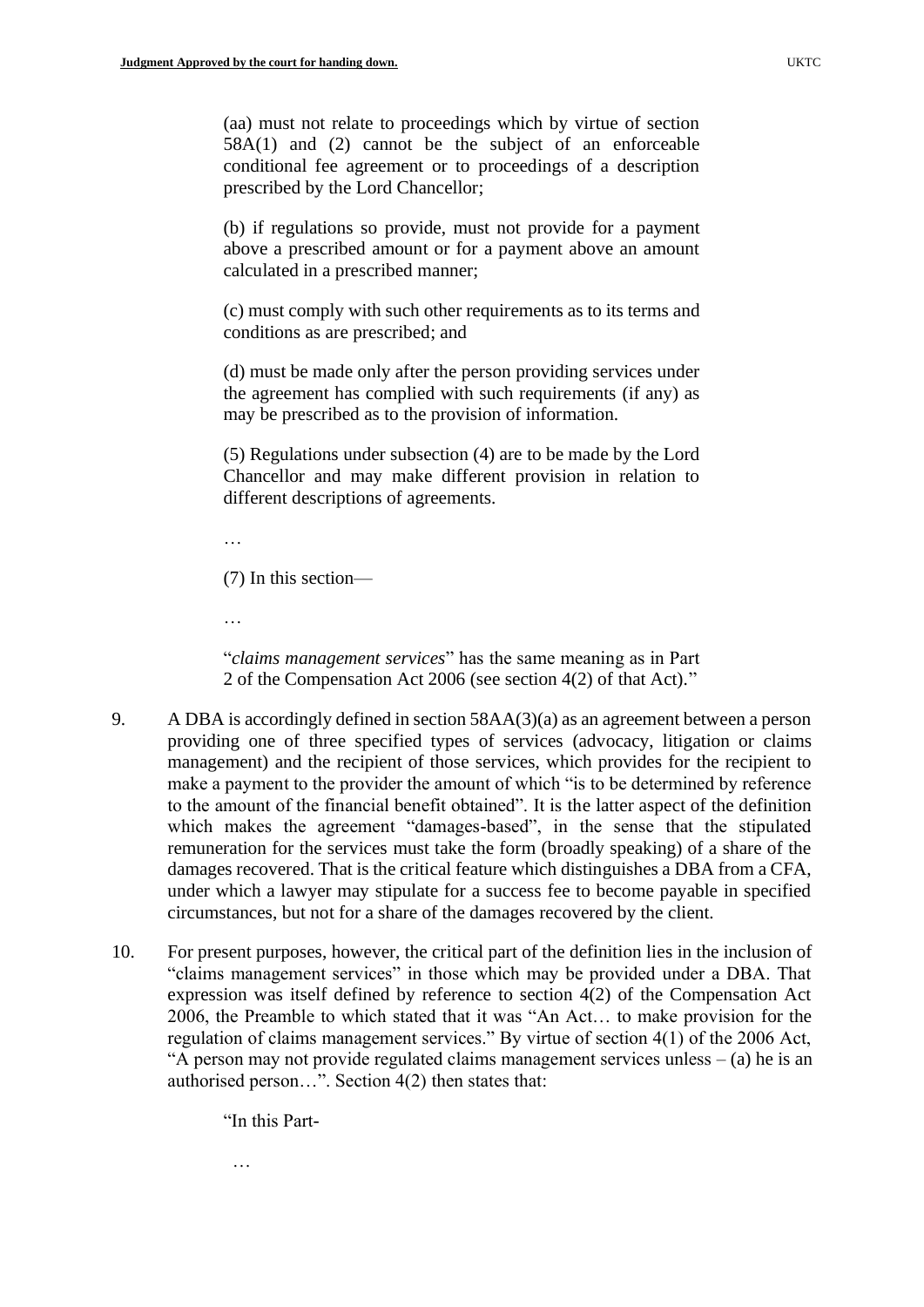(b) "*claims management services*" means advice or other services in relation to the making of a claim,

(c) "*claim*" means a claim for compensation, restitution, repayment or any other remedy or relief in respect of loss or damage or in respect of an obligation, whether the claim is made or could be made-

(i) by way of legal proceedings,

…

(3) For the purposes of this section-

(a) a reference to the provision of services includes, in particular, a reference to-

(i) the provision of financial services or assistance,

…"

It can thus be seen that the definition of "claims management services" in section  $4(2)(b)$  is extended by subsection  $(3)(a)(i)$  to include "the provision of financial services" or assistance".

- 11. In general terms, the substantive issue at the heart of the present case is whether a thirdparty LFA which (as is common) provides for the funder to be remunerated by a share of damages, but not to play any part in the active management or prosecution of the claim, is a DBA within the definition in section 4(2)(b) of the Compensation Act 2006 because the funding provided to the claimant constitutes "the provision of financial services or assistance" and therefore falls within the extended limb of the definition in section  $4(3)(a)(i)$ . If the answer to that question is affirmative, it follows that section 58AA of CLSA 1990 would apply so as to render the LFA unenforceable unless it complied with the conditions in subsection (4), including the relevant requirements of the DBA Regulations 2013. It is common ground that the funding agreements with which we are concerned do not comply with those Regulations, and they would therefore be unenforceable as they stand if they are indeed DBAs within the scope of the statutory definition.
- 12. It is convenient to record at this point that, with effect from 29 November 2018, the definition of "claims management services" in section 58AA(7) was replaced with a cross-reference to the definition of that phrase in section 419A of the Financial Services and Markets Act 2000 ("FSMA"). The amendment took effect in relation to DBAs entered into on or after 1 April 2019. The relevant definition is in substantive terms very similar to that in section 4 of the Compensation Act 2006, as follows:

### "**419A Claims management services**

(1) In this Act "claims management services" means advice or other services in relation to the making of a claim.

(2) In subsection (1) "other services" includes-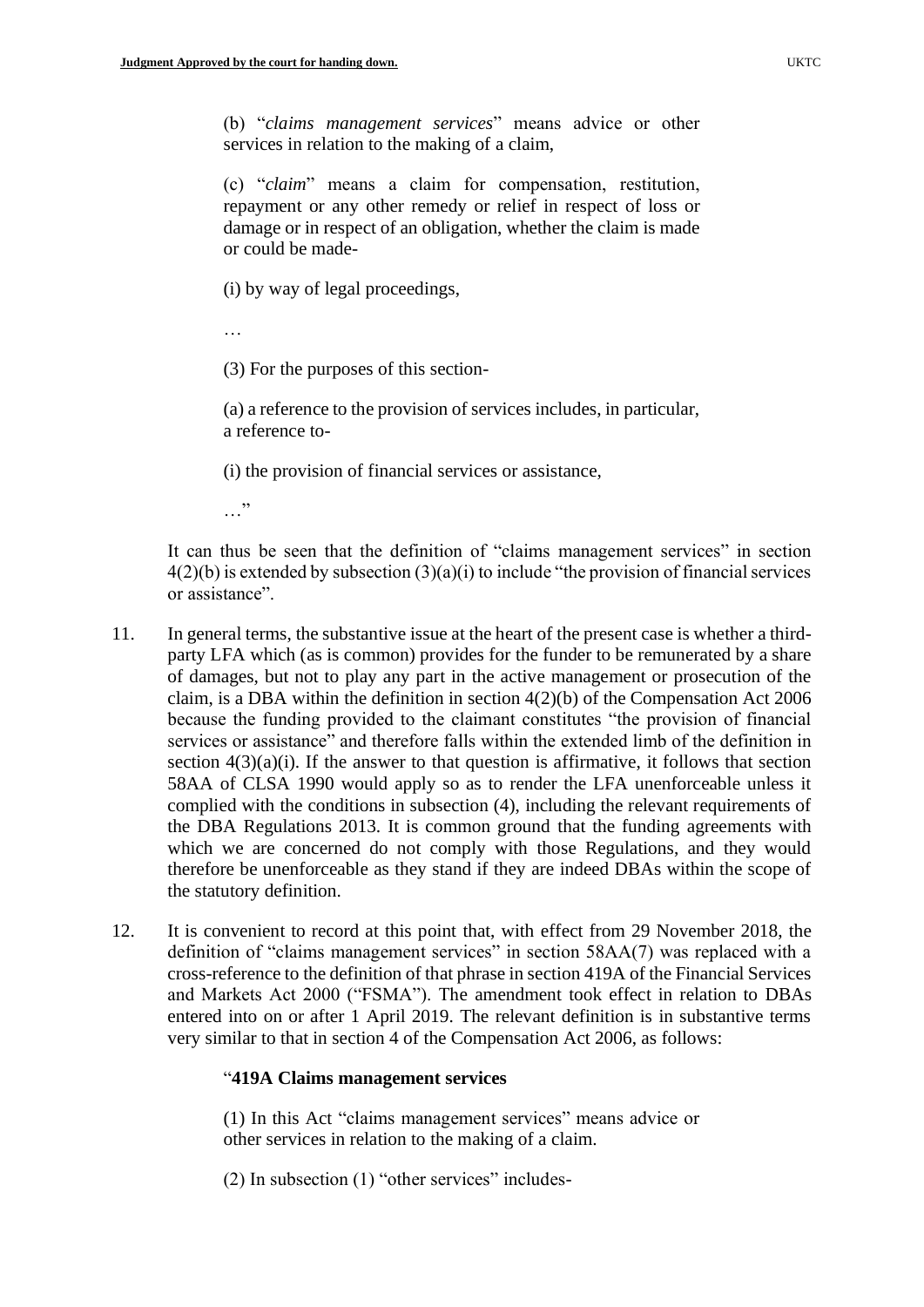(a) financial services or assistance,

…"

It is common ground that the reason for the amendment was the transfer of the regulation of claims management activities from the Ministry of Justice to the Financial Conduct Authority. None of the parties has submitted to us that anything turns on the differences in wording between the statutory definitions of "claims management services" in 2006 and 2018 (when section 419A was inserted into FSMA by section 27(11) of the Financial Guidance and Claims Act 2018). The critical issue upon which we need to focus is therefore the meaning of the phrase as defined by the Compensation Act 2006, when it was first incorporated into section 58AA of CLSA 1990 by the Coroners and Justice Act 2009.

13. I will now describe the circumstances in which the substantive issue comes before us for determination.

#### *Factual background*

14. I gratefully incorporate the description of the relevant background given by the Tribunal (Roth J (President) sitting with Dr William Bishop and Professor Stephen Wilks) in its judgment which is now under challenge ([2019] CAT 26) at [1] to [6]:

> "1. By its decision in Case 39824 - *Trucks* adopted on 19 July 2016 (the "Decision"), the European Commission found that five major European truck manufacturing groups had carried out a single continuous infringement of Article 101 of the Treaty on the Functioning of the European Union, by inter alia exchanging information on their future gross prices, over a period of some 14 years between 1997 and 2011. It is convenient to refer to the addressees of the Decision by the shorthand name of the corporate groups to which they belong: DAF, Daimler, Iveco, Volvo/Renault and MAN. Together, they are referred to as original equipment manufacturers or "OEMs".

> 2. Two applications have been issued before the Tribunal for a Collective Proceedings Order ("CPO") pursuant to section 47B of the Competition Act 1998 ("CA") in respect of damages claims resulting from what the Commissioner for Competition described as a cartel. The first application is brought by UK Trucks Claim Ltd ("UKTC"), a special purpose vehicle ("SPV") set up to pursue these claims, and was filed on 18 May 2018. The second application is brought by the Road Haulage Association ("RHA"), the well-known trade association of those engaged in the haulage industry. The Respondents to the two applications are addressees of the Decision, but they are not identical. The UKTC application is brought against Iveco and Daimler; the RHA application is against Iveco, MAN and DAF. On 12 December 2018 the Tribunal ordered that the two applications be heard together.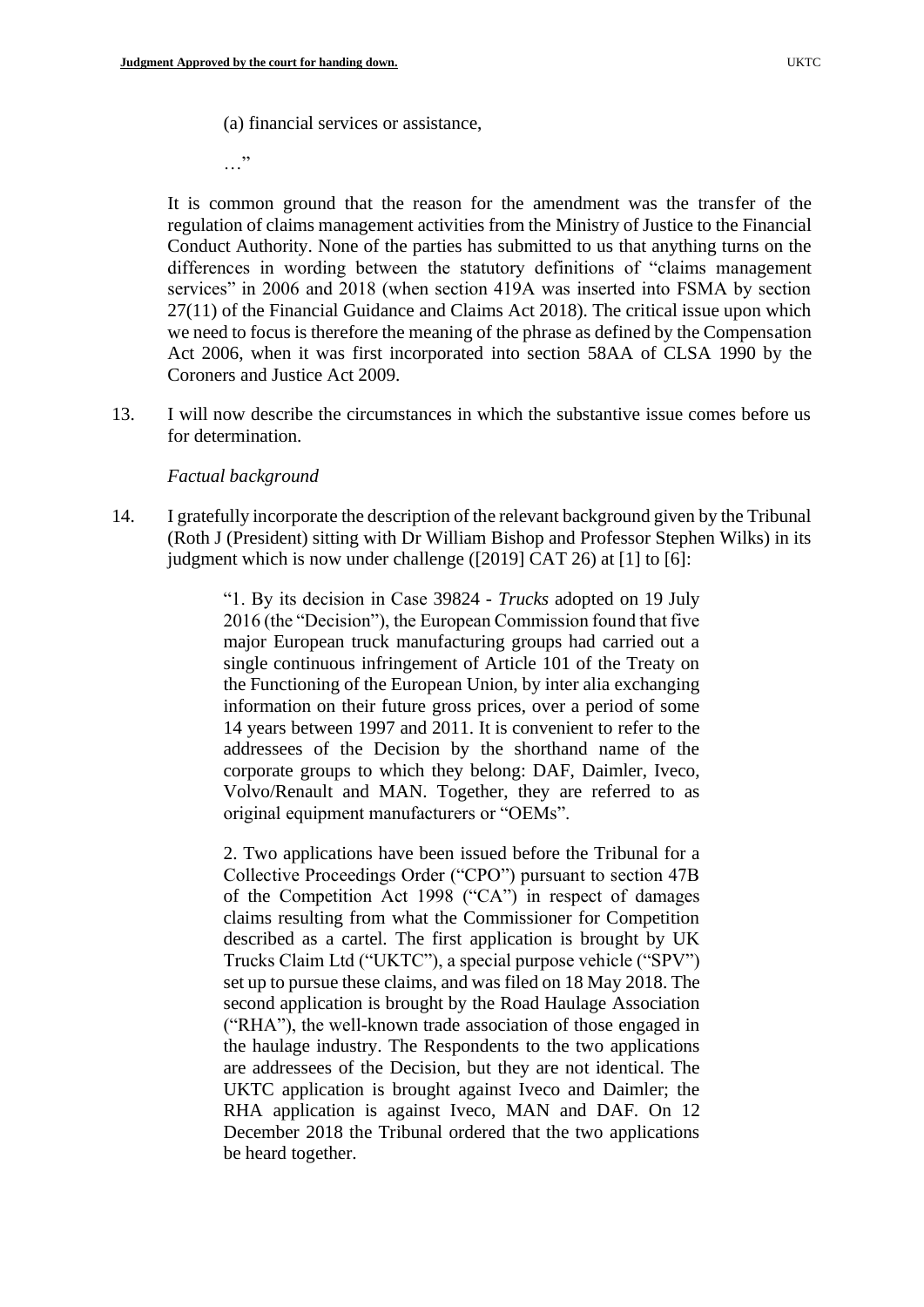3. In each case, several of the addressees of the Decision, although not respondents to the application, have objected to the grant of a CPO, on the basis that they are persons with an interest since they expect that if a CPO is granted they will be subject to additional claims for contribution or indemnity pursuant to rule 39 of the Competition Appeal Tribunal Rules 2015 ("CAT Rules"). The Tribunal therefore allowed DAF, MAN and Volvo/Renault to be heard as objectors to the UKTC application and Daimler and Volvo/Renault to be heard as objectors to the RHA application.

4. Pursuant to section 47B(5) CA, the Tribunal can only make a CPO if two conditions are satisfied:

(a) the person who brought the proceedings should be authorised to act as the class representative in accordance with section 47B(8); and

(b) the claims are eligible for inclusion in collective proceedings in accordance with section 47B(6).

5. Pursuant to section 47B(8)(b) CA, the Tribunal may authorise a person to act as class representative only if the Tribunal considers it just and reasonable for them to do so. Pursuant to para 15B of Schedule 4 to the Enterprise Act 2002, rule 78 of the CAT Rules sets out various factors to be considered in that regard. Several of those factors relate to the adequacy of the representative's funding arrangements, both as regards their own costs and their ability to meet the other side's costs.

6. On 8 May 2019, the Tribunal ruled that in the light of a possible appeal to the Supreme Court in another case concerning a CPO application, *Merricks v MasterCard Inc*, against the judgment of the Court of Appeal that addressed the second of the two statutory conditions (i.e. eligibility of claims), these two applications for a CPO should be adjourned pending the outcome of the application in *Merricks* to the Supreme Court, but that there should be heard as a preliminary issue the question whether as a result of any aspect of the funding arrangements which they have entered into, UKTC and/or the RHA should not be authorised to act as class representative: see [2019] CAT 15."

15. I pause to note that the Supreme Court has recently given its judgment on the appeal in the Merricks case on 11 December 2020: see [2020] UKSC 51. The leading judgment for the majority was delivered by Lord Briggs, with whom Lord Thomas and (before his death on 1 December) Lord Kerr agreed. As Lord Briggs explained, in the introductory section of his judgment:

> "2. The procedure for collective proceedings introduced by the Act applies to claims by two or more persons for damages, money or an injunction in respect of a breach of specified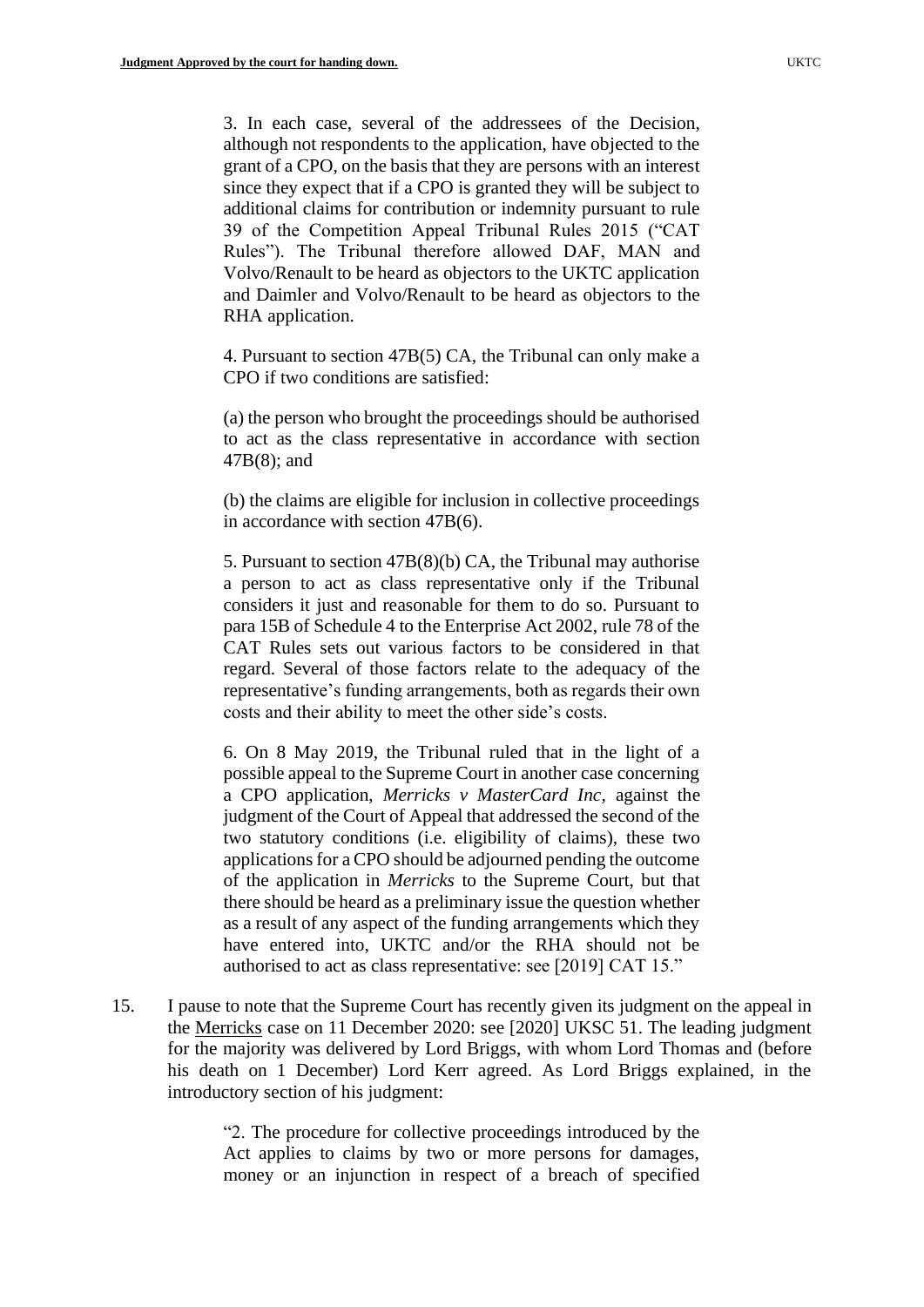provisions of statutory competition law: see sections 47A(2) and 47B(1) of the Act. It enables whole classes of consumers to vindicate their rights to compensation and the large cost of the necessary litigation to be funded, before an expert tribunal, the Competition Appeal Tribunal (CAT), which is given exclusive jurisdiction over collective proceedings. The prospect that the rights of consumers can be vindicated in that way also serves to act as a disincentive to unlawful anti-competitive behaviour of a type likely to harm consumers generally. But collective proceedings may not proceed beyond the issue and service of a claim form without the permission of the CAT in the form of certification by a Collective Proceedings Order ("CPO") under section 47B of the Act...

3. There are (at least for present purposes) three key features of collective proceedings. The first is that claims by any number of claimants may be pursued on their behalf by a single representative who may, but need not, be a member of the class. The claims need not be identical, and they need not all be against all the defendants, but they must all raise the same, similar or related issues of fact or law. Secondly, the remedy sought may, but need not always, be the award of what are called aggregate damages. This type of damages provides just compensation for the loss suffered by the claimant class as a whole, but the amount need not be computed by reference to an assessment of the amount of damages recoverable by each member of the class individually. Thirdly, the CAT has a discretion as to how aggregate damages (if recovered) are to be distributed among members of the class. Any unclaimed residue of an aggregate award is to be given to a charity specified by the Lord Chancellor, or used to meet the litigation costs and expenses of the representative.

4. The CAT is given an important screening or gatekeeping role over the pursuit of collective proceedings. First, collective proceedings may not be pursued beyond the issue and service of a claim form without the CAT's permission, in the form of a CPO, for which the representative must apply. The obtaining of a CPO is called certification. Secondly, collective proceedings may be terminated by the CAT at any stage by the revocation of that CPO. Thirdly, the CAT may accede to an application by one or more defendants to strike out collective proceedings if they disclose no reasonable cause of action (or are otherwise abusive) or to an application for defendants' summary judgment, just as in any ordinary civil proceedings."

16. The Supreme Court was divided on the issue of the eligibility of the claims in the Merricks litigation for the making of a CPO. Lord Briggs and the majority held that the claims were eligible, but Lord Sales and Lord Leggatt disagreed. We are not at present concerned with that aspect of the CPO regime, although as the Tribunal noted at [6], in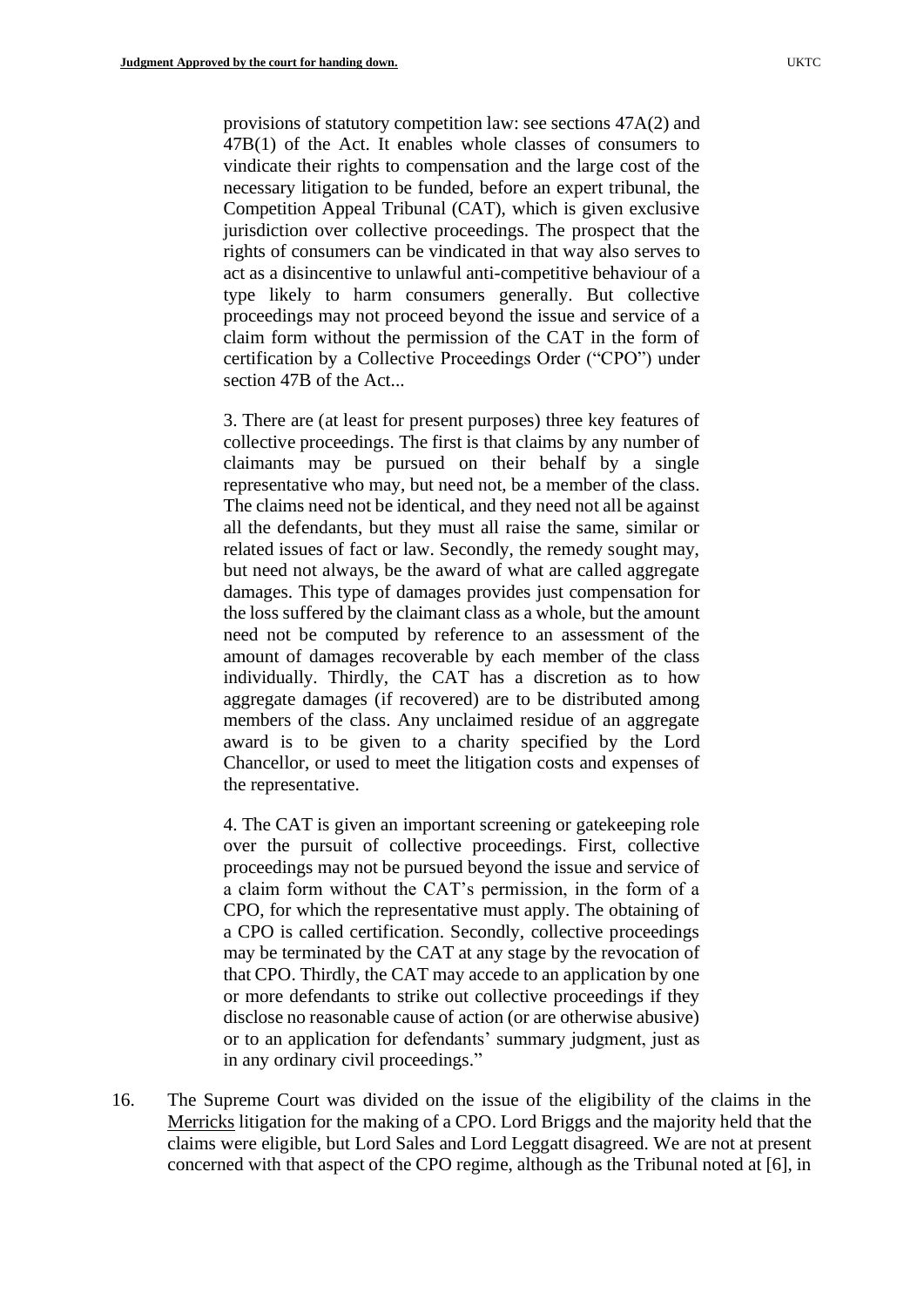the passage from its judgment quoted at [14] above, the question of eligibility remains to be determined in the present case now that the Supreme Court has given its judgment in the Merricks case. It is material, however, to note two significant features of collective proceedings under section 47B which were pointed out by Lord Sales and Lord Leggatt in their dissenting judgment at [91], and then amplified at [92] to [97]. The first feature is the provision made in section 47B(11) of the Act for "opt-out collective proceedings", which "means that a person may become a claimant in collective proceedings without taking any affirmative step and, potentially, without even knowing of the existence of the proceedings and the fact that he or she is a claimant in them": see [92]. The second feature is that damages may be recoverable without the need to prove that individual members of the class have suffered loss, it being sufficient to show that loss has been suffered by the class viewed as a whole: see [91] and [95]. Neither of these special features has any parallel in the provisions relating to group actions which have been in force since 2000 in the High Court and the County Court: see CPR rules 19.10 to 19.15 and the associated Practice Direction 19B - Group Litigation.

17. Lord Sales and Lord Leggatt went on to observe, at [98]:

"A class action procedure which has these features provides a potent means of achieving access to justice for consumers. But it is also capable of being misused. The ability to bring proceedings on behalf of what may be a very large class of persons without obtaining their active consent and to recover damages without the need to show individual loss presents risks of the kind already mentioned, as well as giving rise to substantial administrative burdens and litigation costs. The risk that the enormous leveraging effect which such a class action device creates may be used oppressively or unfairly is exacerbated by the opportunities that it provides for profit. As the Court of Appeal observed in the present case, "the power to bring collective proceedings ... was obviously intended to facilitate a means of redress which could attract and be facilitated by litigation funding": [2019] EWCA Civ 674; [2019] Bus LR 3025, para 60. Those who fund litigation are, for the most part, commercial investors whose dominant interest is naturally to make money on their investment from the fruits of the litigation."

18. Reverting to the present case, the Tribunal recorded at [8] that the opposition to the funding arrangements was advanced in two parts. First, DAF, supported by MAN and Iveco, argued that the applicants' LFAs constituted DBAs for the purposes of the relevant statutory regulations, and were therefore unenforceable and unlawful. Secondly, all of the OEMs, with one exception, advanced arguments about the nature and adequacy of the funding arrangements. The Tribunal then addressed these arguments in turn, beginning with the argument that the funding agreements put in place by the applicants constituted DBAs. The Tribunal's conclusion, at [45], was that section 58AA of CLSA 1990 does not apply to LFAs made with litigation funders. With regard to the critical definition of "claims management services" in section 4 of the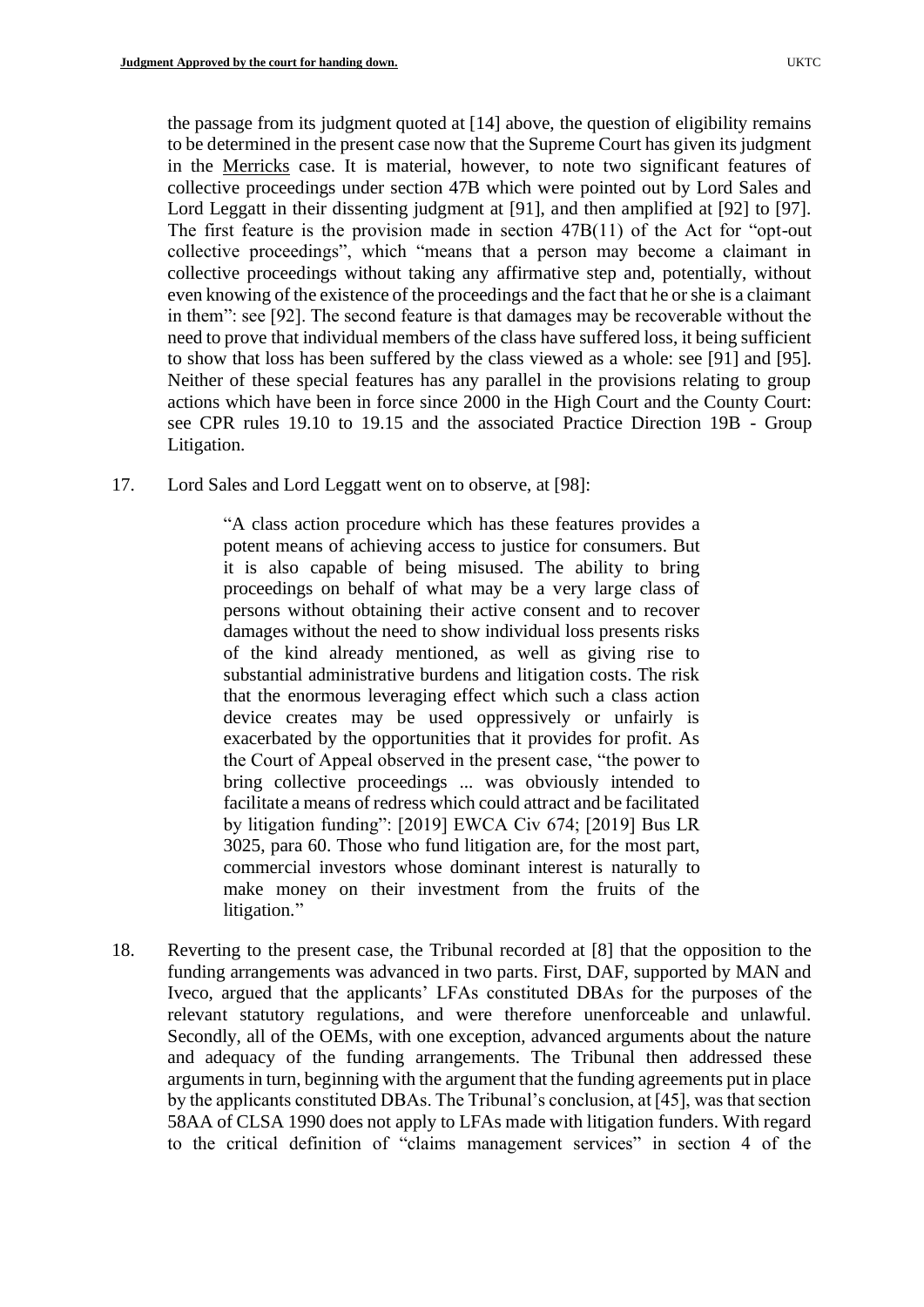Compensation Act 2006, the core of the Tribunal's reasoning is to be found in [41], where after a full and careful analysis of the legislative context and history it said:

"We consider that, having regard to the mischief at which this part of the [*Compensation Act*] was directed, Mr Kirby was therefore correct in his submission that the reference in section  $4(2)$  read with section  $4(3)(a)$ ... to "the provision of financial services or assistance" "in relation to the making of a claim" is to be interpreted as applying in the context of the management of a claim. This gives effect to the fact that the term employed in the statute, which is the subject of the definition, is "claims management services" and avoids the potential for an undesirable outcome discussed above. Litigation funders, by contrast, are engaged in the funding of a claim, not the management of the making of a claim. On that basis, since litigation funders are not engaged in providing "claims management services", a LFA will not come within the definition of a DBA in section 58AA(3) CLSA."

19. As I have already explained, it was common ground by the time of the hearing before the Tribunal (in June 2019) that the LFAs entered into by UKTC and the RHA with their respective funders would not have complied with the DBA Regulations 2013, had the LFAs been DBAs. Where the proposed collective proceedings are brought on an opt-in basis, it would always be possible, at least in principle, to renegotiate the terms of a funding agreement to make them compliant with the DBA Regulations 2013, were it necessary to do so. That option is not available, however, in relation to opt-out collective proceedings, because CA section 47C(8) provides that:

> "A damages-based agreement is unenforceable if it relates to opt-out collective proceedings."

It is accordingly relevant to note that, although the RHA made its application for a CPO on an opt-in basis only, the same was not true of UKTC, which made its application on both an opt-in and opt-out basis. UKTC's funder was Yarcombe Limited ("Yarcombe"), with which it had entered into two separate LFAs to cover the alternative scenarios of it being granted a CPO on an opt-in or opt-out basis.

*DAF's application for permission to appeal, and the procedural issue*

20. The Tribunal handed down its judgment on the preliminary issue on 28 October 2019. No separate order was made to give effect to the judgment, but the Tribunal helpfully summarised its unanimous conclusions at [110]. The first of those conclusions was that:

> "a litigation funding agreement in the form of the RHA and UKTC LFAs, whereby the consideration paid to the funder is determined by reference to the amount of damages recovered in the litigation being funded, is not a DBA within the terms of s.58AA CLSA."

The remaining conclusions recorded that the funding arrangements entered into by the RHA and UKTC with their respective funders and after the event ("ATE") insurers, as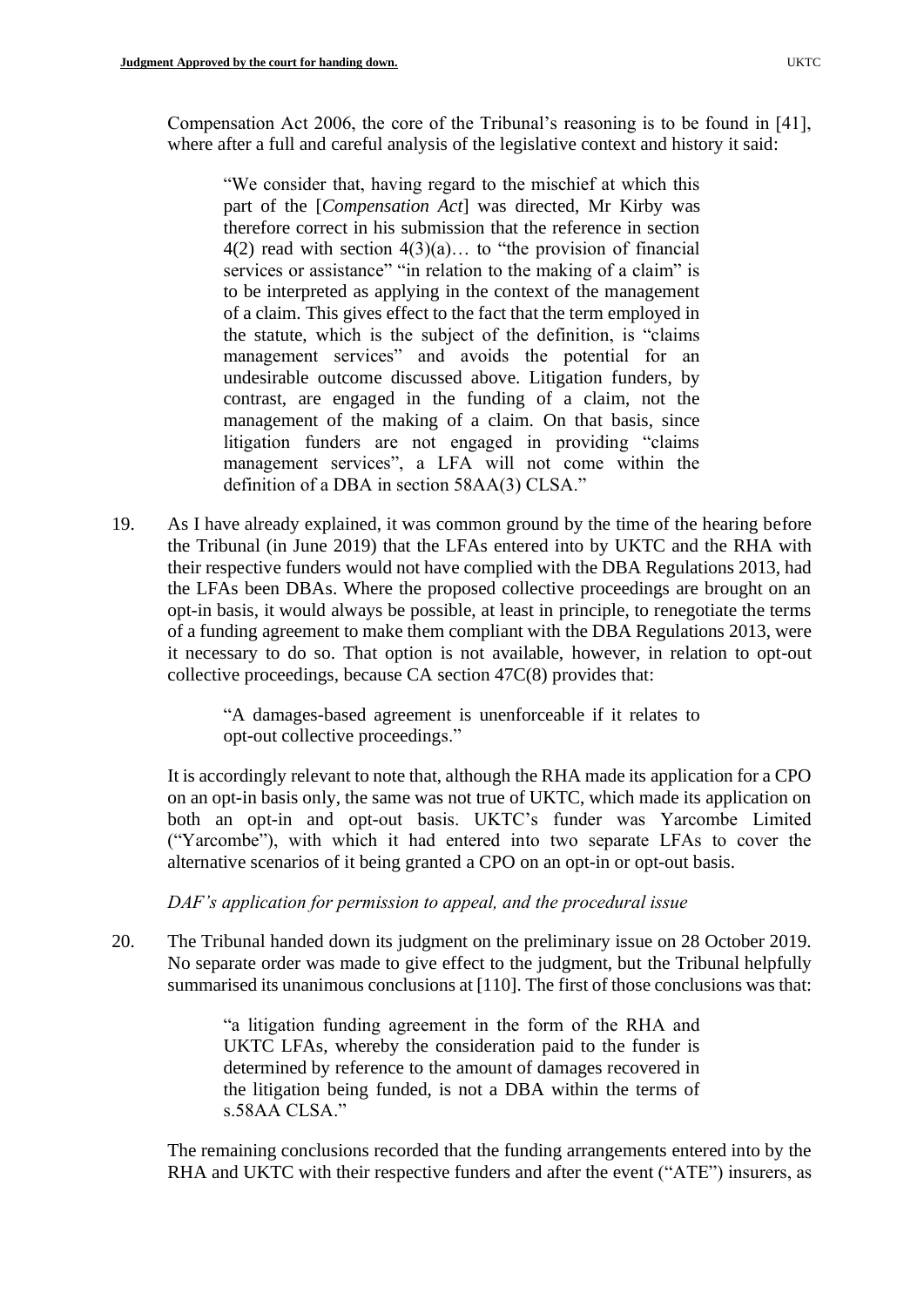amended following the hearing of the preliminary issue, and subject to certain conditions relating to ATE insurance, did not provide a ground for refusing to authorise each of them as a class representative pursuant to section 47B of the Act.

- 21. On 18 November 2019, DAF filed an application for permission to appeal to this court in relation to the DBA issue. The application was not supported by any of the other OEMs. Written responses to the application were filed by UKTC and the RHA, and the Tribunal gave its ruling (without an oral hearing) on 17 December 2019 ("the PTA ruling"): see [2019] CAT 28.
- 22. As DAF recognised, its application raised two threshold issues, the first of which was whether the Tribunal had jurisdiction to grant permission to appeal under section 49 of the Act. The second issue, which also turned on the interpretation of section 49, was whether DAF had standing with regard to the application by UKTC, to which DAF was not a respondent.
- 23. So far as relevant, section 49 of the Act (as amended and as now in force) provides as follows:

# "**49. Further appeals from the Tribunal**

(1) An appeal lies to the appropriate court-

(a) from a decision of the Tribunal as to the amount of a penalty under section 36; and

(b) …

(c) on a point of law arising from any other decision of the Tribunal on an appeal under section 46 or 47.

(1A) An appeal lies to the appropriate court on a point of law arising from a decision of the Tribunal in proceedings under section 47A or in collective proceedings-

(a) as to the award of damages or other sum (other than a decision on costs or expenses), or

(b) as to the grant of an injunction.

(1B) An appeal lies to the appropriate court from a decision of the Tribunal in proceedings under section 47A or in collective proceedings as to the amount of an award of damages or other sum (other than the amount of costs or expenses).

…

(2) An appeal under this section-

(a) except as provided by subsection (2A), may be brought by a party to the proceedings before the Tribunal or by a person who has a sufficient interest in the matter; and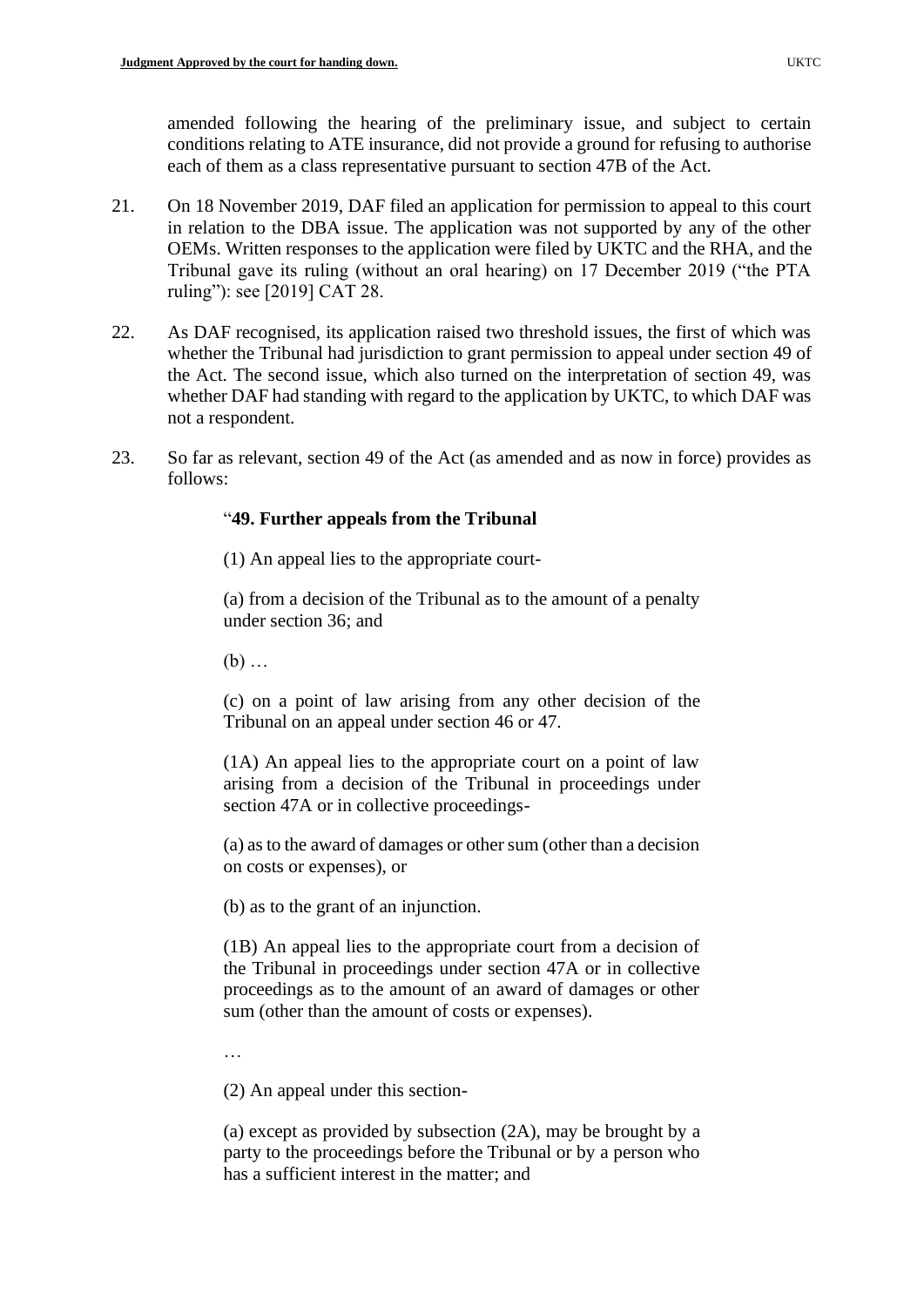(b) requires the permission of the Tribunal or the appropriate court.

(2A) An appeal from a decision of the Tribunal in respect of a claim included in collective proceedings may be brought only by the representative in those proceedings or by a defendant to that claim.

(3) In this section "the appropriate court" means the Court of Appeal…"

24. As the Tribunal explained in the PTA ruling at [8], collective proceedings are brought pursuant to section 47B of the Act, whereas section 47A concerns individual (i.e. noncollective) claims before the Tribunal for damages or an injunction, and sections 46 and 47 concern appeals challenging a decision of the Competition and Markets Authority. The Tribunal added, at [9]:

> "Of course, there is no question of excluding further judicial scrutiny of any decision of the Tribunal. Where a decision of the Tribunal is not susceptible to appeal under s.49 CA, it may be challenged by proceedings for judicial review."

- 25. The Tribunal then considered the jurisdiction issue, concluding at [22] that there was "no jurisdiction to grant permission to appeal the decision on the DBA argument". If that conclusion is correct, it follows (and is not in dispute) that this court would likewise lack jurisdiction to grant permission to appeal under section 49(2)(b), and that the decision could only be challenged by way of judicial review.
- 26. In case it was wrong on the question of jurisdiction, and because the other issues raised by DAF's application had been fully addressed in the parties' written submissions, the Tribunal went on to express its views on them. On the question of standing, it concluded that DAF had standing to pursue an appeal: see [23] to [27]. On the question of permission to appeal, the Tribunal said at [28] that, had there been jurisdiction, permission would have been refused.
- 27. One of the grounds relied on by DAF for seeking permission to appeal was that a conflict of first instance authority had allegedly arisen, because in a case heard and decided in the High Court while the Tribunal's judgment on the substantive issue was pending, the court was said to have reached the opposite conclusion on that issue. The case in question was Meadowside Developments Ltd v 12 – 18 Hill Street Management Company Ltd [2019] EWHC 2651 (TCC), [2020] Bus LR 917, which was heard by Mr Adam Constable QC sitting as a Deputy High Court Judge on 25 September 2019, and judgment in which was delivered on 10 October 2019. The Tribunal considered the Meadowside judgment at [31] to [35] of the PTA decision, explaining why in its view it was "entirely consistent" with its own judgment, so no question of conflict at first instance arose. In due course, I will need to return to the Meadowside case, but I can say at once that the Tribunal was in my view correct to regard the funding agreement in that case as one which came within the statutory definition of a DBA. That conclusion, however, turned on the facts of the case, which were very different from the typical case of an independent third-party litigation funder: see [34].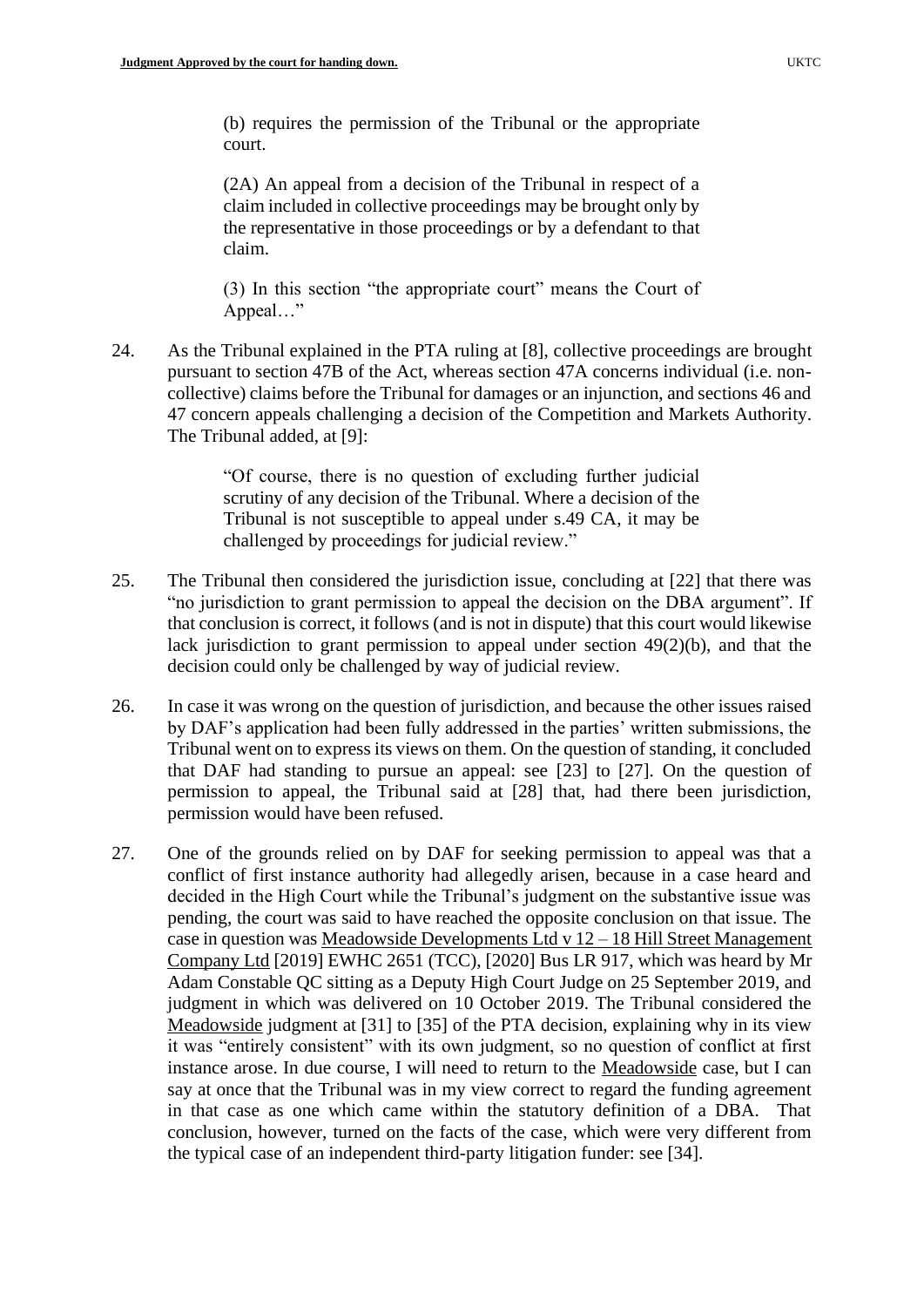28. Before leaving the PTA decision, I would draw attention to what the Tribunal said about the potential implications of its decision:

> "36. Secondly, DAF relies on the significant implications of the Tribunal's decision for the potential parties in these collective proceedings or directly affected by it. That of course applies to most if not all substantial cases. It is not a good reason for giving permission to pursue an appeal which has no real chance of success.

> 37. Thirdly, DAF states that the legal issue is of wide importance not only for litigation funding but for claims management regulation. We fully accept that if we had decided that what is apparently the most commonly used type of LFA fell within the statutory definition of a DBA and was unenforceable, that would indeed have had wide-ranging implications. However, we reached the opposite conclusion, and thus a result consistent with the views and assumptions of other commentators and which does not disturb the existing practice of litigation funding. If an appeal against that conclusion does not stand a real chance of success, we do not see that this provides a compelling reason for the appeal to be heard."

- 29. In the light of the Tribunal's decision on the question of jurisdiction, DAF now pursues a two-pronged challenge to the decision of the Tribunal on the substantive issue. By two separate appellant's notices filed on 10 January 2020, DAF seeks permission to appeal from this court. In order to protect its position, however, DAF has also begun proceedings for judicial review by a claim form issued on 16 January 2020, naming the Tribunal as the sole defendant, and UKTC and the RHA (together with the other OEMs) as interested parties. The remedy sought in the judicial review proceedings is that the judgment of the Tribunal on the DBA issue be quashed, and declarations made that each of the relevant LFAs are DBAs for the purpose of section 58AA of CLSA 1990, and as such are unenforceable.
- 30. On 28 April 2020, Patten LJ directed that:

"The application for permission to appeal and the application by DAF for permission to seek judicial review will be adjourned to an oral rolled-up hearing before the full Court which will also sit as a Divisional Court for the purpose of considering the application for permission to seek judicial review. The hearing will (so far as may be necessary) determine the issue of jurisdiction and if permission is granted the appeal or application for judicial review (as the case may be) will follow."

31. Accordingly, the matter came on for hearing before us sitting both as a constitution of the Court of Appeal and (at first instance) as a Divisional Court of the Queen's Bench Division. In their written submissions, the parties had dealt fully with the jurisdiction issue as well as the substantive issue, and we heard argument on both together (although, in the event, the parties were content to rest on their written submissions so far as the jurisdiction issue was concerned). The parties were represented by the same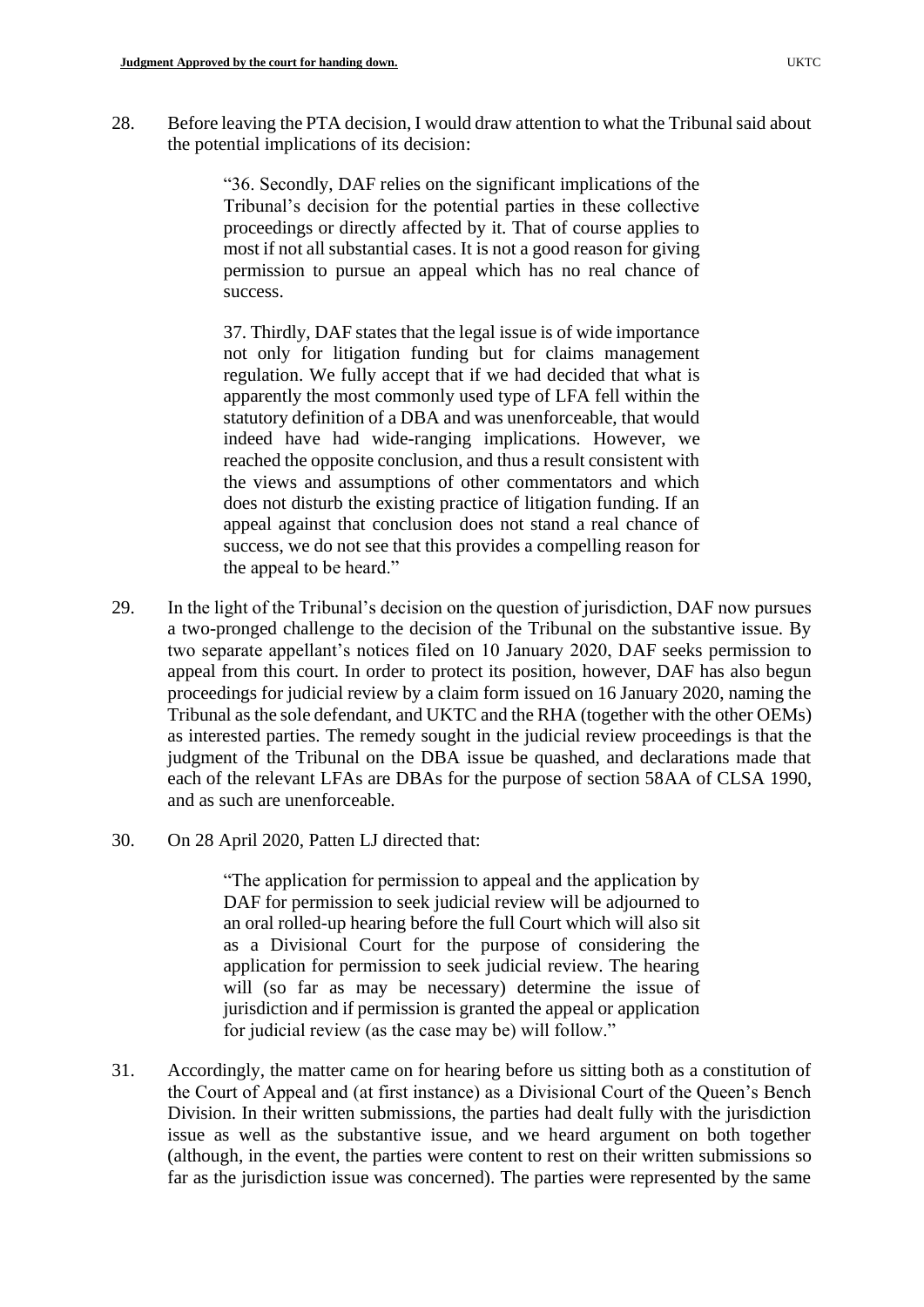leading counsel as had appeared before the Tribunal: Mr Bankim Thanki QC for DAF, Mr P.J. Kirby QC for the RHA, and Mr Rhodri Thompson QC for UKTC.

- 32. At a relatively late stage, an application was made by the Association of Litigation Funders of England & Wales ("the ALF") for permission to intervene in DAF's applications by way of written submissions only. The application was supported by a witness statement of Susan Dunn, who is the chair of the ALF. On 21 December 2020, I granted permission for the ALF to intervene, and for DAF to file a written response to the ALF's submissions if it wished to do so. Pursuant to that order, the ALF filed written submissions by Mr Max Mallin QC on 29 December 2020, to which DAF responded on 12 January 2021.
- 33. Since the question of jurisdiction logically comes first, and since its resolution will determine on what basis we have to decide the substantive issue, I will consider it first.

# **The jurisdiction issue**

- 34. It may at first sight seem surprising that there should be any room for doubt about the availability of a right of appeal to this court (subject to permission being granted) from a decision of the Tribunal on a question of law which is germane to the making of a CPO under section 47B of the Act. But the question must turn on the wording and the correct interpretation of section 49, which specifies the conditions under which a further appeal may lie from a decision of the Tribunal. I have already set out the relevant provisions of section 49 at [23] above.
- 35. It will be apparent that there are only three references to "collective proceedings" in the relevant parts of section 49, and that none of them is obviously applicable to the decision of the Tribunal which DAF now wishes to challenge. The first reference is in subsection (1A), by which an appeal lies to this court on a point of law arising from a decision of the Tribunal in collective proceedings, but only "as to the award of damages or other sum… or… as to the grant of an injunction". It is not easy to see how the decision of the Tribunal on the substantive issue could properly be regarded as falling under either of those headings, as it bears no direct relation to either the award of damages or the grant of an injunction. The second reference is in subsection (1B), which confers a similar right of appeal "as to the *amount* of an award of damages or other sum". That provision appears to be limited to issues of quantum. The third reference is in subsection (2A), which is concerned with who may bring an appeal in respect of a claim included in collective proceedings, but which does not itself confer any right of appeal. So it throws no light on the present problem. For completeness, I should note that there is another reference to collective proceedings in subsection (1D), but that is a definition provision, which again has no bearing on the present case.
- 36. Before turning to the authorities and the arguments, I will set out the main provisions of section 47B itself, because the rights of appeal granted by section 49 in its present form need to be read in the context of the provisions governing collective proceedings which were first introduced into the Act by amendment in 2015. Section 47B also needs to be read in conjunction with section 47A, which has for many years enabled individual claims for damages in follow-on (and, later, in stand-alone) claims to be brought before the Tribunal.
- 37. Section 47B provides: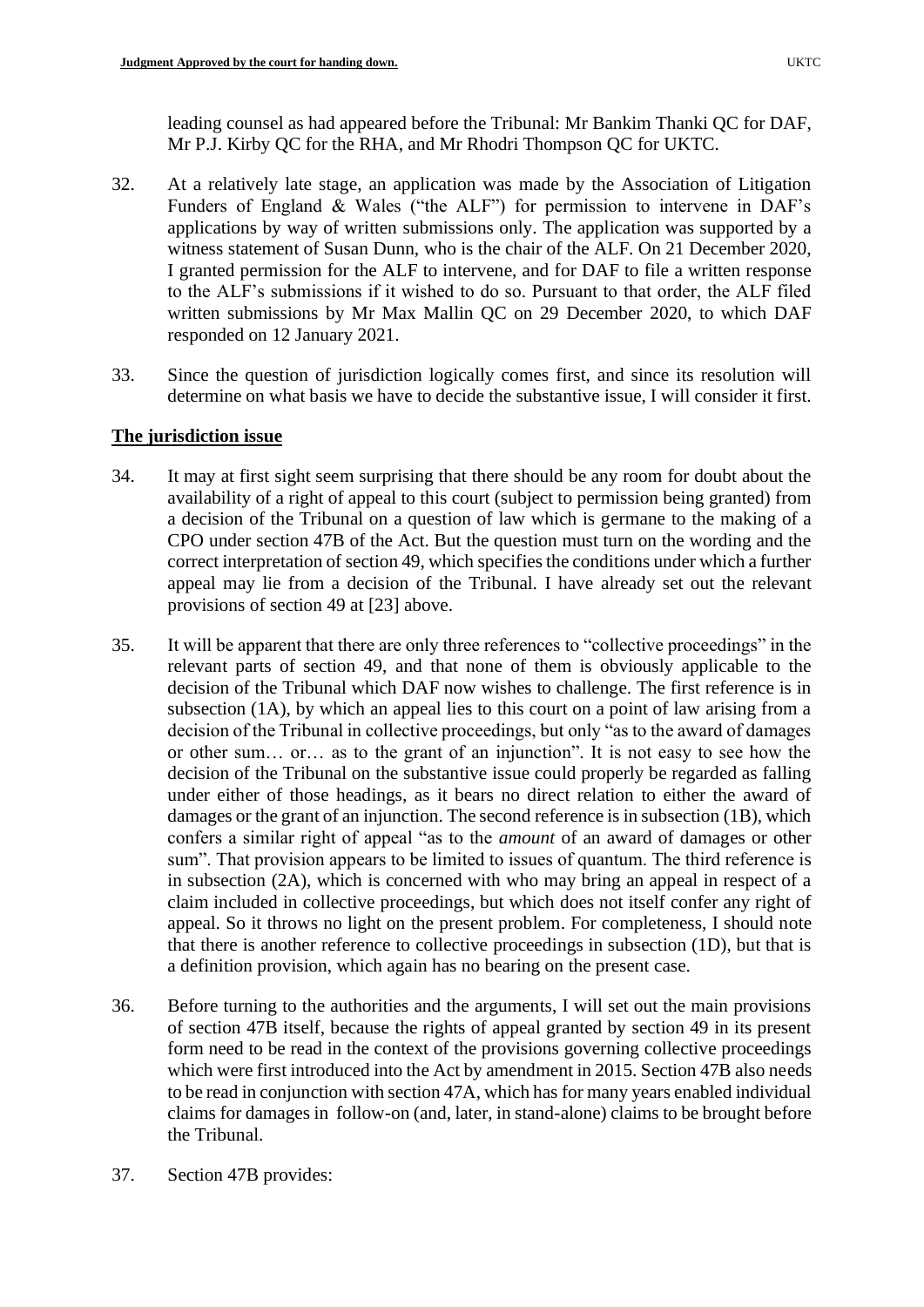## "**Collective proceedings before the Tribunal**

(1) Subject to the provisions of this Act and Tribunal rules, proceedings may be brought before the Tribunal combining two or more claims to which section 47A applies ("collective proceedings").

(2) Collective proceedings must be commenced by a person who proposes to be the representative in those proceedings.

…

(4) Collective proceedings may be continued only if the Tribunal makes a collective proceedings order.

(5) The Tribunal may make a collective proceedings order only-

(a) if it considers that the person who brought the proceedings is a person who, if the order were made, the Tribunal could authorise to act as the representative in those proceedings in accordance with subsection (8), and

(b) in respect of claims which are eligible for inclusion in collective proceedings.

(6) Claims are eligible for inclusion in collective proceedings only if the Tribunal considers that they raise the same, similar or related issues of fact or law and are suitable to be brought in collective proceedings.

(7) A collective proceedings order must include the following matters-

(a) authorisation of the person who brought the proceedings to act as the representative in those proceedings,

(b) description of a class of persons whose claims are eligible for inclusion in the proceedings, and

(c) specification of the proceedings as opt-in collective proceedings or opt-out collective proceedings (see subsections (10) and (11)).

(8) the Tribunal may authorise a person to act as the representative in the collective proceedings-

(a) whether or not that person is a person falling within the class of persons described in the collective proceedings order for those proceedings (a "class member"), but

(b) only if the Tribunal considers that it is just and reasonable for that person to act as a representative in those proceedings.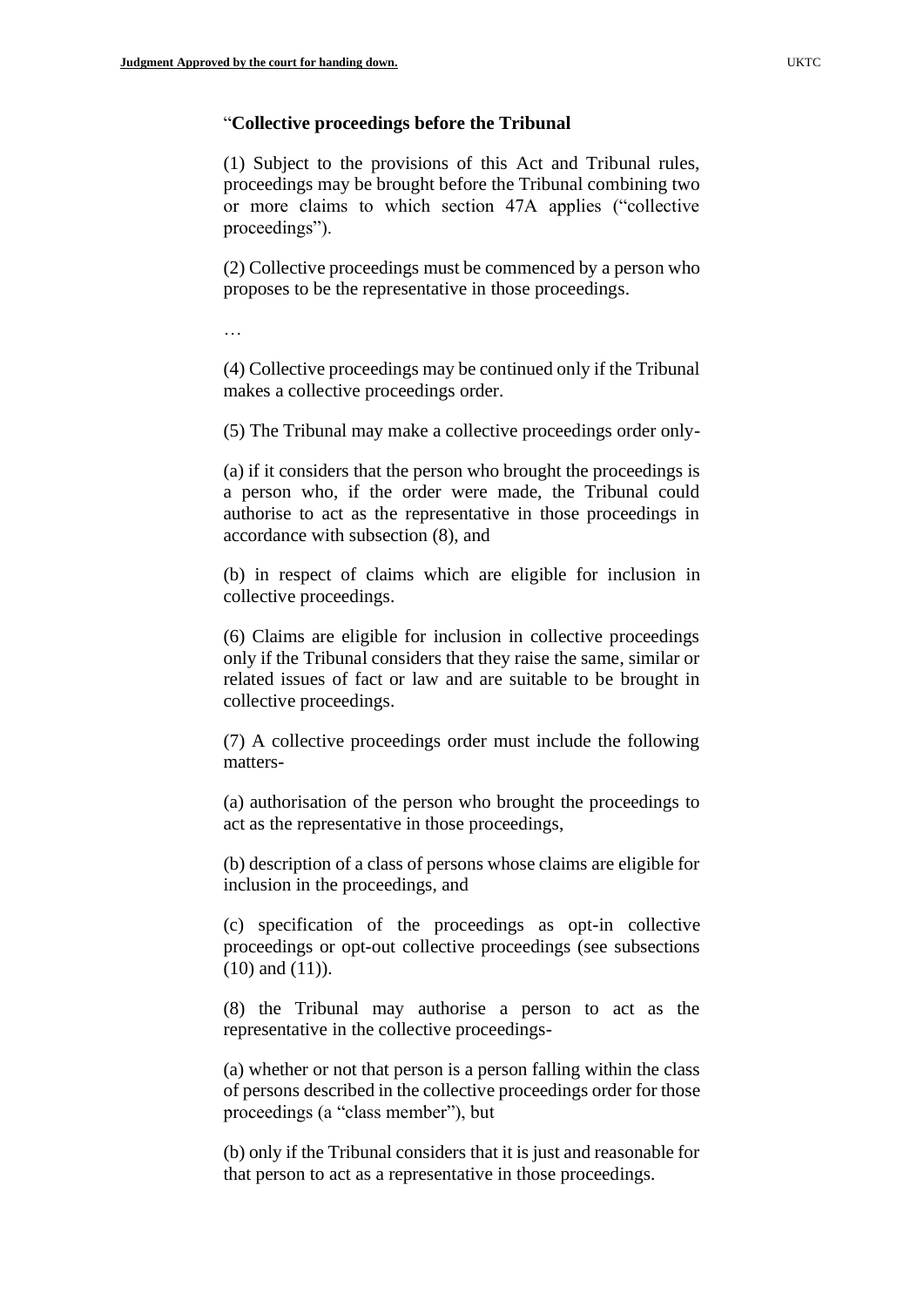(9) The Tribunal may vary or revoke a collective proceedings order at any time.

(12) Where the Tribunal gives a judgment or makes an order in collective proceedings, the judgment or order is binding on all represented persons, except as otherwise specified."

### *Existing authority*

…

- 38. There are two decisions of this court in which a similar issue has been considered. In each of them, the leading judgment was delivered by Patten LJ. The first is Enron Coal Services Ltd (in liquidation) v English Welsh & Scottish Railway Ltd [2009] EWCA Civ 647, [2010] Bus LR 28 ("Enron"). The second concerned a preliminary issue in the Merricks litigation, seeking determination of the question whether this court had jurisdiction to entertain the proposed representative's appeal from the refusal of the Tribunal to make a CPO: see Merricks v Mastercard Inc and others [2018] EWCA Civ 2527, [2019] Bus LR 1287 ("Merricks (Jurisdiction)").
- 39. In Merricks (Jurisdiction), Patten LJ explained at [22] how the provisions of CA section 49 "have changed over time as the jurisdiction of the Tribunal has increased":

"As originally enacted, section 49(1) granted a general right of appeal "on a point of law arising from a decision of an appeal tribunal" or from a decision as to the amount of a penalty. Between July 2004 and September 2015 (in the period pre-dating the introduction of collective proceedings) section 49(1) was in the following terms:

"Further appeals

(1) An appeal lies to the appropriate court –

(a) from a decision of the tribunal as to the amount of a penalty under section 36;

(b) from a decision of the tribunal as to the award of damages or other sum in respect of a claim made in proceedings under section 47A or included in proceedings under section 47B (other than a decision on costs or expenses) or as to the amount of any such damages or other sum; and

(c) on a point of law arising from any other decision of the tribunal on an appeal under section 46 or 47.

…"

40. The issue in Enron, when section 49(1) was in the intermediate form described by Patten LJ, was whether this court had jurisdiction to hear an appeal against the refusal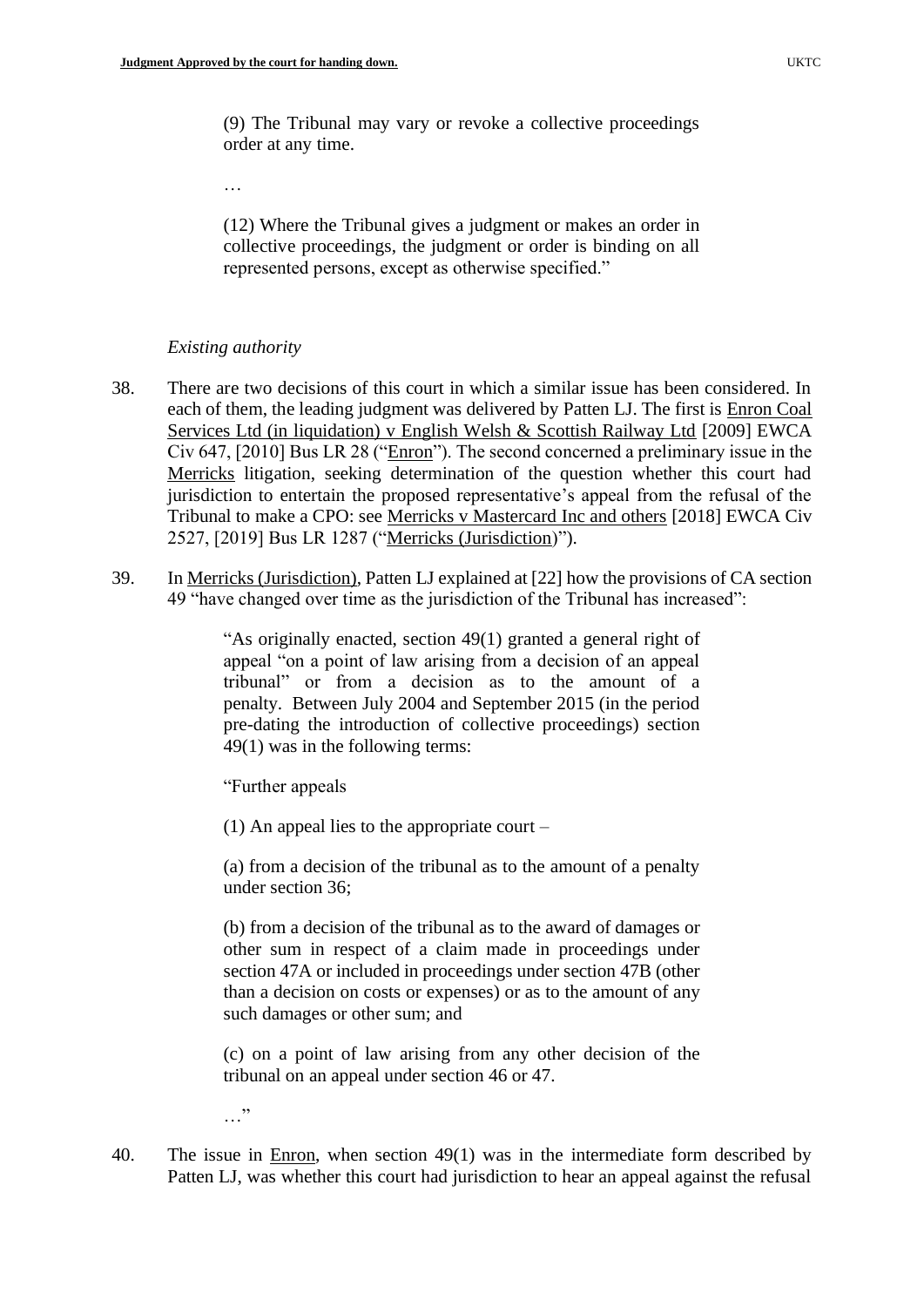of the Tribunal to strike out a claim for damages brought by an individual claimant under section 47A of the Act. It was conceded by counsel for the claimant (Mr Beard) that a decision striking out the claim would have been a decision "as to the award of damages … in respect of a claim made in proceedings under section 47A" within the meaning of section 49(1)(b) as it then stood, because such a decision would amount to a rejection of the claim. In deciding that this court also had jurisdiction to entertain an appeal from the refusal of such an application, Patten LJ reasoned as follows:

"23. The question is whether the rejection of a rule 40 application to strike out a claim is a decision "as to the award of damages or other sum" under s 47A. Mr Beard accepts that a decision to strike out such a claim would be a decision as to the award of damages because it would amount to a rejection of the claim. But a refusal to strike out does no more than to leave the pleaded claim intact and to allow it to proceed to an adjudication at a full hearing. He therefore submits it is not a decision as to the award of damages because it is not determinative of the claim.

24. I think that this is too literal an approach to the construction of section 49(1). The reference in it to a decision of the tribunal "as to the award of damages or other sum in respect of a claim made in proceedings under section 47A" is simply descriptive of the type of relief available in such claims. It is not in my view intended to limit the disappointed party's right of appeal to decisions of the tribunal either awarding or refusing an award of damages following a full hearing. As mentioned earlier, Mr Beard accepts that the wording is apt to include an interlocutory determination under rule 40 that a section 47A claim to damages should be struck out and it seems to me that that concession is rightly made. However, it is difficult to believe that Parliament intended an unsuccessful claimant to be able to appeal against the dismissal of his claim after a full hearing but not to do so against its dismissal under rule 40. Once one accepts that the wording of section 49(1) is wide enough to cover a rule 40 determination against the viability of the claim it is hard to identify any linguistic or policy barrier to the inclusion of a decision to the opposite effect. In my view, the language of the subsection covers both."

The other two members of the court, Carnwath and Jacobs LJJ, agreed with Patten LJ on the substantive disposal of the appeal, but added nothing on the issue of jurisdiction: see [63] and [64].

41. There were two strands to the reasoning of Patten LJ in Enron. The first strand was that the wording of section 49(1)(b) was "simply descriptive of the type of relief available in such claims." The wording was therefore broad enough to encompass decisions made at an interlocutory stage which had the effect of dismissing the claim to an award of damages. The second strand was that a decision to the opposite effect, which would allow the pleaded claim to proceed to trial, should not be treated differently, because Parliament could not have intended to draw a distinction based on the outcome of an application to strike out the claim. It was enough (although Patten LJ did not use this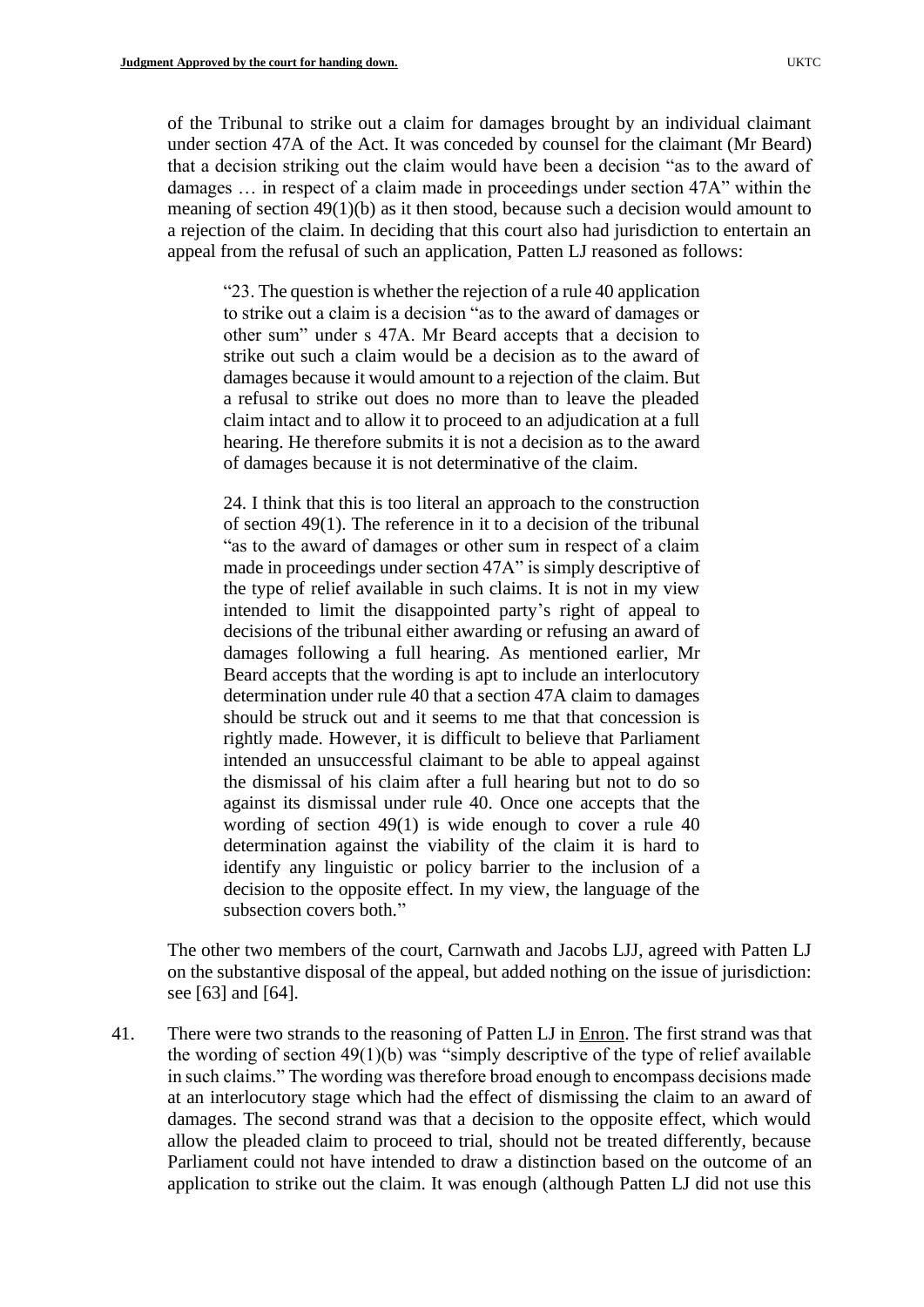precise terminology) that the application to strike out was potentially dispositive of the claim, so an appeal should lie to this court whichever way it was determined.

- 42. The issue in Merricks (Jurisdiction) was much closer to the present case, because it involved the application of section 49 in its modern form to a refusal by the Tribunal to make a CPO under section 47B(4) of the Act. Permission to appeal was refused by the Tribunal, on the basis that its refusal to grant a CPO was not a decision "as to the award of damages" within the meaning of section 49(1A)(a) of the Act. As in the present case, the claimant then renewed his application for permission to appeal to this court, and as a precaution also began judicial review proceedings on identical grounds. The matter was dealt with by this court as a preliminary issue. The decision of the court was that it did have jurisdiction to entertain the appeal.
- 43. The basis upon which the Tribunal had refused Mr Merricks' application for a CPO was that, in its view, the claims failed to satisfy the test of being "eligible for inclusion in collective proceedings": see section 47B(5)(b) and (6). The main argument advanced by Mastercard against the existence of a right of appeal to this court was that the wording of section 49(1A)(a) does not extend to a decision refusing to make a CPO, because the effect of such a refusal is to leave the individual claims under section 47A intact and it does not therefore bar the claim to an award of damages. This argument was accepted by the Tribunal, as Patten LJ explained at [21]. In its decision refusing permission to appeal, the Tribunal had said:

"14. The introduction of a regime for collective proceedings (sections 47B-47C) and for collective settlements (sections 49A-49B) involved major changes to the CA. It appears indisputable that the novel form of decision by the Tribunal making or refusing an order approving a collective settlement under sections  $49A(1)$  or  $49B(1)$  is not susceptible to appeal, although such a decision may undoubtedly be very significant for the parties. Having regard to the structure and framing of the reformulated section 49 CA, we consider that if the legislature had intended that the novel form of decision by the Tribunal making or refusing a CPO should be subject to appeal, the section would have included express provision enabling an appeal to the appropriate court from a decision as to the grant of a collective proceedings order."

44. The reasoning of the Tribunal was, however, rejected by Patten LJ. After quoting the relevant paragraphs from his earlier judgment in the Enron case, Patten LJ continued in a passage which I need to set out in full:

> "24. What is now section  $49(1)$  adopts much of the terminology used in section 49 prior to the amendments made by [*the Consumer Rights Act 2015*]. The differences are that appeals on quantum are now dealt with separately in section 49(1B) and liability in stand-alone claims in section 49(1C). But section 49(1A) continues to use the phrase "a decision of the Tribunal as to the award of damages" and there is nothing in the structure or terminology of section 49(1A) which suggests that it was intended to be given a more restricted meaning. What has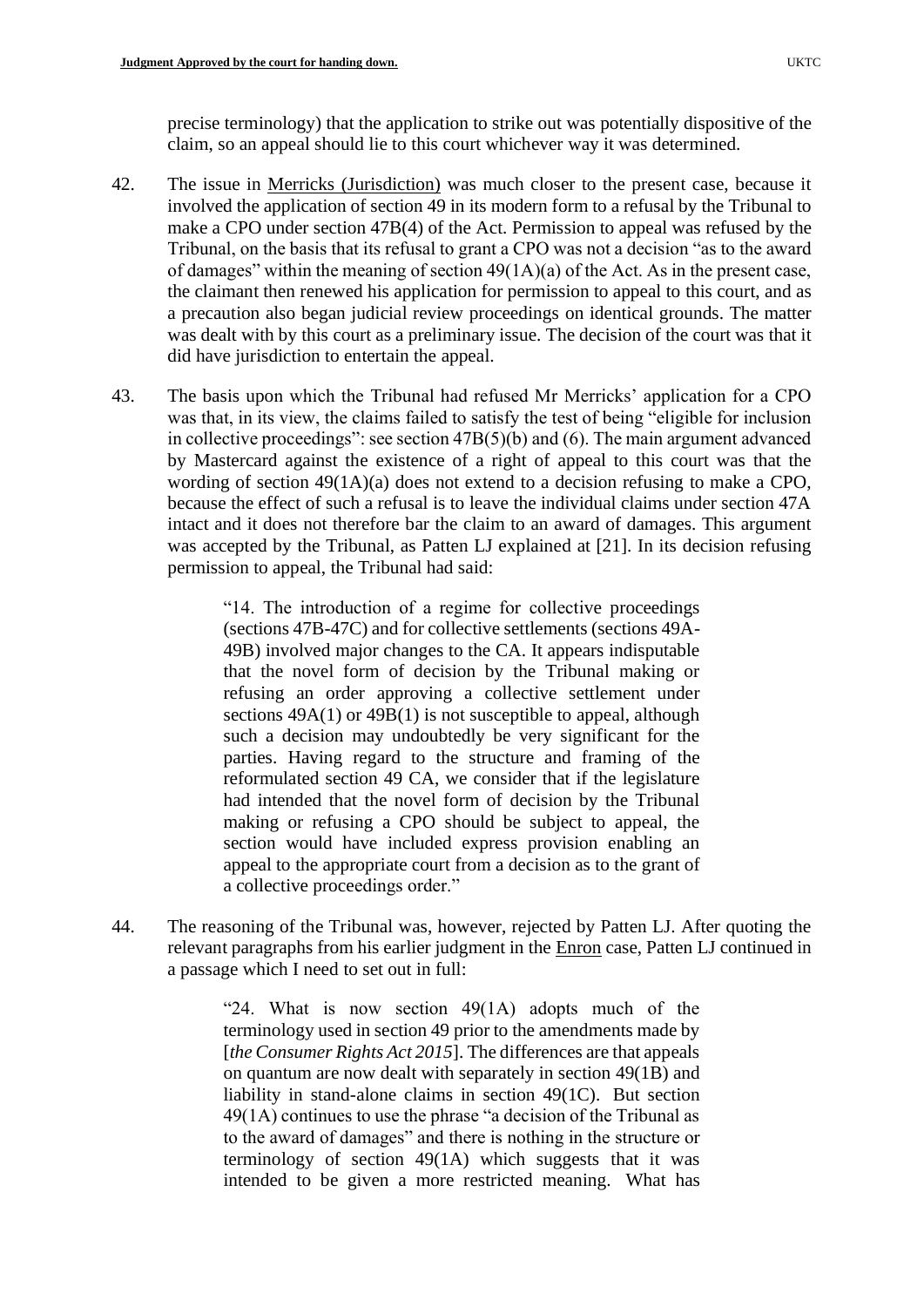changed is the inclusion in the opening words of section 49(1A) of a reference to collective proceedings so that the words in dispute now govern both section 47A and collective proceedings and must be given effect accordingly.

25. The concession by Mr Hoskins QC on behalf of the defendants that section 49(1A)(a) would extend to both the grant or refusal of an application to strike out is necessitated by the decision in the *Enron Coal Services Ltd* case [2010] Bus LR 28. But that decision, he submits, is limited to saying that a "decision as to the award of damages" can include a strike-out decision because that involves a determination of the viability of the claim. A decision whether or not to grant a CPO is purely procedural in character and, as the Tribunal accepted, does not bar individual section 47A claims. It merely determines whether or not those claims should proceed individually or on a collective basis.

26. I accept, of course, that the court in the *Enron Coal Services Ltd* case … was only concerned to decide whether section 49(1)(b) as it then was extended to a decision not to strike out a section 47A claim. It was not necessary in that case to decide whether the right of appeal extended to any interlocutory decision. A strike-out decision, whether positive or negative, is a decision on the arguability of the claim and must be a decision as to the award of damages.

27. The present case is said to be of a different kind because it does not address the viability of the underlying claims. But it is, in my view, none the less a decision in collective proceedings as to the award of damages within the meaning of section  $49(1A)(a)$ . The refusal of a CPO is a determination by the Tribunal that the eligibility criteria have not been met and the proposed representative is not therefore entitled to seek an aggregate award of damages under section 47C(2) which is a remedy unique to collective proceedings. As explained earlier in this judgment, this class remedy has been introduced by legislation as part of the collective proceedings regime in order to address some of the difficulties inherent in the bringing of individual claims and, as the experience in comparable jurisdictions has shown, is likely to be a critical component for addressing section 47A claims in the collective proceedings regime. As the Tribunal itself observed in para 91 of its CPO decision, a refusal of a CPO is likely to prevent individual members of the represented class who have suffered loss from obtaining any compensation. It is therefore the end of the road for a class action of this kind and, as such, a decision as to the award of section 47C(2) damages. The fact that class members are left with their individual claims is nothing to the point. The disputed words in section 49(1A)(a) have now to be considered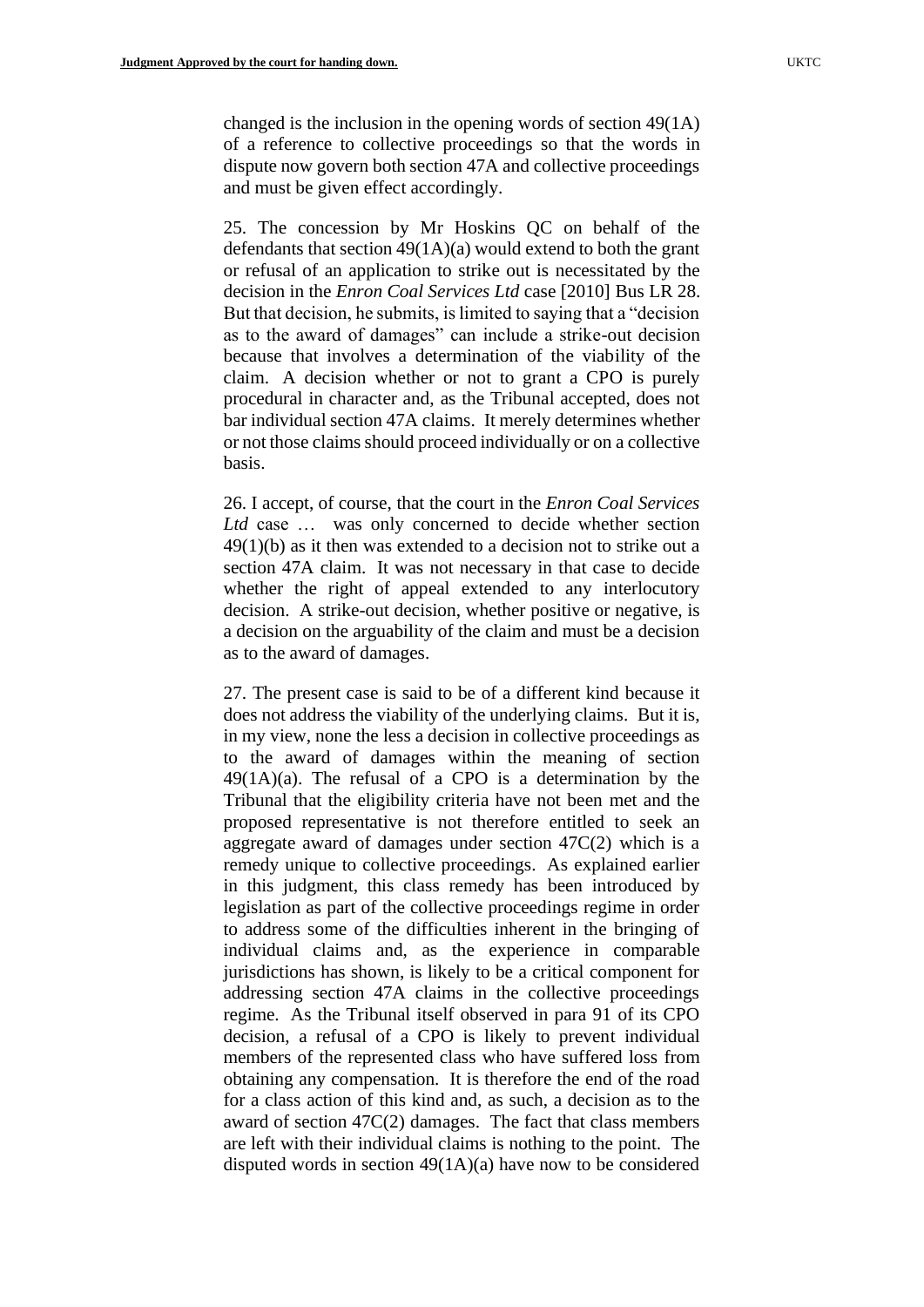and construed in the light of the addition to the Tribunal's jurisdiction of collective proceedings and in a way which accommodates the introduction of collective proceedings and the particular remedies available in them. It is not therefore necessary for us to decide whether Ms Demetriou [*counsel for Mr Merricks*] is right in her wider submission that section  $49(1A)(a)$  applies (as it originally did) to any decision of the Tribunal. For the reasons I have given, it does operate to provide a right of appeal on a point of law arising from the section 47B(4) decision in this case."

45. Patten LJ therefore decided the issue on the basis that the refusal by the Tribunal to make a CPO would in practice be "the end of the road for a class action of this kind", with the result that it was "a decision as to the award of section 47C(2) damages." So viewed, the case fell within the principle of the Enron case that "a decision as to the award of damages" can include any decision as to whether such a claim may proceed. This approach was endorsed by Coulson LJ in his short concurring judgment, at [29]:

> "I agree with Patten LJ that the Court of Appeal has jurisdiction to determine this appeal. As he explains in paragraph 27 above, the decision not to grant a CPO is a decision as to the award of damages within the meaning of section 49(1A)(a) because it denies the unique remedy of an aggregate award of damages under section 47C(2). It is not merely procedural in character."

46. The third member of the court, Hamblen LJ, agreed with both judgments: see [30].

*The reasoning of the Tribunal*

47. The Tribunal dealt with the question of jurisdiction in the PTA decision at [10] to [22]. After describing the earlier decisions of this court in Enron and Merricks (Jurisdiction), the Tribunal considered and rejected an argument by DAF that the position in the present case satisfied the criterion set out in the latter case because the decision on the DBA issue "concerns whether the applicant may continue the action and so pursue an award of damages in collective proceedings". The Tribunal's main reasons for rejecting this submission were stated by it as follows, at [18]:

> "As a matter of principle, a decision refusing to authorise a proposed class representative, unlike a decision that the claims are not eligible for collective proceedings, does not mean that the collective proceedings cannot be pursued. On the contrary, where such a decision concerns the nature of the proposed representative (e.g. because of a potential conflict of interest, or because the plan it put forward for the conduct of the proceedings was unsatisfactory), there is obviously scope for an alternative class representative to be proposed. More specifically, in the present case, if we had held that the current funding arrangements of both UKTC and the RHA constituted DBAs, the consequence would have been that UKTC and the RHA could not be authorised as class representatives so long as they relied on such a basis to fund the proceedings. But there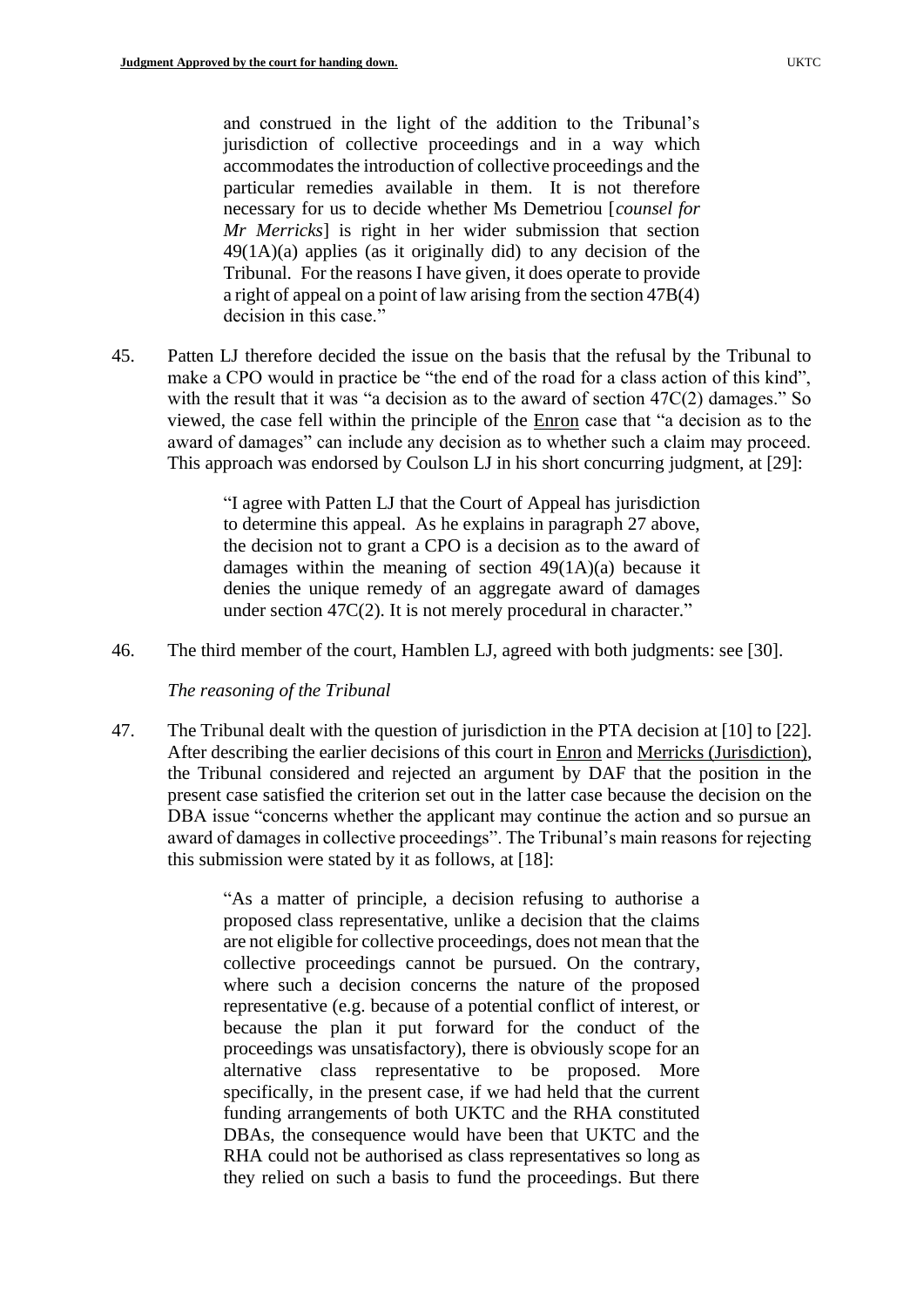would obviously have been scope for them then to put forward an alternative basis of funding, e.g. whereby the third party funder is rewarded not by a percentage of damages recovered but by a multiple of its investment. Indeed, the determination of the second part of the argument involved in the preliminary issue … in favour of UKTC and the RHA, against which no OEM seeks to appeal, was dependent in each case on the applicant making certain amendments to its funding arrangements, most significantly in the case of UKTC. As the RHA states in its response to this application by DAF, if the Tribunal had determined the DBA issue in DAF's favour, "the RHA could simply have entered into a compliant LFA with its litigation funder." A decision accepting the DBA argument would therefore not prevent the award of aggregate damages or the pursuit of collective proceedings by victims of the so-called "Trucks cartel" on an opt-out basis."

48. The Tribunal then considered DAF's alternative, broader, submission that had been left open by Patten LJ in Merricks (Jurisdiction) at [27], to the effect that the language of section  $49(1A)(a)$  is purely descriptive and does not limit the scope of the subsection. This submission was in turn rejected by the Tribunal. As it explained, at [20]:

> "In our judgment, s. 49(1A) CA, when considered in the context of the section as a whole, cannot be read as giving a broad right to appeal on a point of law against any decision made in collective proceedings. S.49 CA is the statutory provision concerning all further appeals from the Tribunal. It establishes, in effect, a hierarchy of the different kinds of Tribunal decision that are susceptible to appeal:

> (1) a decision concerning *the amount* of a penalty (on appeal from the CMA) or *the amount* of an award of damages or other sum (apart from costs or expenses), whether in ordinary proceedings under s. 47A or collective proceedings under s. 47B, may be appealed on any ground: s.  $49(1)(a)$  and  $(1B)$ ;

> (2) any other decision on an appeal under ss. 46 or 47 may be appealed on a point of law: s.  $49(1)(c)$ ;

> (3) a decision in proceedings for damages or an injunction (whether ordinary proceedings under s. 47A or collective proceedings under s. 47B) as to the award of damages or other sum (apart from costs or expenses), or as to the grant of an injunction, may be appealed on a point of law: s. 49(1A). In a stand-alone claim, that will include a point of law arising from a finding by the Tribunal as to an infringement of competition law: s.  $49(1C)$ ."

49. The Tribunal continued, at [21]: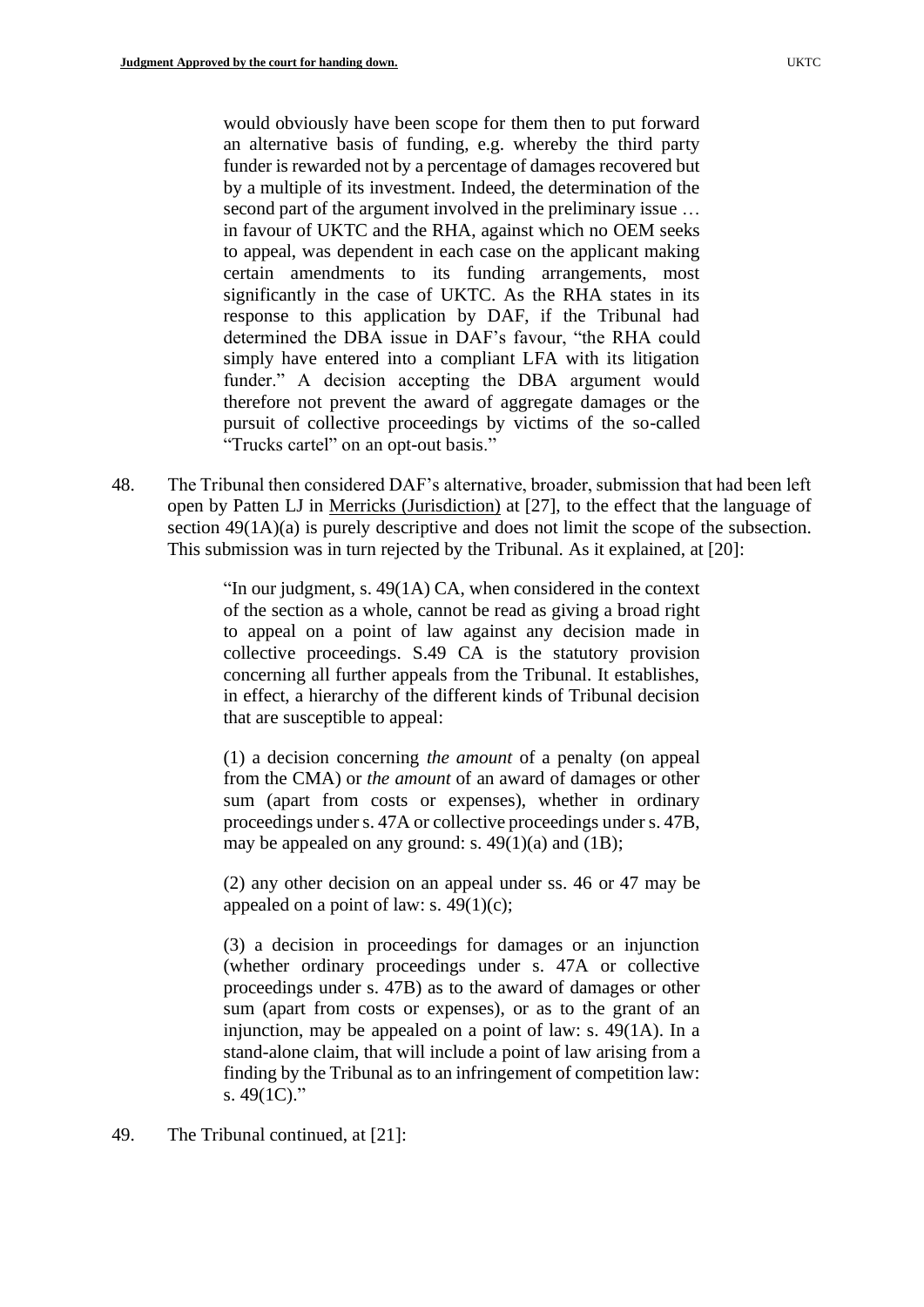"The alternative construction put forward by DAF involves interpreting s. 49(1A) as if it had the same effect as s. 49(1)(c), and thus merging categories (3) and (2) above. It would mean that the additional language in the statute at s.  $49(1A)(a)$  and (b) was entirely superfluous. That would be contrary to the presumption against surplussage that is an established principle of statutory construction: see *Bennion on Statutory Interpretation* (7th edn, 2017), para 21.2. We cannot accept that the additional language of (a) and (b) was included merely as descriptive of the proceedings involved: there is no similarly descriptive language in s. 49(1), as regards either the proceedings in which a penalty may be imposed under s. 36 or appeals under ss. 46 and 47. This would infer a different style of drafting for two immediately adjacent subsections in the same statutory provision. Moreover, the parallel language used in the following s. 49(1B), ("as to the amount of an award of damages...") is clearly not descriptive but substantively prescribes the form of decision that can be appealed on fact as well as law. Nor can we accept DAF's argument that unless this wider interpretation is adopted, there is no coherent way in which s. 49(1A) can operate. The Court of Appeal in *Merricks*  articulated and adopted a narrower interpretation which, with respect, is entirely coherent."

50. The Tribunal accordingly concluded that it had no jurisdiction to grant permission to appeal.

### *Submissions*

- 51. In its written submissions, DAF argues that the Tribunal was wrong to reject the two ways in which it had put its case on the jurisdiction issue. On the narrower interpretation of section 49(1A), the Tribunal erred in drawing a distinction between a decision that the proposed claims were not eligible for inclusion in collective proceedings, which would admittedly have grounded a right of appeal to this court, and a decision refusing to authorise a proposed class representative, on the basis that a decision of the latter type would not prevent the collective proceedings from continuing. DAF submits that under section 47B(5), a decision to grant a CPO depends on both statutory criteria being satisfied, that is to say (1) the representative must be a proper person to be authorised, and (2) the claims must be eligible for inclusion in collective proceedings. The Tribunal's conclusion that a statutory right of appeal applies to a decision that the second condition is not met, but that it does not apply to a decision that the first condition is not met, is both arbitrary and artificial. Each condition is equally essential to the grant of a CPO, and Parliament cannot have intended different appeal regimes to apply depending upon which condition was in issue.
- 52. As to the wider interpretation, DAF finds support in the judgment of Patten LJ in Enron at [24] where he described the words "decision as to the award of damages", in what was then section 49(1)(b), as "simply descriptive of the type of relief available in such claims". The objection that this interpretation renders some of the language in section 49(1A) redundant is said to carry little weight, because the Tribunal failed to recognise that its own interpretation introduces inconsistency and incoherence into the statutory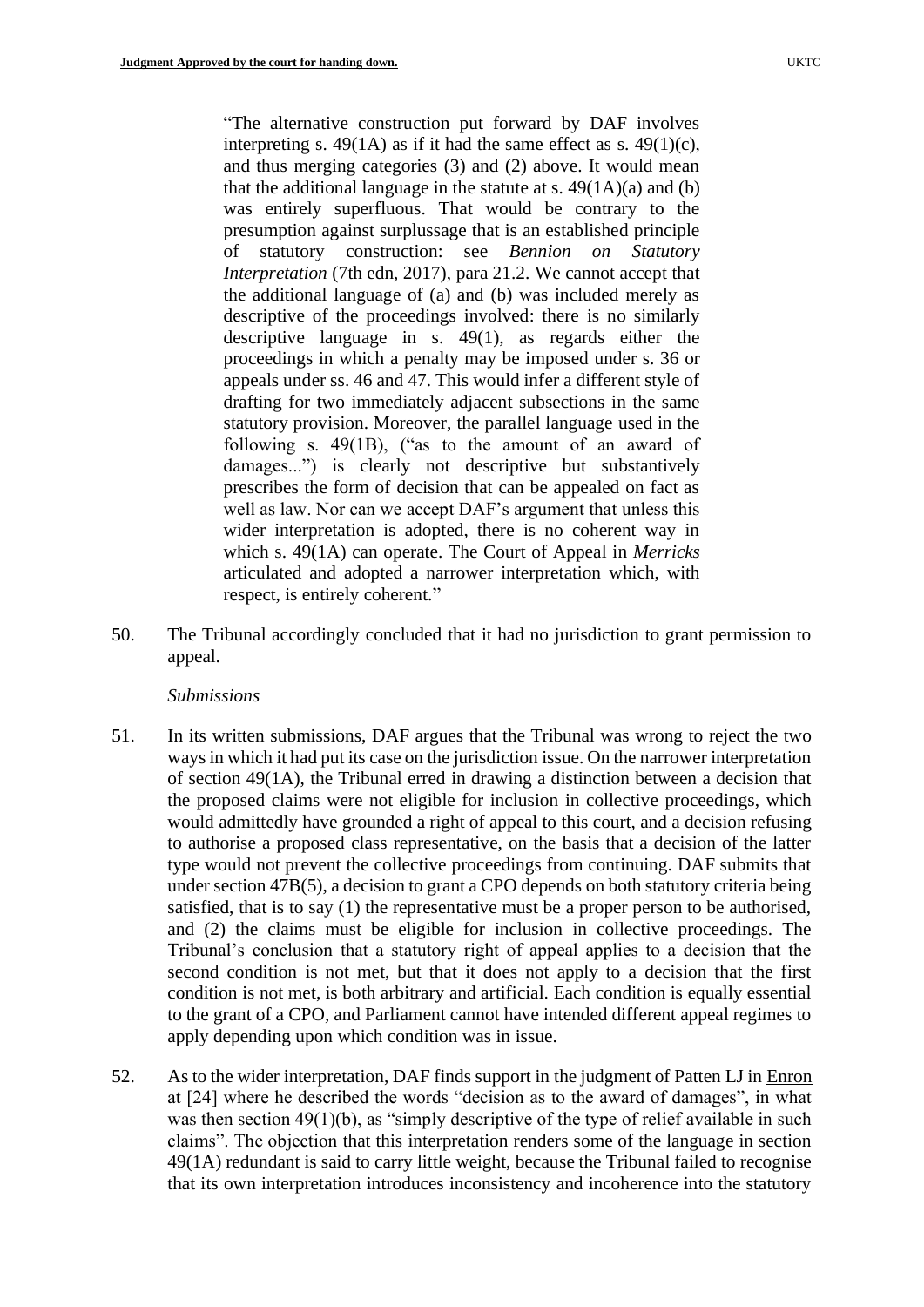scheme. More generally, Parliament cannot have intended to enact a patchwork scheme under which certain interlocutory decisions can be challenged by a right of appeal, but others can only be challenged by a claim for judicial review.

53. The RHA submits that the Tribunal came to the right conclusion on this issue, essentially for the reasons which it gave. There is a clear distinction between decisions that are inherently dispositive of an action, and decisions whose effect may be dispositive depending on the circumstances. Nor is it right to say that Parliament cannot have intended a patchwork scheme, because Parliament clearly did intend that only certain decisions of the Tribunal in collective proceedings should be subject to the statutory right of appeal. The inevitable consequence of this is that decisions falling outside the scope of section 49 can only be challenged by way of judicial review.

### *Discussion*

- 54. For the reasons which follow, I consider that the Tribunal came to the right conclusion on this issue.
- 55. It is convenient to begin with the wide interpretation of section 49(1A), which would treat the words "as to the awards of damages" as purely descriptive of the proceedings in which the decision to be appealed is made. On that approach, an appeal would lie to this court on any point of law arising from any decision of the Tribunal in collective proceedings which have as their object an award of damages, regardless of whether the decision in question determined (or potentially determined) the entitlement of the claimants to such an award. It may be said that such an approach would fit in well with the language of section 47A itself, which provides in subsection (3) that the kinds of claim which may be brought by an individual claimant under the section are:

"(a) a claim for damages;

(b) any other claim for a sum of money;

(c) in proceedings in England and Wales or Northern Ireland, a claim for an injunction."

The language of section  $49(1A)(a)$  should be read, on this approach, as reflecting the wording of section 47A(3)(a) and (b), but excluding a right of appeal from decisions on costs or expenses, while section  $49(1A)(b)$  reflects the wording of section  $47A(3)(c)$ . The need to exclude appeals on costs may help to explain why the drafter of section 49(1A) chose to deal separately with the three kinds of claim which may be brought either under 47A or in collective proceedings. Furthermore, the approach does in my view gain some support from the first strand of the reasoning of Patten LJ in the Enron case, although it was not the basis upon which he ultimately decided the question there in issue.

56. The descriptive approach to the interpretation of section 49(1A) therefore has some attraction, but (in agreement with the Tribunal) I do not think it can be accepted. The fundamental problem, to my mind, is that when the subsection is read in the context of section 49 as a whole, the words "as to the award of damages" can only be read as descriptive of the type of *decision* from which an appeal may be brought, and not as a description of the type of *proceedings* in which the decision is made. As a matter of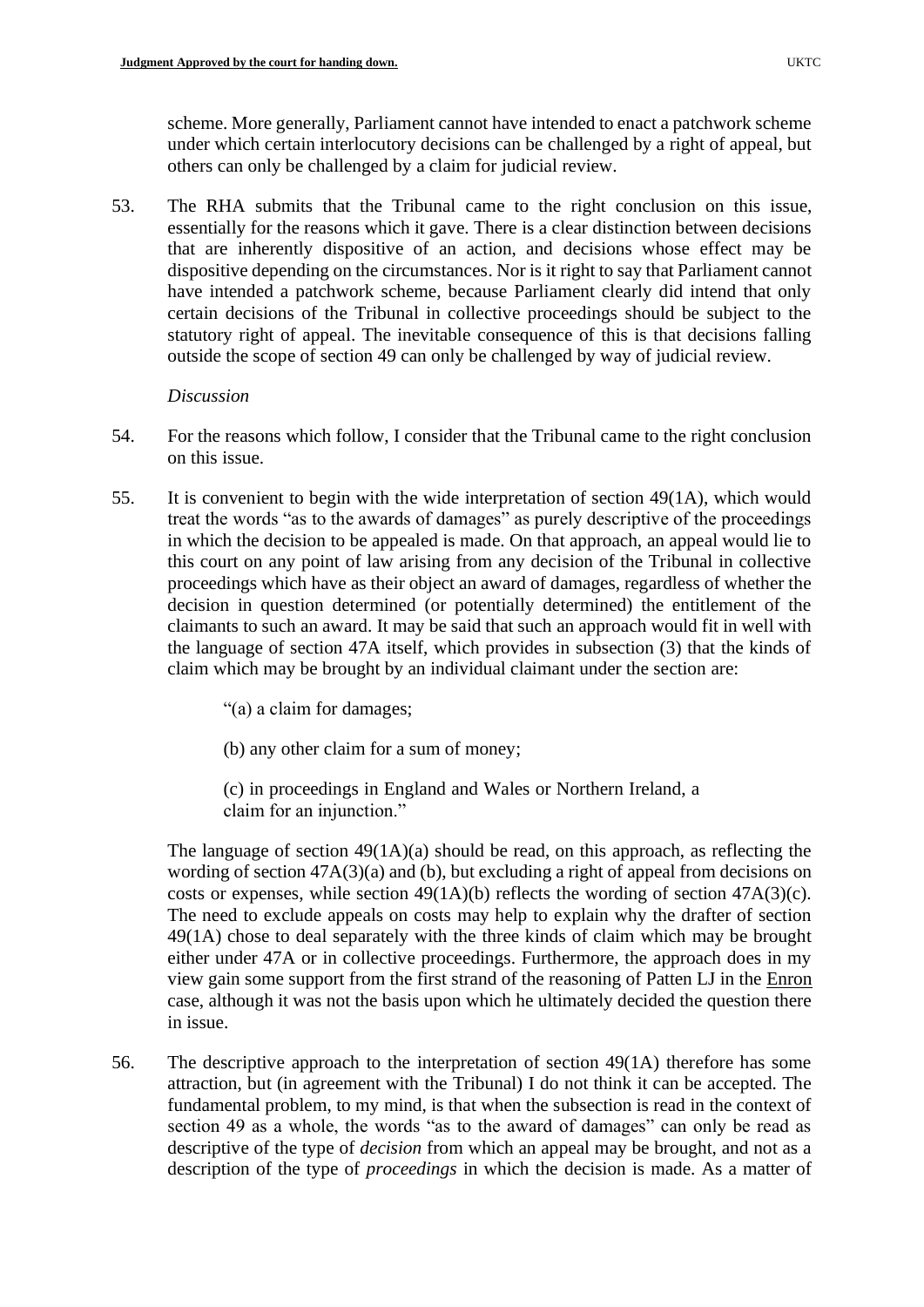grammar, the words "as to the award of damages" must qualify the word "decision" in the opening limb of the subsection, and not the word "proceedings". Had the drafter intended the words to be merely descriptive of the relevant proceedings, one would expect him to have said "for the award of damages" and "for an injunction", as in section 47A(3) itself, rather than "as to" the award of damages or the grant of an injunction. Conversely, the language actually used is entirely apt to describe the nature of a decision from which an appeal may be brought. Moreover, had the intention merely been to describe the nature of the relevant proceedings, the words "as to the award of damages or other sum" and "as to the grant of an injunction" in paragraphs (a) and (b) of subsection (1A) would appear to be wholly superfluous, as the Tribunal rightly pointed out in the PTA decision at [21].

- 57. Furthermore, as the Tribunal again rightly pointed out (ibid.), the similar language used in subsection (1B) in relation to appeals on quantum "is clearly not descriptive but substantively prescribes the form of decision that can be appealed on fact as well as law". As a matter of grammar, it is clear beyond argument that in subsection (1B) the words "as to the amount of an award of damages or other sum" must qualify "decision", not "proceedings".
- 58. It remains to consider whether the Tribunal was also right to reject DAF's narrower argument based on what I consider to be the correct construction of section 49(1A). Was the Tribunal's judgment on the DBA issue a "decision… as to the amount of damages" within the meaning of section  $49(1A)(a)$ , in the same way as a decision on the eligibility of the claims for inclusion in collective proceedings was held to be in Merricks (Jurisdiction)? The Tribunal's main reasons for rejecting the analogy are contained in the PTA ruling at [18], quoted at [47] above. In the Tribunal's view, a decision refusing to authorise a proposed class representative is unlike a decision on the eligibility of claims, because it "does not mean that the collective procedure cannot be pursued". As the Tribunal explained (ibid.), if it had held that the current funding arrangements of UKTC and the RHA constituted DBAs, "the consequence would have been that [*they*] could not be authorised as class representatives so long as they relied on such a basis to fund the proceedings." Nevertheless, an alternative basis of funding could then have been proposed which would have complied with the relevant requirements of the DBA Regulations 2013, and UKTC could have decided to proceed without its alternative opt-out funding model (which on this hypothesis would have been rendered unenforceable by section 47C(8) of the Act: see [19] above). Either way, the important point is that the decision would not for all practical purposes have been the end of the road, thus barring the recovery of aggregate damages by victims of the cartel. Nor would the pursuit of claims on an opt-out basis necessarily be precluded, because it would always be open to UKTC to maintain its alternative funding model by adopting a form of LFA which was not damages-based.
- 59. I do not find this an easy question. If the effect of a ruling in favour of DAF on the DBA issue would have amounted to a final determination by the Tribunal that it could not authorise UKTC and the RHA to act as representatives, I would see much force in DAF's argument that this would have been the end of the road as matters then stood, and that there would then be no rational basis to distinguish the position from a decision that the eligibility condition was not satisfied. But approval of the proposed funding arrangements is only one part (albeit an important part) of the matters which the Tribunal has to consider in forming its judgment whether it is "just and reasonable" for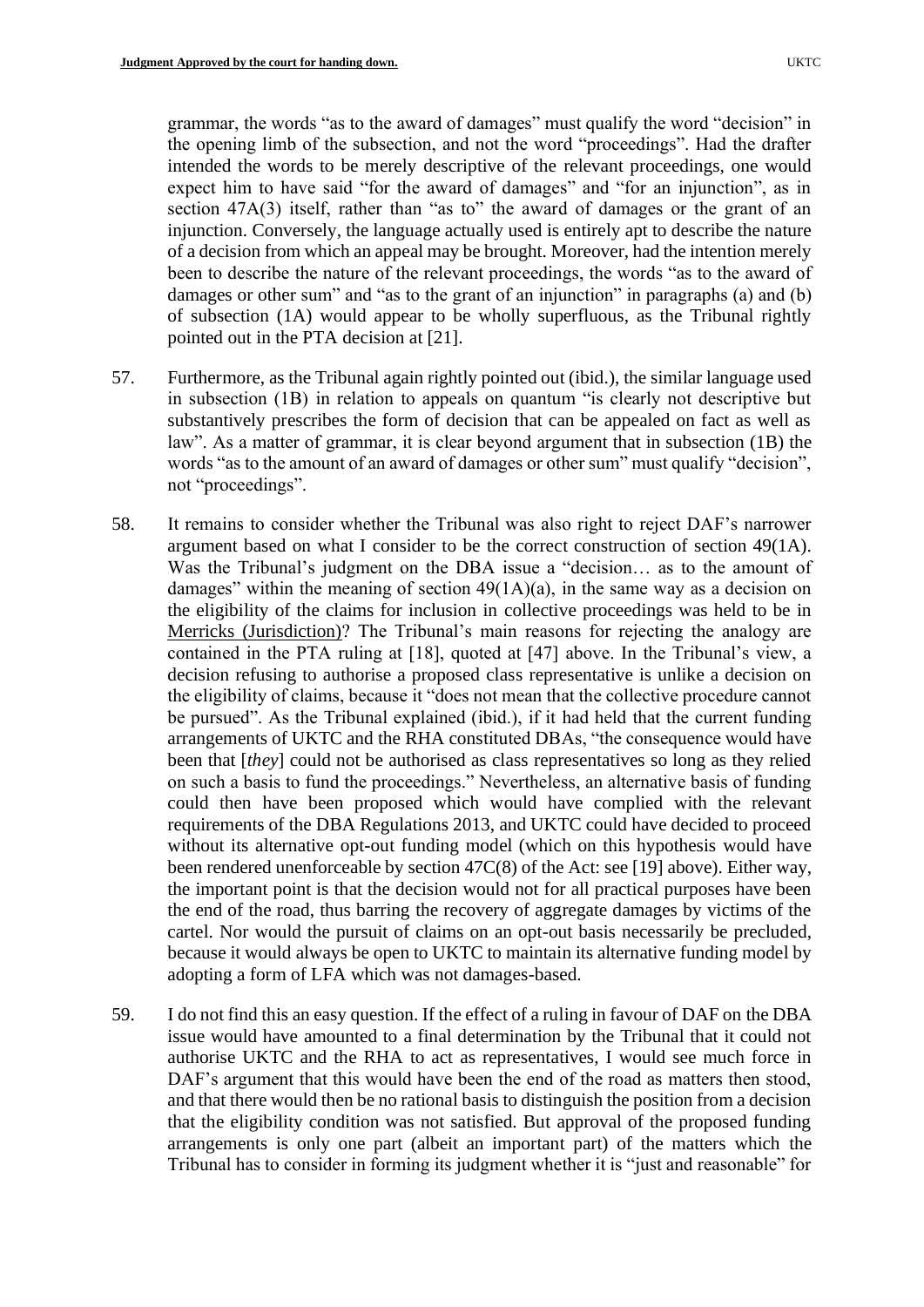the proposed representative to act as such, and if this were the only objection to the approval of UKTC and the RHA there is in my view every reason to suppose that an acceptable way of dealing with the problem would have been found. That was clearly the view of the Tribunal, which had considered and dealt with other objections to the proposed funding arrangements in the course of and after the hearing, without any of them proving insuperable. On a question of that sort, we should in my view be very slow to differ from the Tribunal's conclusion that a decision in favour of DAF on the DBA issue would not have marked the end of the road for the potential claimants in the collective proceedings, and (by inference) that a solution would probably have been found which would have enabled them to continue with modified funding arrangements which the Tribunal would be able to approve. On that basis, the decision would not have fallen within the principle established by the Enron and Merricks (Jurisdiction) cases, and there would be no other basis (the wider argument having been rejected) for treating the decision as being one "as to the award of damages". On the contrary, the common sense view of the matter is that the decision would have been an interim ruling on an important matter of principle which was relevant to (but not decisive of) the authorisation of the two applicants as appropriate persons to act as representatives in the collective proceedings.

60. For these reasons, I would conclude, if the other members of the court agree, that the applications for permission to appeal must be dismissed for lack of jurisdiction. It would then follow that DAF's challenge to the Tribunal's decision on the substantive issue must be determined in the parallel judicial review proceedings, to which I will now turn.

### **The substantive issue**

- 61. I have already explained in the introductory section of this judgment how the substantive issue arises, and the critical issue of statutory construction upon which it turns, namely the meaning of the definition of "claims management services" in section 4(2) of the Compensation Act 2006. That definition was imported by Parliament into the definition of a "damages-based agreement" in section 58AA of CLSA 1990, when DBAs were first introduced by section 154 of the Coroners and Justice Act 2009 (although then limited to employment matters): see [7] and [8] above.
- 62. The terms of the definition in section 4(2) of the 2006 Act are set out at [9] above. By way of summary, "claims management services" are defined in section  $4(2)(b)$  as meaning "advice or other services in relation to the making of a claim". The word "claim" is then very widely defined in section  $4(2)(c)$ , while subsection  $(3)(a)(i)$  states that, for the purposes of section 4, "a reference to the provision of services includes, in particular, a reference to…. the provision of financial services or assistance".
- 63. Although the definition of claims management services in section 4(2) of the 2006 Act was not imported into section 58AA of CLSA 1990 until the introduction of the latter section in 2009, the meaning of the phrase must be the same as it was when first enacted in section 4(2). The wording of section 58AA(7) does not modify the original meaning in any way, but simply incorporates it by reference from its original context in the 2006 Act. Nor could any modification of the original meaning have been brought about by section 154 of the Coroners and Justice Act 2009, which inserted the new section 58AA into CLSA 1990. The introduction of DBAs was one of a number of miscellaneous provisions made by the 2009 Act, the long title of which relevantly described its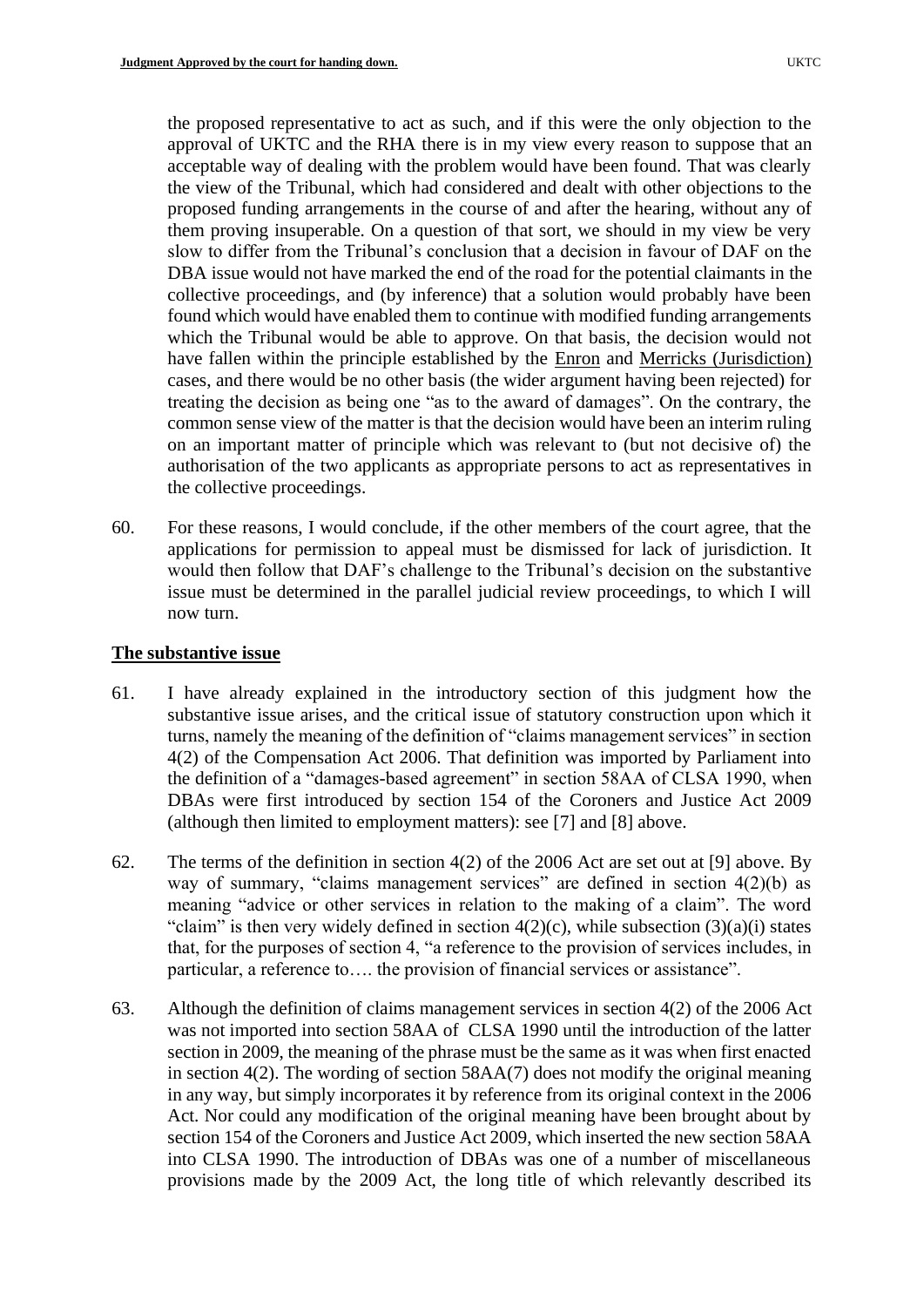purpose as being "to make provision… about payments for legal services provided in connection with employment matters". Section 154 itself clearly stated that CLSA 1990 was amended by insertion of section 58AA, the text of which was then set out. The relevant part of the explanatory notes to the 2009 Act simply said that:

"Subsection (7) defines the terms "payment" and "claims management services" for the purposes of the new section 58AA."

64. It follows, in my judgment, that the relevant search must be for the meaning of the phrase on its first enactment in section 4(2) of the Compensation Act 2006.

*Principles of statutory construction*

65. The task upon which the court is engaged when construing a statute was expressed with typical clarity by Lord Nicholls of Birkenhead in R v Secretary of State for the Environment, Transport and the Regions, *Ex parte* Spath Holme Limited [2001] 2 AC 349 at 396:

> "Statutory interpretation is an exercise which requires the court to identify the meaning borne by the words in question in the particular context. The task of the court is often said to be to ascertain the intention of Parliament expressed in the language under consideration. This is correct and may be helpful, so long as it is remembered that the "intention of Parliament" is an objective concept, not subjective. The phrase is a shorthand reference to the intention which the court reasonably imputes to Parliament in respect of the language used. It is not the subjective intention of the minister or other persons who promoted the legislation. Nor is it the subjective intention of the draftsman, or of individual members or even of a majority of individual members of either House. These individuals will often have widely varying intentions. Their understanding of the legislation and the words used may be impressively complete or woefully inadequate. Thus, when courts say that such-and-such a meaning "cannot be what Parliament intended", they are saying only that the words under consideration cannot reasonably be taken as used by Parliament with that meaning. As Lord Reid said in *Black-Clawson International Ltd v Papierwerke Waldhof-Aschaffenburg A G* [\[1975\] AC 591,](https://www.bailii.org/cgi-bin/redirect.cgi?path=/uk/cases/UKHL/1975/2.html) 613: "We often say that we are looking for the intention of Parliament, but that is not quite accurate. We are seeking the meaning of the words which Parliament used.""

66. In Pollen Estate Trustee Co Limited v Revenue and Customs Commissioners [2013] EWCA Civ 753, [2013] 1 WLR 3785, Lewison LJ described the modern approach to statutory construction in words which have often been cited with approval:

> "The modern approach to statutory construction is to have regard to the purpose of a particular provision and interpret its language, so far as possible, in a way which best gives effect to that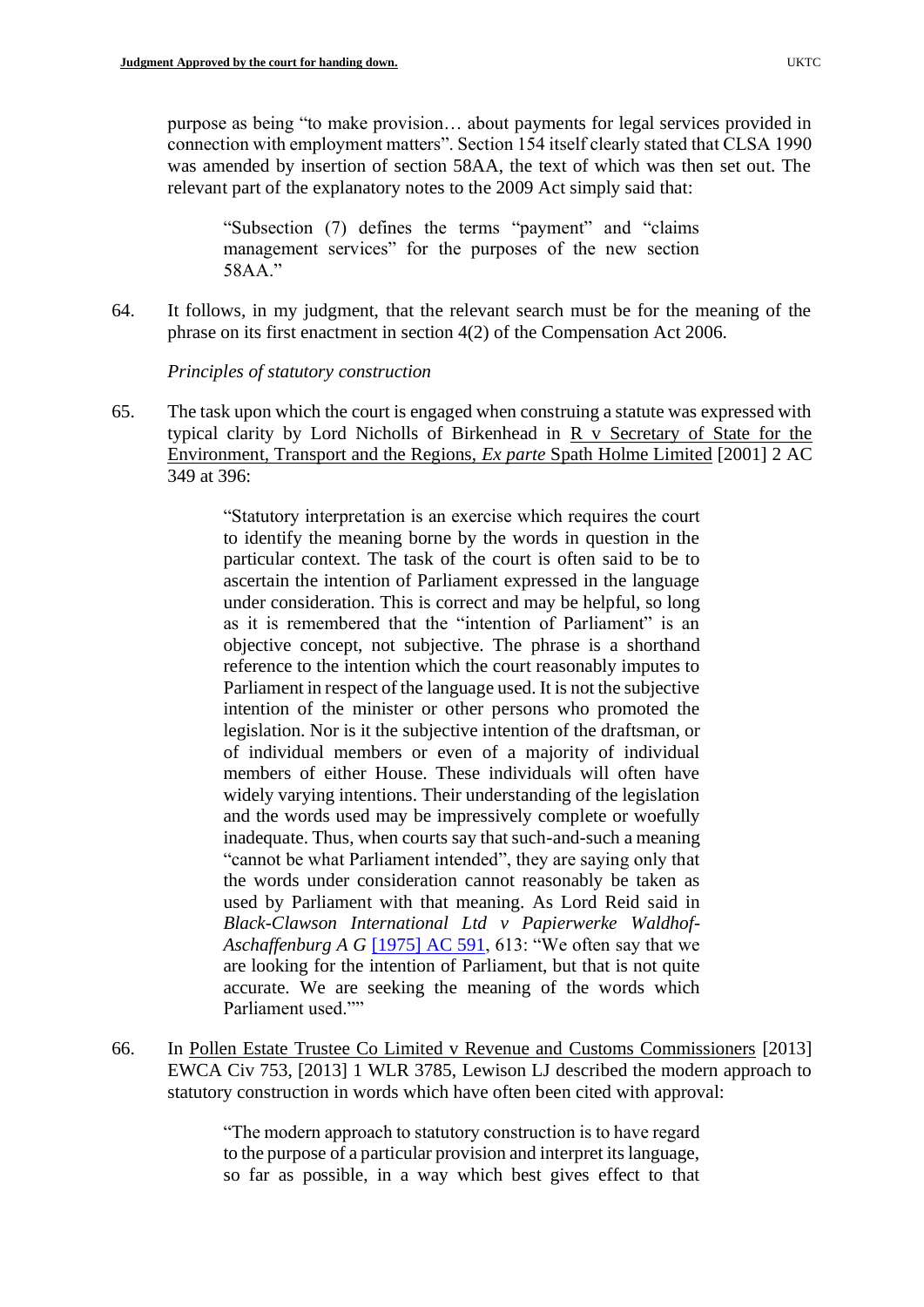purpose. … In seeking the purpose of a statutory provision, the interpreter is not confined to a literal interpretation of the words, but must have regard to the context and scheme of the relevant Act as a whole… The essence of this approach is to give the statutory provision a purposive construction in order to determine the nature of the transaction to which it was intended to apply and then to decide whether the actual transaction (which might involve considering the overall effect of a number of elements intended to operate together) answered to the statutory description. Of course this does not mean that the courts have to put their reasoning into the straitjacket of first construing the statute in the abstract and then looking at the facts. It might be more convenient to analyse the facts and then ask whether they satisfy the requirements of the statute. But however one approaches the matter, the question is always whether the relevant provision of statute, on its true construction, applies to the facts as found."

- 67. Lewison LJ himself very recently repeated the above passage in his judgment in the first case concerning DBAs to reach this court: see Zuberi v Lexlaw Ltd and The General Council of the Bar of England and Wales [2021] EWCA Civ 16 at [30].
- 68. An important tool in the search for the appropriate purposive interpretation of a statutory provision is the presumption against absurdity, described as follows by the authors of Bennion, Bailey and Norbury on Statutory Interpretation  $(8<sup>th</sup> Ed)$  at paragraph 13.1:

"(1) The court seeks to avoid a construction that produces an absurd result, since this is unlikely to have been intended by the legislature. Here, the courts give a very wide meaning to the concept of "absurdity", using it to include virtually any result which is impossible, unworkable or impracticable, inconvenient, anomalous or illogical, futile or pointless, artificial, or productive of a disproportionate counter-mischief.

(2) The strength of the presumption against absurdity depends on the degree to which a particular construction produces an unreasonable result.

(3) The presumption may of course be displaced, as the ultimate objective is to ascertain the legislative intention."

See further R v McCool [2018] UKSC 23, [2018] 1 WLR 2431, at [23] to [25] (Lord Kerr of Tonaghmore JSC), citing a similar passage in the  $6<sup>th</sup>$  (2013) edition of Bennion and the observations of Lord Millett in R (Edison First Power Ltd) v Central Valuation Officer [2003] UKHL 20, [2003] 4 All ER 209, at [116] to [117]. As Lord Millett there said:

"The more unreasonable a result, the less likely it is that Parliament intended it "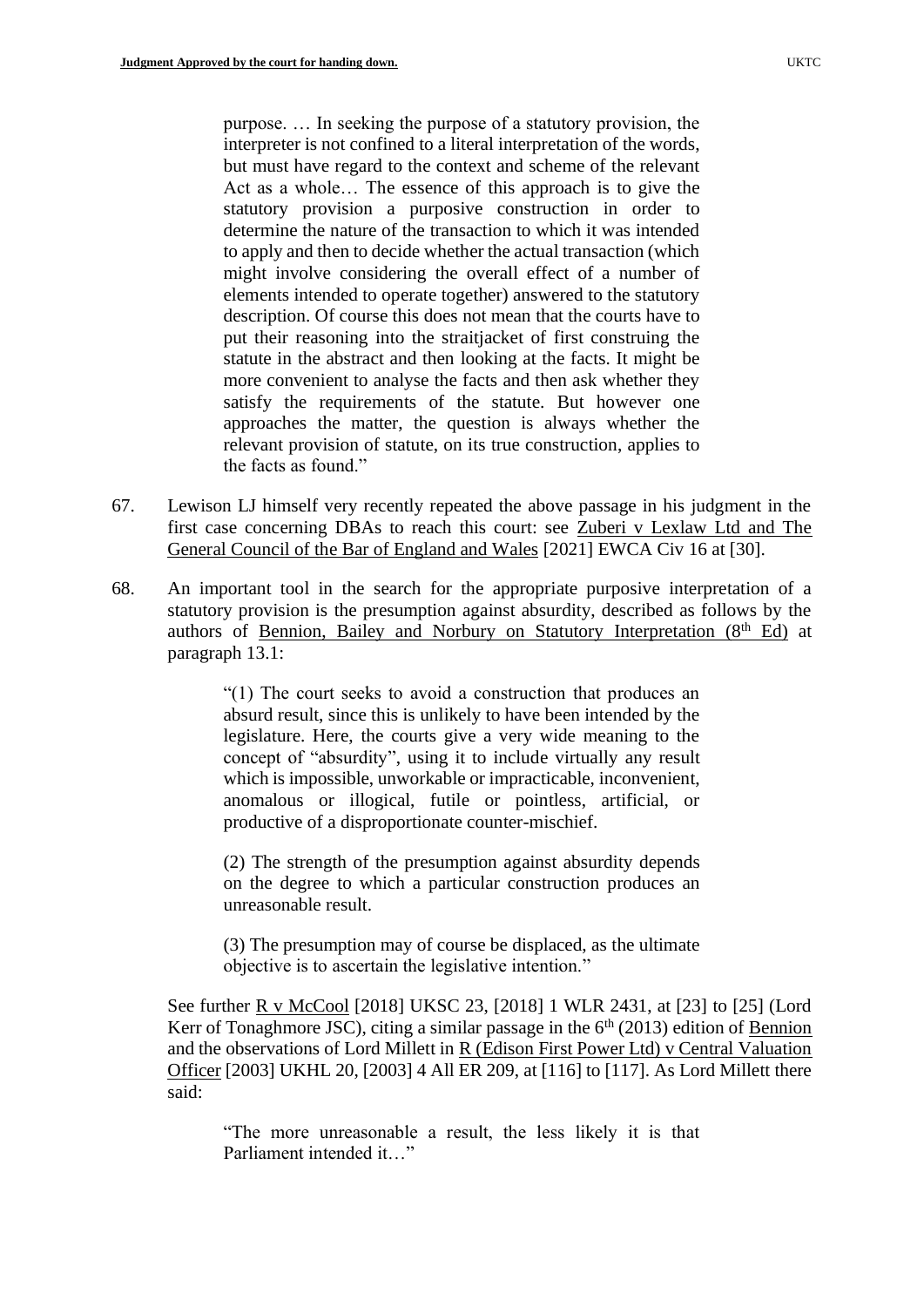#### *The legal, social and historical context of section 4 of the Compensation Act 2006*

69. Like any statutory provision, section 4(2) of the Compensation Act 2006 must be construed in its context. In its judgment at [20], the Tribunal referred to section 9.2 of the  $7<sup>th</sup>$  (2017) edition of Bennion for the proposition that "[c]ontext here is meant in its widest sense, to include the context of the Act as a whole and its legal, social and historical context." The Tribunal went on to note that the relevant statutory history was "convoluted", so a chronological approach would be most helpful: see [21]. I respectfully agree with that observation, and since all parties accepted that the Tribunal's chronological account at [22] to [35] of its judgment was accurate I will begin by quoting the paragraphs which set the scene for the enactment of the 2006 Act:

> "22. In 1990, Parliament passed the CLSA, which by s.58 allowed conditional fees (i.e. success fees paid to persons providing advocacy or litigation services) to be used in cases to be specified by order made by the Lord Chancellor. Under that provision, the success fee could not be recovered as part of a costs order against the other party. The Lord Chancellor subsequently made the Conditional Fee Agreements Order 1995, which specified a limited range of proceedings for this purpose: essentially, proceedings concerning personal injuries, insolvency and cases before the European Commission and Court of Human Rights.

> 23. The Access to Justice Act 1999 ("AJA") set out several amendments to this part of the CLSA. In particular:

> (1) By s.27 AJA, the original s.58 CLSA was replaced by a new s.58 and s.58A. These expanded the range of cases in which conditional fees could be used, and also provided that the success fee was recoverable as part of costs.

> (2) By s.28 AJA, a new s.58B was inserted into the CLSA, entitled "Litigation funding agreements". This provided that a LFA would not be unenforceable by reason only of being a LFA, provided that it met certain prescribed conditions, including such requirements as the Lord Chancellor may set out in regulations. Those conditions included a requirement that the sum to be paid by the litigant to the funder must consist of any costs payable to the litigant plus an amount calculated by reference to the funder's anticipated expenditure (i.e. not a damages-based payment).

> (3) By s.108 AJA, these provisions "shall come into force on such day as the Lord Chancellor may by order made by statutory instrument appoint…"

> 24. By the Access to Justice Act 1999 (Commencement No 3, Transitional Provisions and Savings) Order 2000, s.27 AJA (and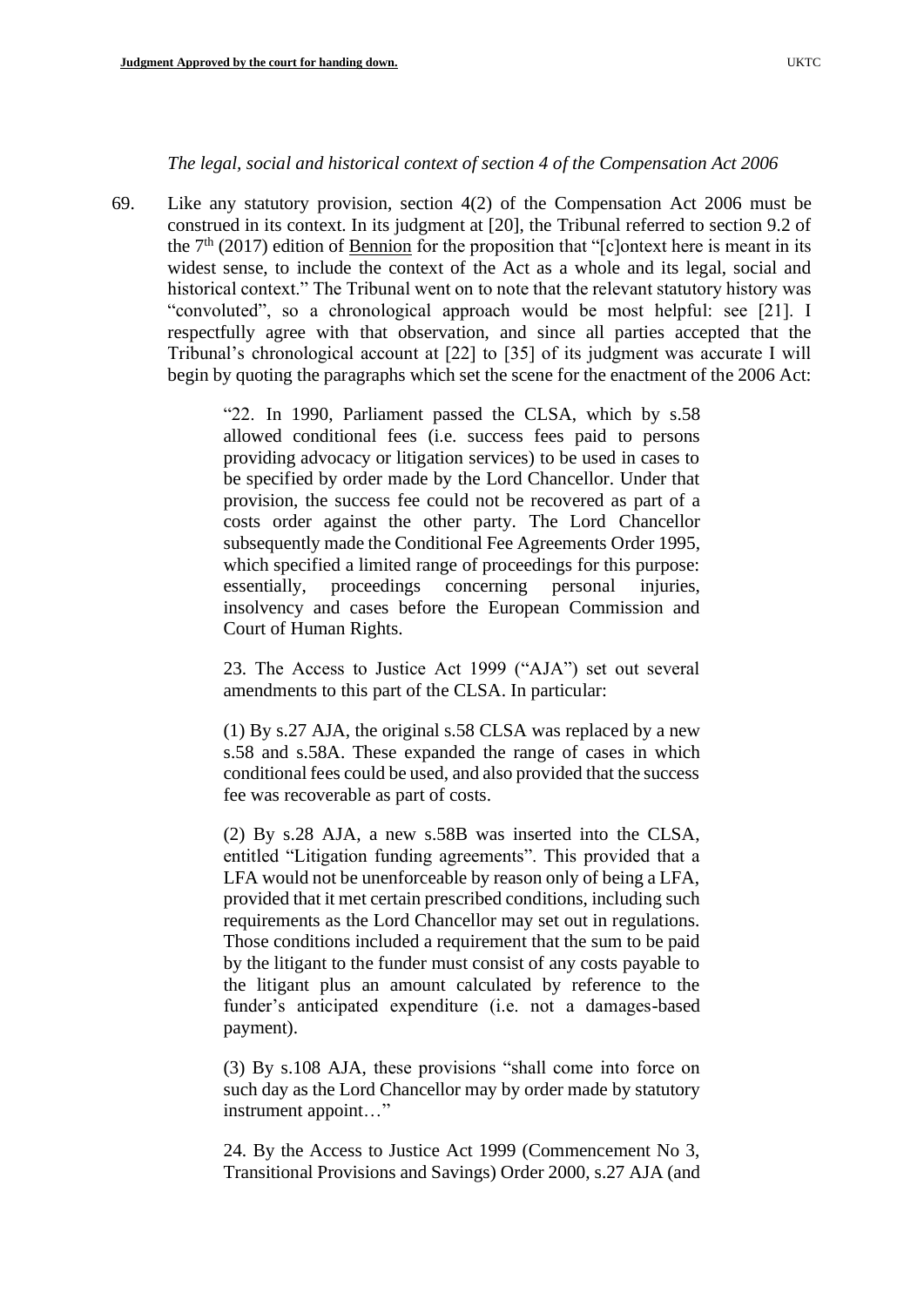thus the amended s.58 and s.58A CLSA) was brought into force on 1 April 2000. However, s.28 was not brought into force, either then or since, but it has not been repealed.

25. In 2006, the [*Compensation Act*] introduced for the first time provisions for the regulation of claims management services.

[*the relevant provisions of S.4 of the 2006 Act were then set out*].

26. [*Section 6*] enabled the Secretary of State by order to make exemptions for certain persons, including by category or as members of a specified body, and thus pursuant to s.4(1) to be exempt from the requirement to be authorised in order to provide regulated claims management services. Barristers and solicitors acting in a professional capacity have been exempted pursuant to this provision."

70. Although section 58B of CLSA 1990 (inserted by section 28 of AJA 1999) has never been brought into force, it remains on the statute book and has never been repealed. Its main provisions were as follows:

#### "**58B. – Litigation funding agreements**

(1) A litigation funding agreement which satisfies all of the conditions applicable to it by virtue of this section shall not be unenforceable by reason only of its being a litigation funding agreement.

(2) For the purposes of this section a litigation funding agreement is an agreement under which—

(a) a person ("the funder") agrees to fund (in whole or in part) the provision of advocacy or litigation services (by someone other than the funder) to another person ("the litigant"); and

(b) the litigant agrees to pay a sum to the funder in specified circumstances.

(3) The following conditions are applicable to a litigation funding agreement—

(a) the funder must be a person, or person of a description, prescribed by the Lord Chancellor;

(b) the agreement must be in writing;

(c) the agreement must not relate to proceedings which by virtue of section 58A(1) and (2) cannot be the subject of an enforceable conditional fee agreement or to proceedings of any such description as may be prescribed by the Lord Chancellor;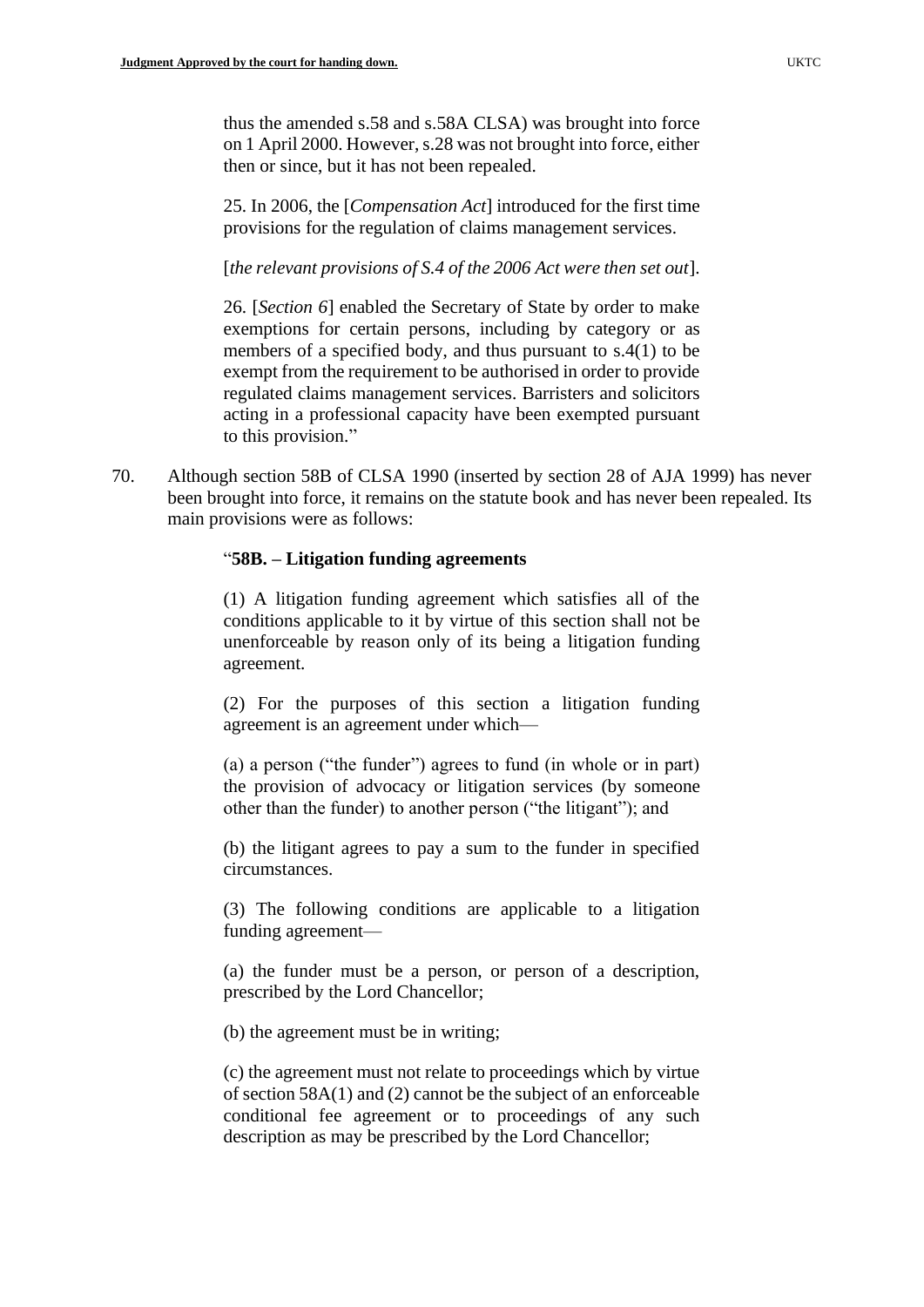(d) the agreement must comply with such requirements (if any) as may be so prescribed;

(e) the sum to be paid by the litigant must consist of any costs payable to him in respect of the proceedings to which the agreement relates together with an amount calculated by reference to the funder's anticipated expenditure in funding the provision of the services; and

(f) that amount must not exceed such percentage of that anticipated expenditure as may be prescribed by the Lord Chancellor in relation to proceedings of the description to which the agreement relates.

(4) Regulations under subsection (3)(a) may require a person to be approved by the Lord Chancellor or by a prescribed person.

…

(6) In this section… "proceedings" includes any sort of proceedings for resolving disputes (and not just proceedings in a court), whether commenced or contemplated.

(7) Before making regulations under this section, the Lord Chancellor shall consult—

(a) the designated judges;

(b) the General Council of the Bar;

(c) the Law Society; and

(d) such other bodies as he considers appropriate.

(8) A costs order made in any proceedings may, subject in the case of court proceedings to rules of court, include provision requiring the payment of any amount payable under a litigation funding agreement.

…"

71. Although section 58B of CLSA 1990 was not brought into force, certain forms of litigation funding by third parties had by 2006 become established and were recognised by the courts as not being champertous. A landmark decision in this context was the judgment of this court (Lord Phillips of Worth Matravers MR, Robert Walker and Clarke LJJ) in July 2002 in R (Factortame Ltd) v Secretary of State for Transport, Local Government and the Regions (No 8) [2002] EWCA Civ 932, [2003] QB 381, in which it was held (a) that the provision to the claimants of various accountancy and other services ancillary to litigation by a firm of chartered accountants, in return for 8% of the final settlement received, did not constitute CFAs within the meaning of section 58 of CLSA 1990, with the result that they were not implicitly rendered unenforceable by the provisions of that section; and (b) that in all the circumstances, including the fact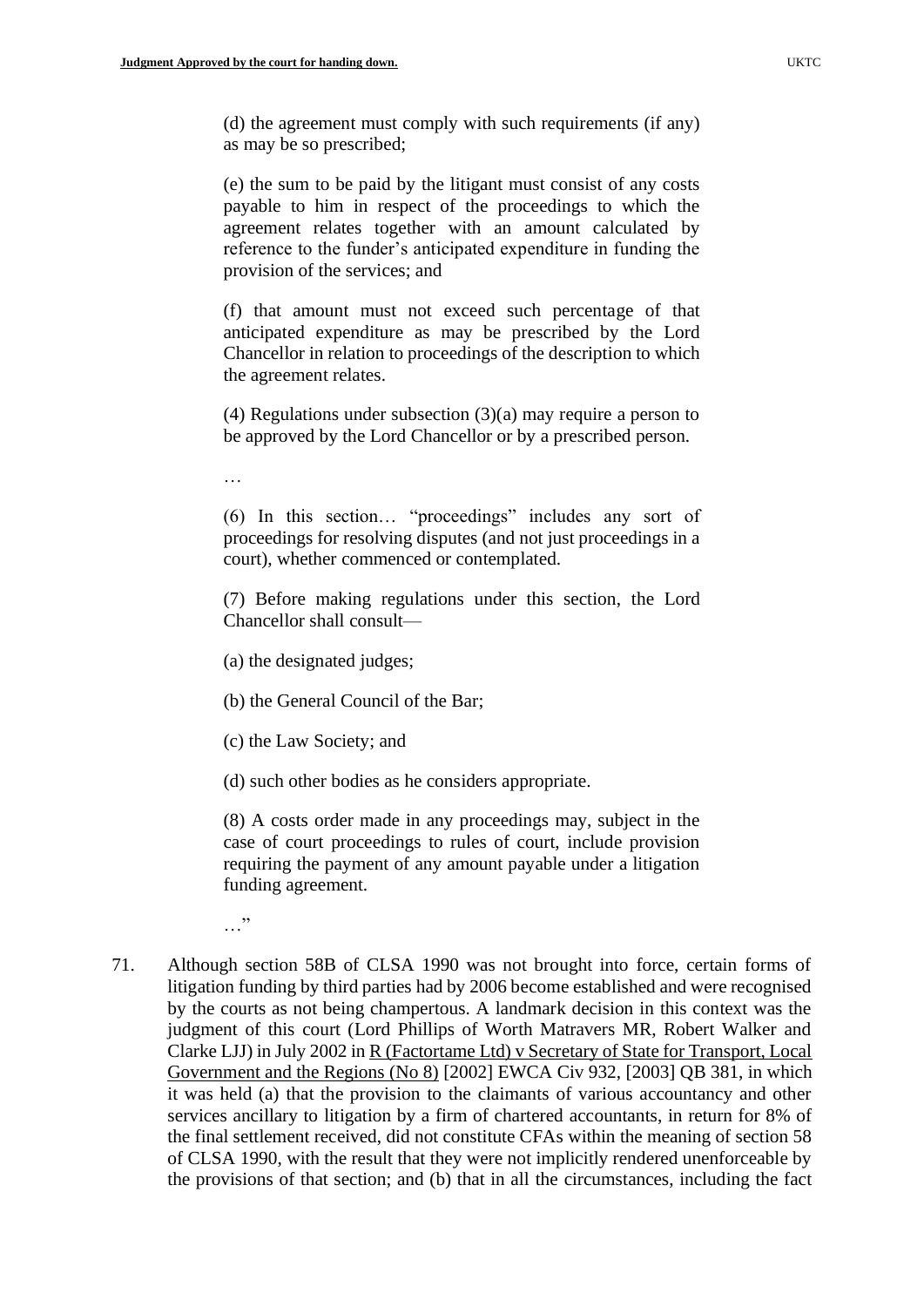72. Nearly three years later, in May 2005, this court gave its judgment (Lord Phillips MR, sitting with Brooke and Dyson LJJ) in Arkin v Borchard Lines Ltd (Nos 2 and 3) [2005] EWCA Civ 655, [2005] 1 WLR 3055. This case established the important principle that a non-champertous third-party professional litigation funder could be held liable for a third-party costs order under section 51 of the Supreme Court Act 1981 (now the Senior Courts Act 1981), but that such liability should be limited to the extent of the funding provided (the so-called "Arkin cap"). The court explained its approach at [40] to [43]:

> "40. The approach that we are about to commend will not be appropriate in the case of a funding agreement that falls foul of the policy considerations that render an agreement champertous. A funder who enters into such an agreement will be likely to render himself liable for the opposing party's costs without limit should the claim fail… Our approach is designed to cater for the commercial funder who is financing part of the costs of the litigation in a manner which facilitates access to justice and which is not otherwise objectionable. Such funding will leave the claimant as the party primarily interested in the result of the litigation and the party in control of the conduct of the litigation.

> 41. We consider that a professional funder, who finances part of a claimant's costs of litigation, should be potentially liable for the costs of the opposing party *to the extent of the funding provided.* The effect of this will, of course, be that, if the funding is provided on a contingency basis of recovery, the funder will require, as the price of the funding, a greater share of the recovery should the claim succeed. In the individual case, the net recovery of a successful claimant will be diminished. While this is unfortunate, it seems to us that it is a cost that the impecunious claimant can reasonably be expected to bear…

> 42. If the course which we have proposed becomes generally accepted, it is likely to have the following consequences. Professional funders are likely to cap the funds that they provide in order to limit their exposure to a reasonable amount. This should have a salutary effect in keeping costs proportionate… Professional funders will also have to consider with even greater care whether the prospects of the litigation are sufficiently good to justify the support that they are asked to give. This also will be in the public interest.

> 43. In the present appeal we are concerned only with a professional funder who has contributed a part of a litigant's expenses through a non-champertous agreement in the expectation of reward if the litigant succeeds. We can see no reason in principle, however, why the solution we suggest should not also be applicable where the funder has similarly contributed the greater part, or all, of the expenses of the action."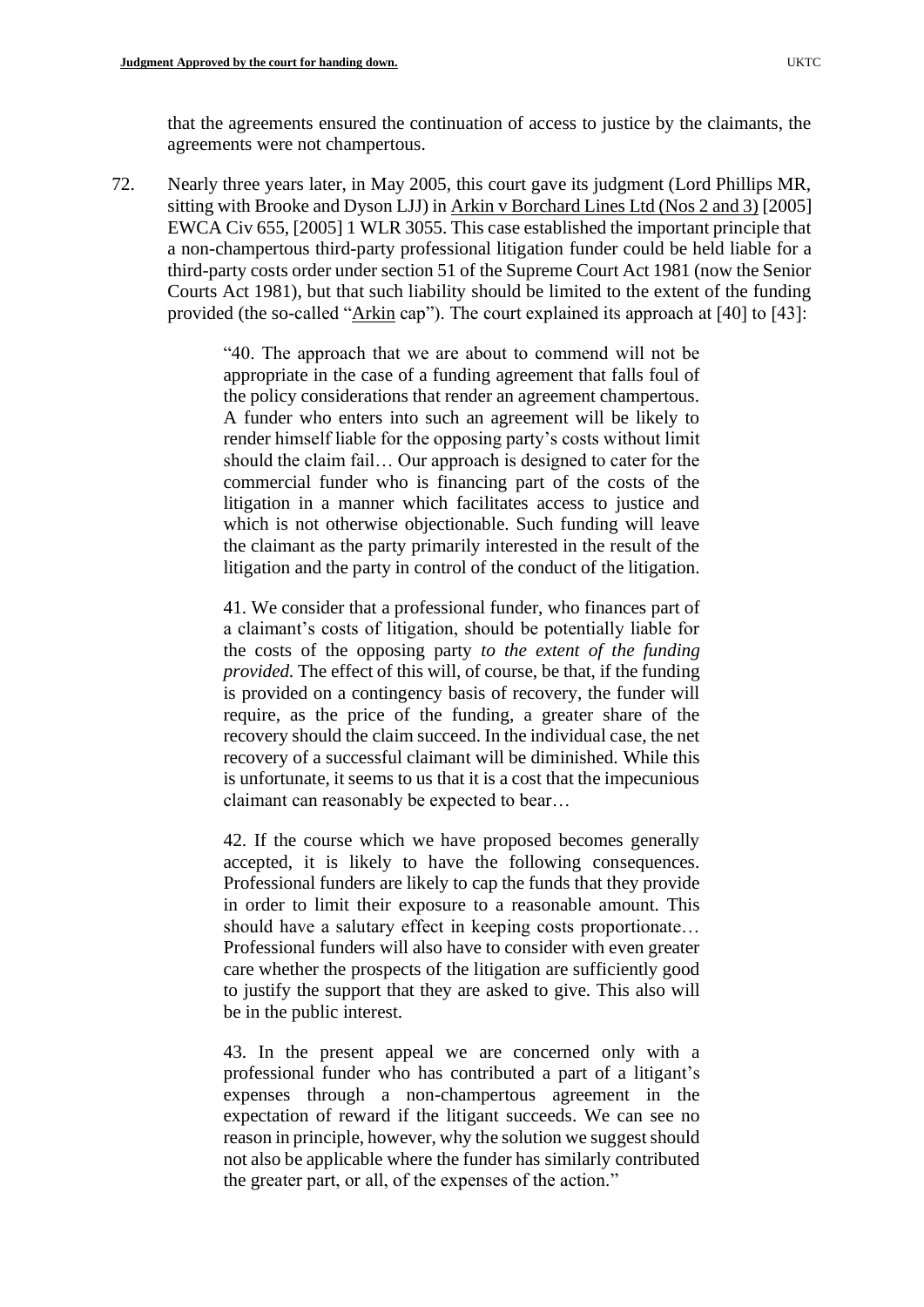73. Against this background, what was the particular mischief that section 4 of the Compensation Act 2006 was intended to remedy? At this point, I need to set out some more of the relevant provisions of section 4, and not just the definition of "claims management services" which I have already recorded at [10] above:

## "**4 Provision of regulated claims management services**

(1) A person may not provide regulated claims management services unless—

- (a) he is an authorised person,
- (b) he is an exempt person,

(c) the requirement for authorisation has been waived in relation to him in accordance with regulations under section 9, or

(d) he is an individual acting otherwise than in the course of a business.

(2) In this Part—

(a) "*authorised person*" means a person authorised by the Regulator under section 5(1)(a),

(b) "*claims management services*" means advice or other services in relation to the making of a claim,

…

(e) services are regulated if they are—

(i) of a kind prescribed by order of the Secretary of State, or

(ii) provided in cases or circumstances of a kind prescribed by order of the Secretary of State.

(3) For the purposes of this section—

(a) a reference to the provision of services includes, in particular, a reference to—

(i) the provision of financial services or assistance,

(ii) the provision of services by way of or in relation to legal representation,

(iii) referring or introducing one person to another, and

(iv) making inquiries, and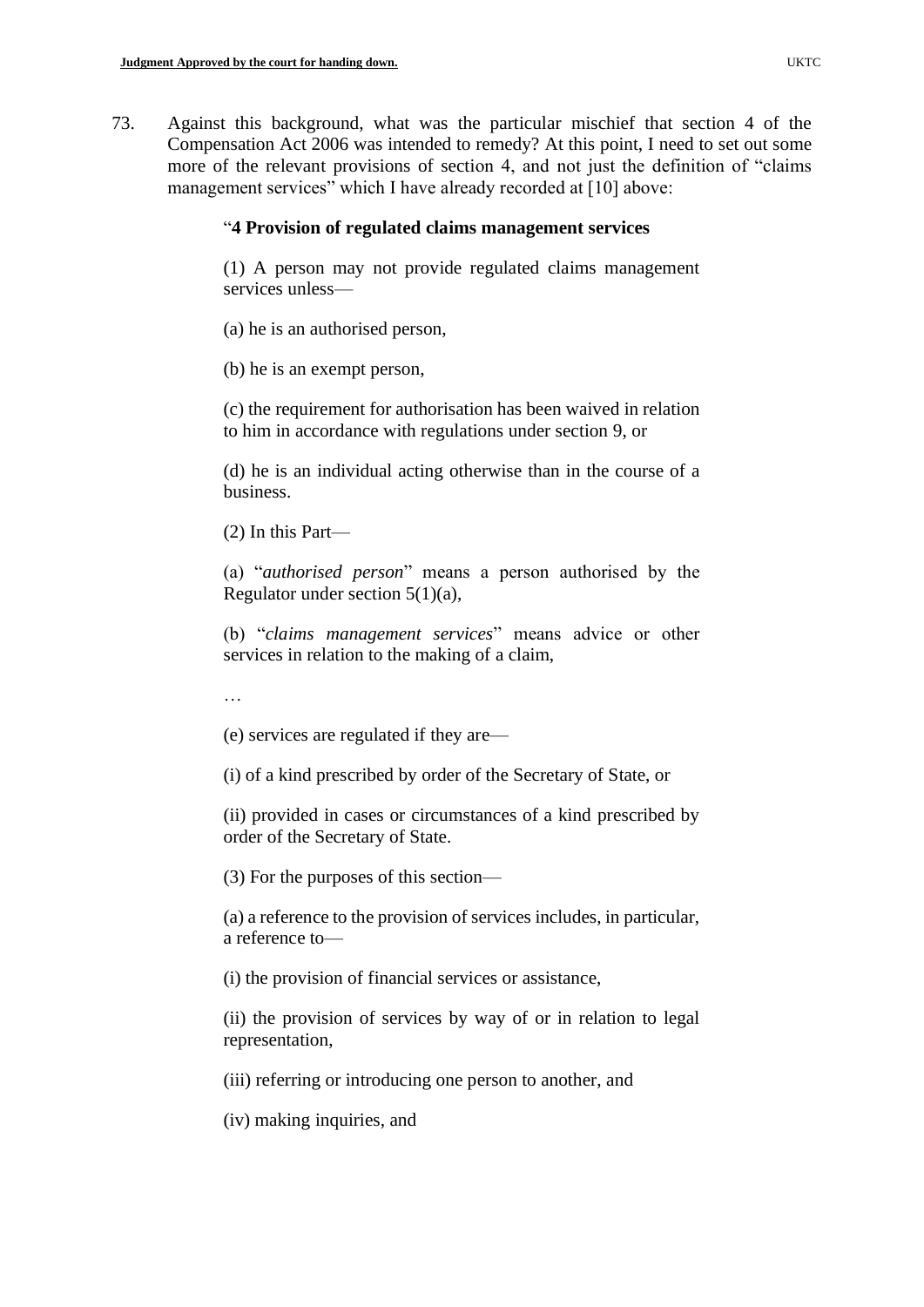(b) a person does not provide claims management services by reason only of giving, or preparing to give, evidence (whether or not expert evidence).

(4) For the purposes of subsection  $(1)(d)$  an individual acts in the course of a business if, in particular—

(a) he acts in the course of an employment, or

(b) he otherwise receives or hopes to receive money or money's worth as a result of his action."

74. The 2006 Act was accompanied by Explanatory Notes, paragraph 1 of which stated that they had "been prepared by the Department for Constitutional Affairs in order to assist the reader in understanding the Act". Such notes "do not form part of the Act and have not been endorsed by Parliament": ibid. In R (Westminster City Council) v National Asylum Support Service [2002] UKHL 38, [2002] 1 WLR 2956, Lord Steyn confirmed at [5] that:

> "In so far as the Explanatory Notes cast light on the objective setting or contextual scene of the statute, and the mischief at which it is aimed, such materials are… always admissible aids to construction. They may be admitted for what logical value they have. Used for this purpose Explanatory Notes will sometimes be more informative and valuable than reports of the Law Commission or advisory committees, Government green or white papers, and the like."

75. The relevant background was described in the Explanatory Notes as follows:

"28. The Better Regulation Task Force (BRTF) report: *Better Routes to Redress* published in May 2004 found that the "compensation culture" is a myth but that it is a damaging myth that needs to be tackled. The BRTF identified the activities of claims intermediaries as contributing to a 'have a go culture' and recommended that claims intermediaries should be subject to statutory regulation, if self-regulation did not work.

…

30. The Government published a consultation and responses paper on the simplification of conditional fee agreements (CFAs) in June 2004 *Making Simple CFAs a Reality* which included a discussion of the widespread concern over claims intermediaries' activities and work underway to try to produce a self regulatory solution. The Government responded to the BRTF's report in November 2004 accepting the recommendation that regulation of claims intermediaries should be considered if self-regulation failed.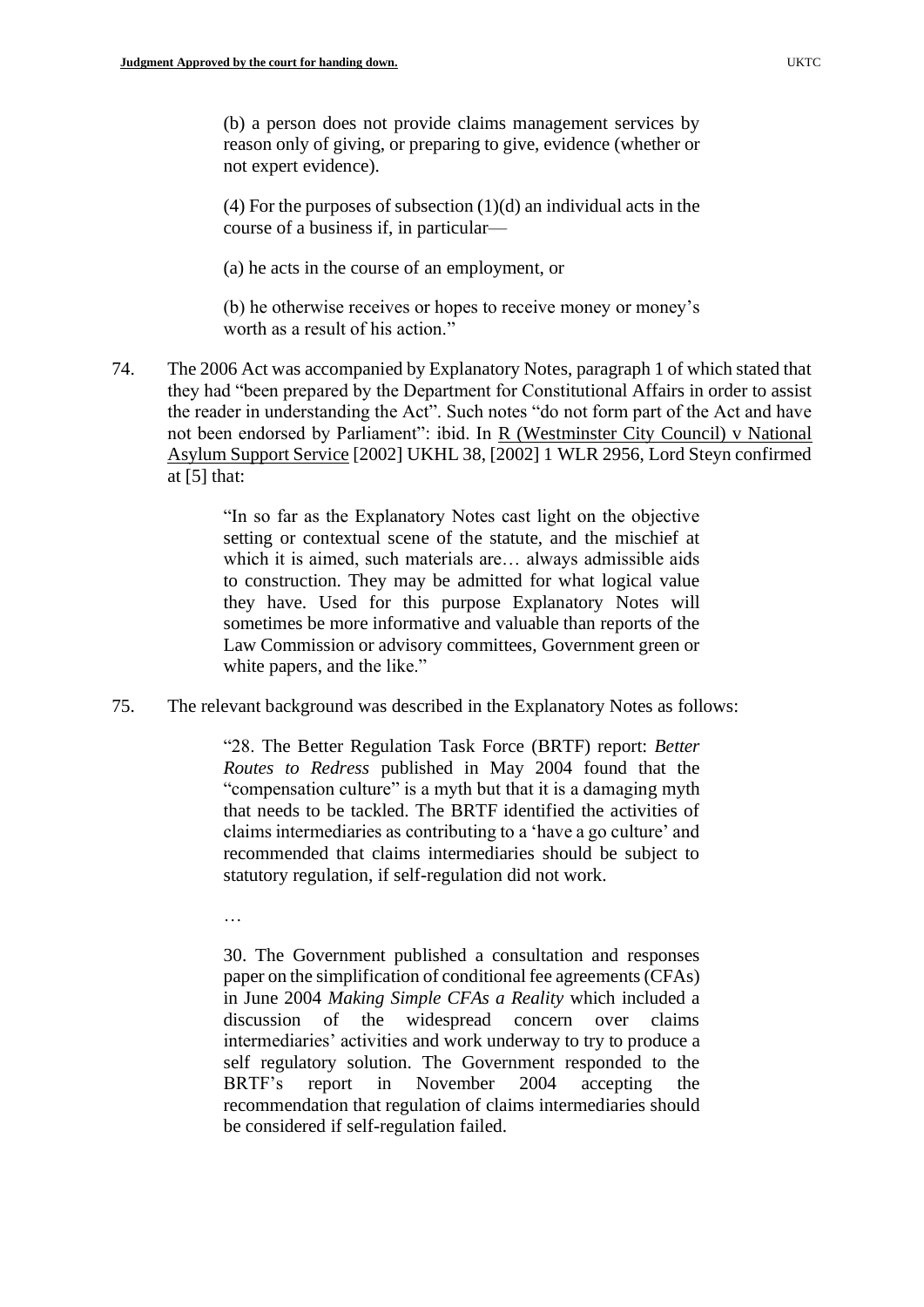31. The legislative framework is flexible and allows the Secretary of State to designate a body to regulate claims management services, to establish a body to regulate (where he thinks that no existing body is suitable for designation) or to regulate himself. The Act provides the outline regulatory framework to authorise providers who would be required to comply with rules and codes of practice. The Act also includes power for the Regulator to investigate unauthorised activities and to prosecute those who try to evade regulation."

76. The commentary on section 4 itself in the Explanatory Notes included this:

"34. …Only those claims management services that the Secretary of State prescribes by order under section 4(2)(e) will be subject to regulation. The Secretary of State can therefore target regulation in areas where he considers there to be a particularly high risk to consumers.

35. *Subsection 3* gives examples of activities which constitute the provision of services (where they are connected with a claim). The list, which is not exhaustive, includes financial services (for example assisting with the purchase of insurance or loans); legal representation (for example acting on a claimant's behalf in pursuing a claim); referring or introducing one person to another (for example referring a claim to a solicitor); and making inquiries (for example contacting witnesses in the course of investigating a claim)…"

77. As the Tribunal records in its main judgment at [28], the Secretary of State made regulations pursuant to section 4(2)(e) of the 2006 Act in order to specify the activities that were to be regulated as claims management services and the kinds of claim which would be regulated: see the Compensation (Regulated Claims Managements Services) Order 2006 ("the Scope Order"). The Explanatory Memorandum to the Scope Order, which was prepared by the Department for Constitutional Affairs and laid before Parliament in order to provide information for the Joint Committee on Statutory Instruments, contained further relevant policy background and commentary:

# "**7. Policy Background**

7.1 Claims management businesses gather cases either by advertising or direct approach. They then act either directly for the client in pursuing the claim, or as an intermediary between the claimant and a legal professional or insurer. Claims management businesses make money from several sources from referral fees from solicitors; from commission on auxiliary services; from the sale of after-the-event insurance; and sometimes from loans to their clients. Concerns have grown over the unprofessional conduct by those who are providing the service for commercial gain—particularly as the activities of claims management businesses have extended into many areas of litigation, well beyond personal injury, and even into claims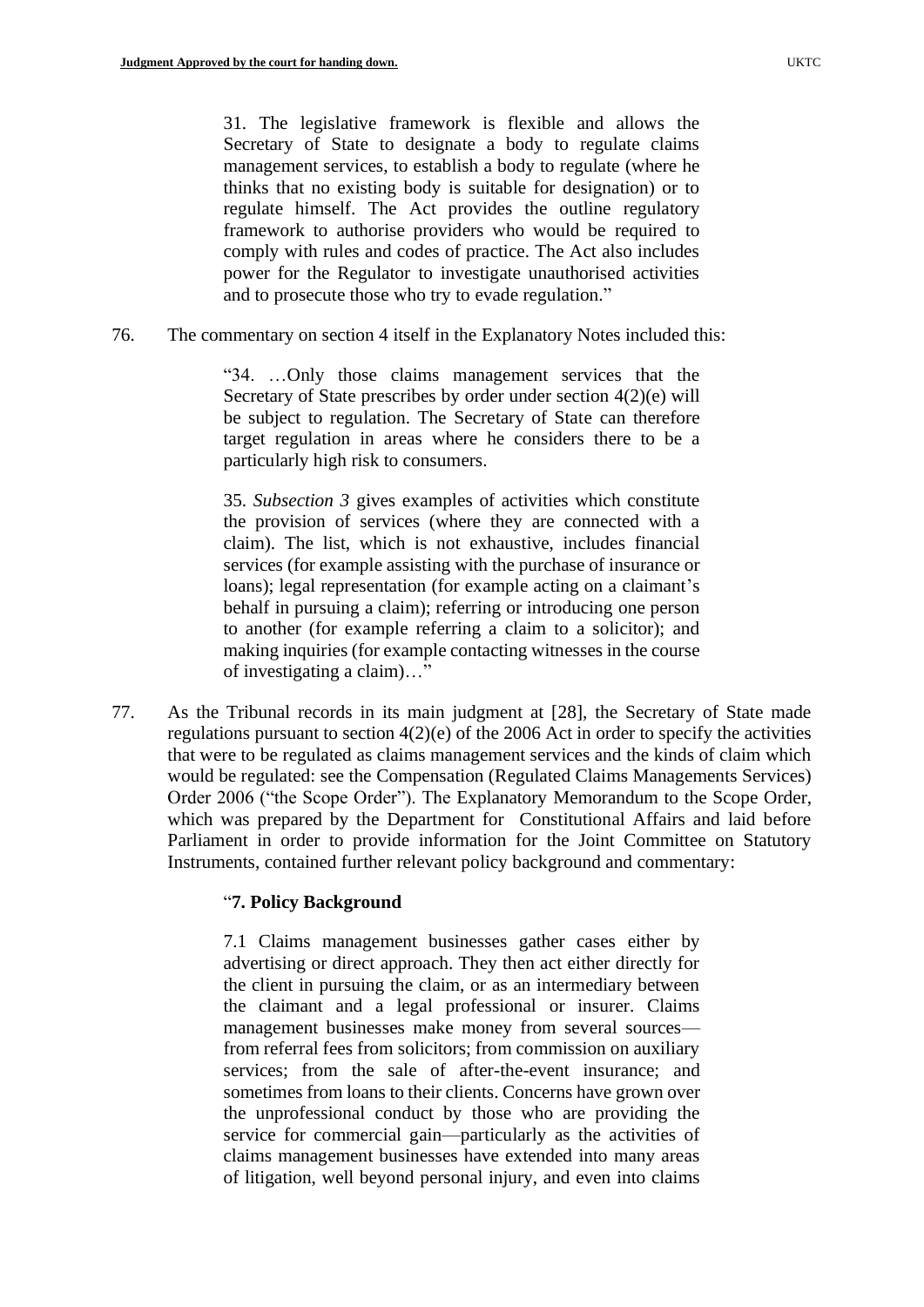for certain kinds of benefits even though no litigation is involved.

…

#### **Scope Order**

7.6 The definition of claims management services in the Act is wide to allow new areas to be brought within the scope of regulation where problems arise, and for areas to be removed from scope where problems subside. The intention is that the regulation be applied initially in the areas where there is the greatest potential for consumer detriment. The Scope Order specifies the activities that will be regulated. The activities are those characteristically provided by claims management companies and have been described in such a way as to ensure that similar services provided outside the area of the claims management industry are not inadvertently regulated as claims management services."

- 78. Taking stock at this point, it seems reasonably clear to me that the purpose of introducing statutory regulation of claims management services in section 4 of the 2006 Act and its associated Scope Order was to enhance consumer protection in areas where the activities of "claims intermediaries" had been causing widespread public concern. Typical activities of the kind causing such concern might be broadly described as proactive "claims farming" or the formation of books of potential claimants to pursue legal claims, followed by assistance in the formulation and bringing of those claims, in relation to matters such as personal injuries, employment, housing, and financial products or services, in all of which consumer protection is likely to be much needed: compare articles 4(2) and (3) of the Scope Order, set out in the Tribunal's judgment at [28].
- 79. Conversely, there is no suggestion in any of the material I have reviewed which indicates that regulation of non-champertous funding of litigation by professional thirdparty funders in return for a reasonable share of the client's recoveries, of the kind exemplified in the Factortame (No 8) and Arkin cases, formed any part of the explicit mischief that section 4 of the 2006 Act sought to remedy. Furthermore, should it prove necessary to regulate activities of the latter kind, Parliament had already enacted section 58B of CLSA 1990, but the Government had chosen not to bring that legislation into force. The natural inference to draw, in my opinion, is not that the legislation was a dead letter, but rather that immediate regulation of the third-party litigation funding sector was not considered necessary, and the continuing presence of section 58B on the statute book (albeit not in force) might meanwhile be expected to help maintain standards and act as a deterrent against abusive practices.

#### *The decision of the Tribunal*

80. I have already quoted the key paragraph [41] in its judgment where the Tribunal expressed its conclusion on the substantive issue: see [18] above. In the preceding paragraphs of analysis, beginning at [36], the Tribunal had in summary reasoned as follows: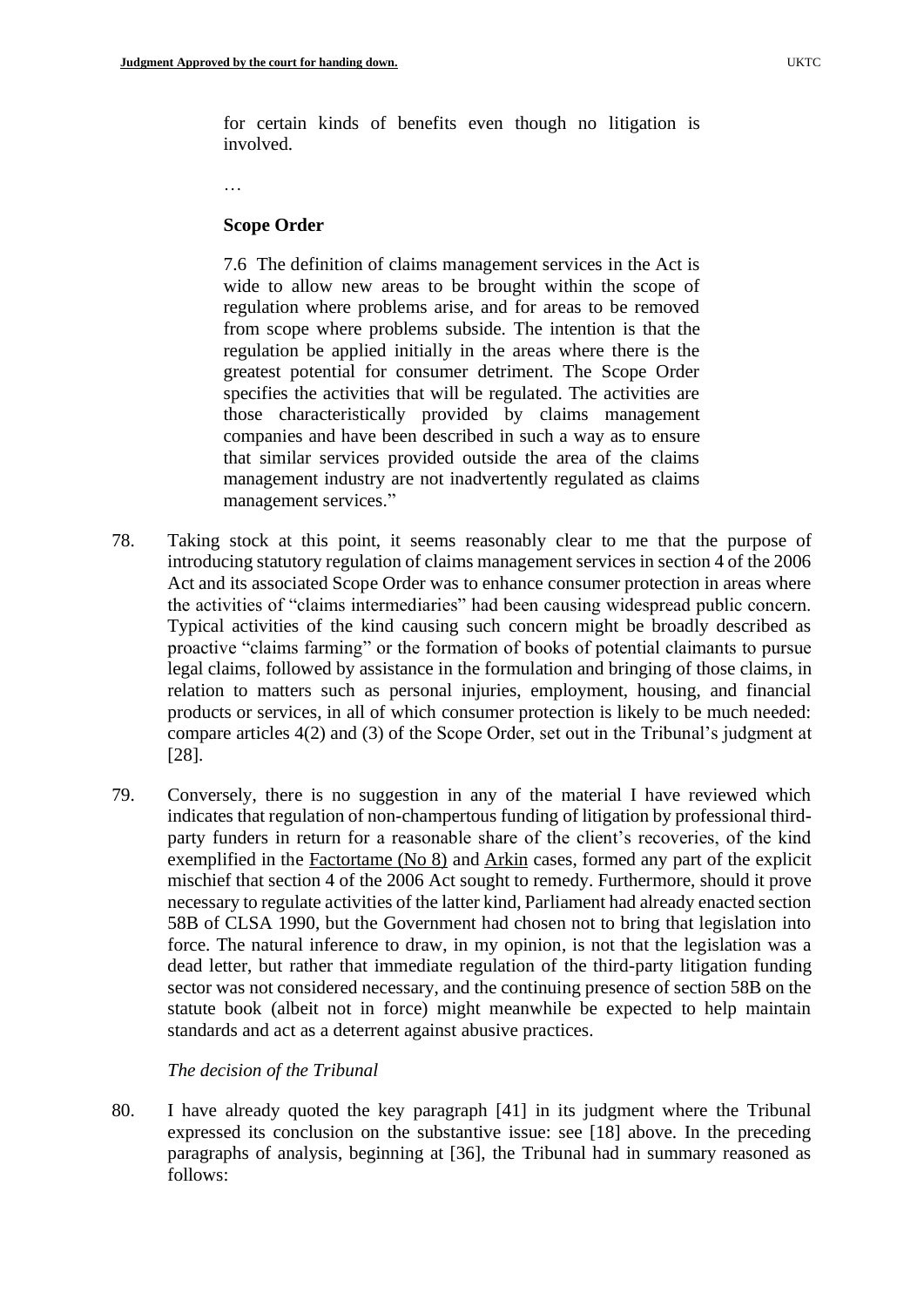(1) At [36], the Tribunal identified what it considered to be "the relevant, connected questions of statutory interpretation", namely (a) whether "claims management services" as defined in section 4(2) of the 2006 Act (and now in section 419A of FSMA) encompassed the activity of third party funding, and (b) whether section 58AA of CLSA applies to a LFA, where the amount paid to the litigation funder is determined by reference to the damages recovered by the claimant, on the basis that this constitutes a DBA within the terms of that provision.

(2) The Tribunal next pointed out that the argument now advanced by DAF "is not altogether novel": see [37]. In particular, the issue was raised by Professor Rachel Mulheron, who is "one of the leading academics in the field of civil procedure", in an influential article in the *Cambridge Law Journal* in 2014: see *England's unique approach to the self regulation of third party funding*: *a critical analysis of recent developments* [2014] CLJ 570 at 592-595. Although Professor Mulheron considered the argument to be incorrect, she suggested that for the sake of clarity the legislation should be amended.

(3) In [38], the Tribunal identified what it considered to be the relevant principles of statutory interpretation, beginning with "the fundamental principle that statutory language is to be interpreted in its context".

(4) In [39], the Tribunal described the context in which section 4 of the 2006 Act was introduced, finding it to be clear from the Explanatory Notes that:

"It arose from widespread concern and disquiet over the activities of claims management companies, some of which appeared to exploit vulnerable consumers. As Mr Thompson put it, the legislation was essentially introduced as a form of consumer protection… Although [*third party funding*] existed well before 2006, there is no suggestion that it was envisaged in the passage of the [*Compensation Act*]."

(5) Finally, at [40], the Tribunal recorded Mr Thanki's acceptance that, on the extensive meaning of "claims management services" for which he contended, "it would cover, for example, a bank lending money for the particular purpose of enabling the borrower to fund litigation." The Tribunal said that, in its view, "that would be far from what Parliament intended and contrary to the objective of the legislation."

81. Having stated its conclusion in [41], the Tribunal then referred to various matters which it considered provided support for that conclusion at [42] to [45]. For present purposes, the only one of those matters to which I think it necessary to refer is the continuing presence on the statute book, although not brought into force, of section 58B of CLSA 1990. At [42], the Tribunal (correctly in my view) rejected Mr Thanki's submission that section 58B was therefore irrelevant to the question of construction. As the Tribunal explained, the section was subject to a common form of statutory commencement provision, whereby it was to be brought into force if and when the Lord Chancellor considered it appropriate to introduce legislative regulation of LFAs. The Tribunal then referred to R v Secretary of State for the Home Department, *Ex parte* Fire Brigades Union [1995] 2 AC 513 at 551, 570-571 and 575. Those passages establish the proposition that a commencement provision of this type imposes a continuing obligation on the Secretary of State to consider whether to bring the relevant statutory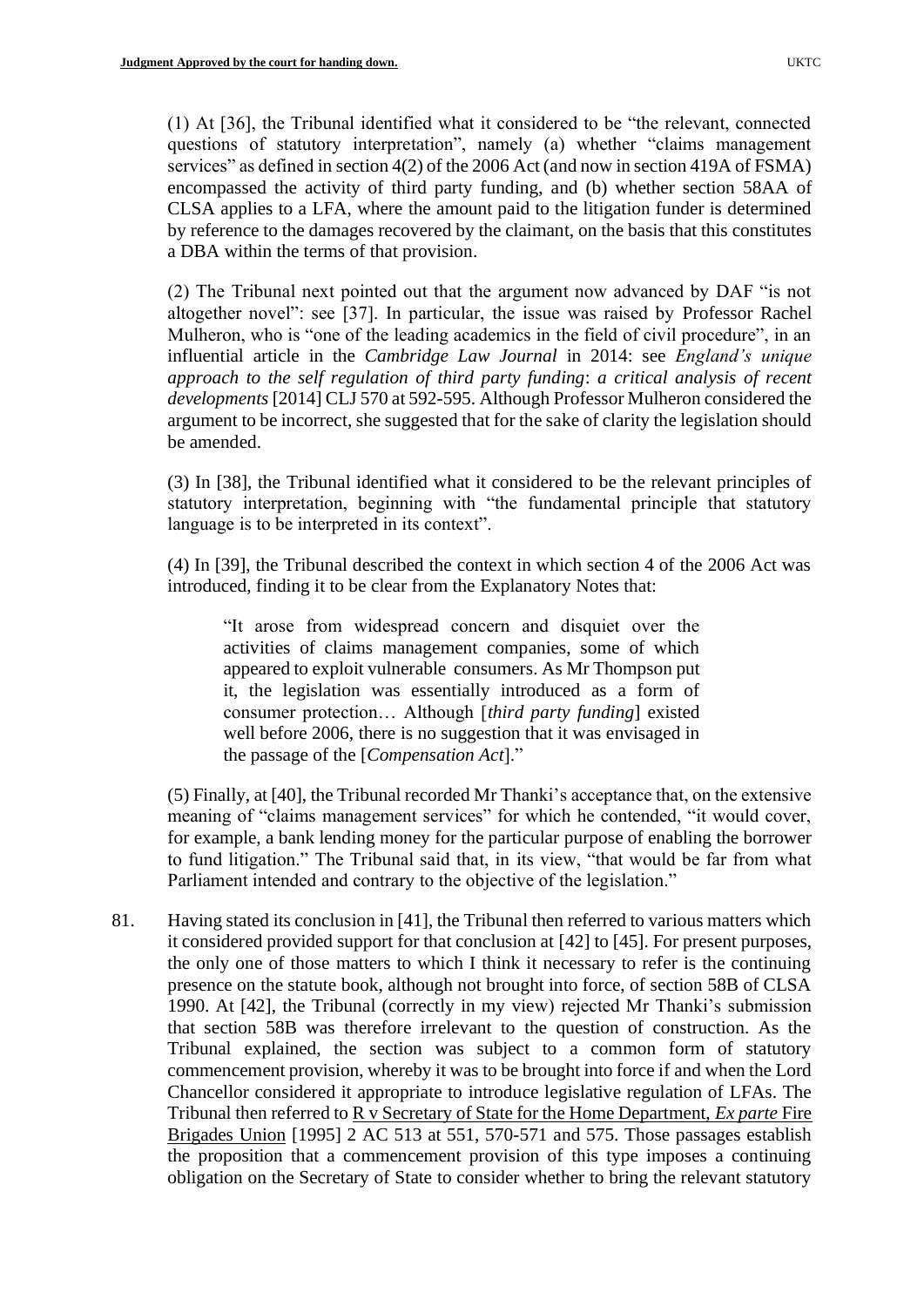scheme into force, and that this discretion cannot lawfully be fettered while the section in question remains on the statute book unrepealed. As Lord Nicholls put it, at 575:

"The statutory commencement day power continues to exist. The minister cannot abrogate it. The power, and the concomitant duty to consider whether to exercise it, will continue to exist despite any change in the holders of the office of Secretary of State… This obligation will cease only when the power is exercised or Parliament repeals the legislation. Until then the duty to keep under review will continue."

### *The submissions of DAF*

- 82. The basic submission advanced by DAF is that the definition of "claims managements services" in section 4 of the Compensation Act 2006 should be given a broad interpretation because (a) that is the natural meaning of the statutory language read in its context, and (b) it forms part of a comprehensive scheme enacted by Parliament for the regulation of such services, both in 2006 and in the foreseeable future. It is wrong, submits Mr Thanki, to characterise the construction of section 4 for which DAF contends as either narrow or unduly literal. On the contrary, both the literal and the purposive contextual interpretations of the section coincide. As Mr Thanki put it in his oral submissions to us, "DAF relies on a literal and purposive contextual interpretation." DAF's submission, in summary, "is that in the context of the widespread risk to consumers and a diverse and changing industry, Parliament established a wide enabling power… in the 2006 Act for the regulation of a whole host of services relating to the making of the claims" (Transcript, day 1, page 27).
- 83. Viewed in this way, submits Mr Thanki, the definition should be construed as meaning exactly what it says. "Claims management services" means "advice or other services in relation to the making of a claim", and by virtue of subsection  $(3)(a)$ , the provision of services includes "the provision of financial services or assistance". Each of the proposed funders in the present case undoubtedly contracts to provide financial assistance to the proposed representatives in the bringing of the collective claims. Thus, for example, recital (D) to the LFA dated 8 May 2017 entered into between Therium and the RHA records that:

"In order to facilitate access to justice, the RHA has sought the agreement of Therium to provide funding in respect of the RHA's costs of pursuing the Collective Proceedings, and/or the Claimants' costs of pursuing the Proceedings, as set out in the Project Plan and on the terms of this agreement..."

Clause 2 then sets out the details of the agreement to fund, and clause 3 provides for Therium's remuneration in terms which include a percentage share of recoveries.

84. Mr Thanki goes on to submit that in 2006 there was no clear-cut distinction between litigation funding and claims management, and no distinct concept of stand-alone funders. He warns us against falling into the trap of assuming that everyone then thought that litigation funders were beyond reproach, while claims managers were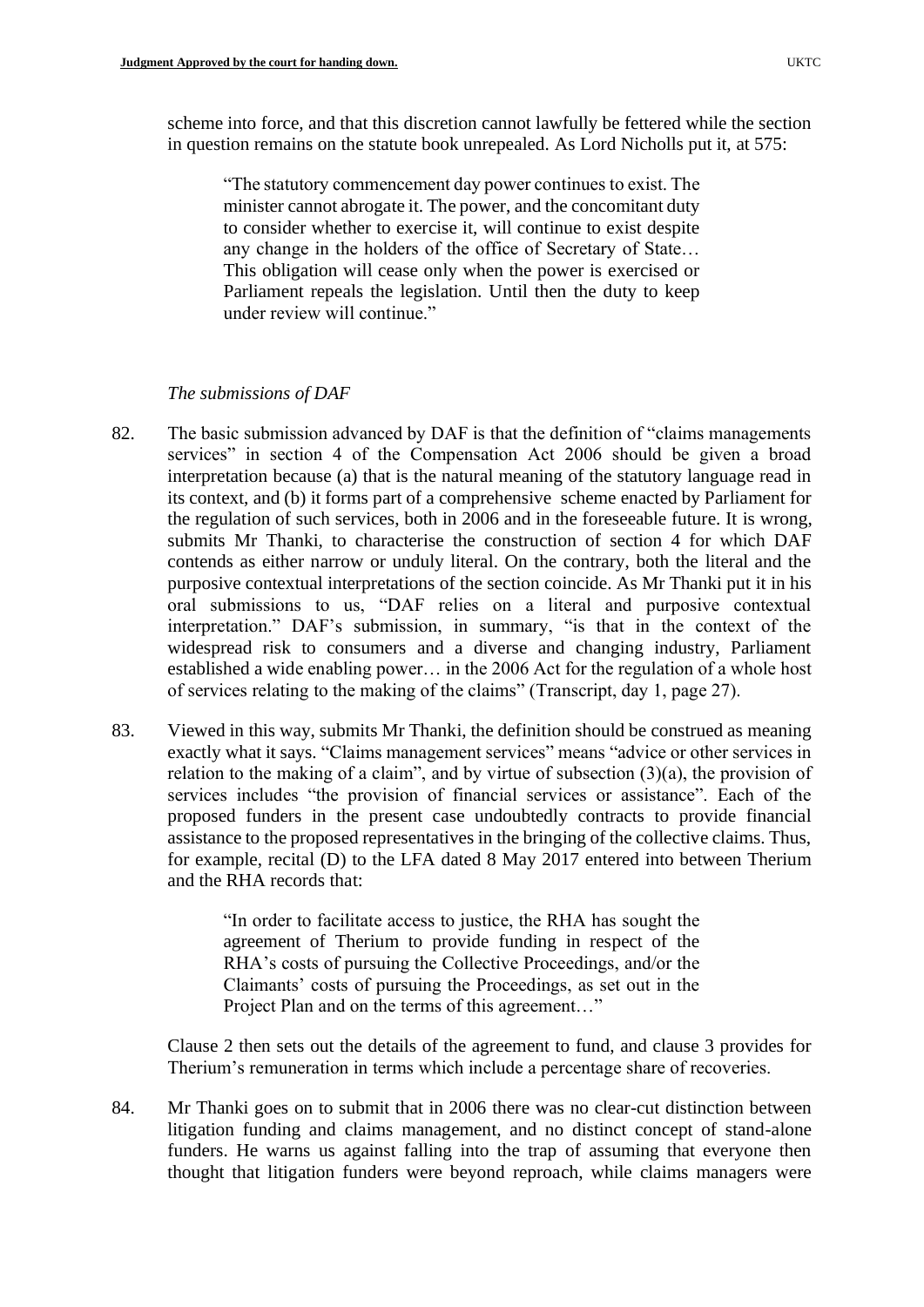engaged in questionable activities which needed to be regulated in the public interest. He points out that the ALF was not formed until 2011, and none of its current members was in existence in 2006. Against that background, it is inconceivable (he says) that Parliament had by implication intended to exclude stand-alone funders from the scope of the definition in the 2006 Act. Consistently with the explanatory memoranda to the 2006 Act and the Scope Order, Parliament provided a definition of "claims management services" which was "intended to be flexible and future proof. It deliberately cast its net wide…" (day 1, page 60).

- 85. As to the example of a bank providing a loan to its customer to fund litigation, Mr Thanki does not shrink from submitting that such conduct would potentially fall within the scope of section 4 if the bank explicitly chooses to link the loan to litigation. Whether such loans would in fact be regulated would depend on the scope and extent of regulations made under the 2006 Act, which expressly gives power to the Secretary of State to exclude certain categories of services from regulation.
- 86. The Tribunal reached its conclusion in [41] of the main judgment by reading into the statutory definition of "claims management services" an additional condition that the service be provided "in the context of the management of a claim". DAF submits that this "creates a vague and circular test which is found nowhere in the statutory language". To the contrary, Parliament expressly adopted a definition which expanded the statutory concept to include matters which are not, in ordinary language, matters of claims management. These include, by virtue of section 4(3)(a), "the provision of services by way of or in relation to legal representation", "referring or introducing one person to another", and "making inquiries", all of which are included in "the provision of services" together with "the provision of financial services or assistance". DAF further submits that there was in 2006 no standard or accepted meaning of what constitutes claims management, and Parliament cannot have intended to make the statutory definition depend on such imprecise language. It is for that reason, says DAF, that the concept of claims management is referred to in the term to be defined, but not in the clarificatory and expansive terms of the definition itself. This submission is coupled with one based on redundancy. If the construction adopted by the Tribunal were correct, the list of included activities in section 4(3)(a) would be largely redundant, because provision of the service of managing the claim would by itself always be sufficient to satisfy the condition. For similar reasons, the exclusion in section  $4(3)(b)$ ("a person does not provide claims management services by reason only of giving, or preparing to give, evidence (whether or not expert evidence)") would not be necessary, because such activities would never take place in the context of the management of a claim.

### *Discussion*

87. The point which we have to decide is ultimately a short question of construction of the definition of "claims management services" in section 4(2) of the 2006 Act. Although on a literal, acontextual, reading of the extended definition, the words "the provision of financial services or assistance" "in relation to the making of a claim" could be read as including the provision of litigation funding by a third party which plays no part in the management of the claim, I consider that the Tribunal was correct to accept the submission of Mr Kirby for the RHA that those words are "to be interpreted as applying in the context of the management of a claim": see the main judgment at [41], quoted at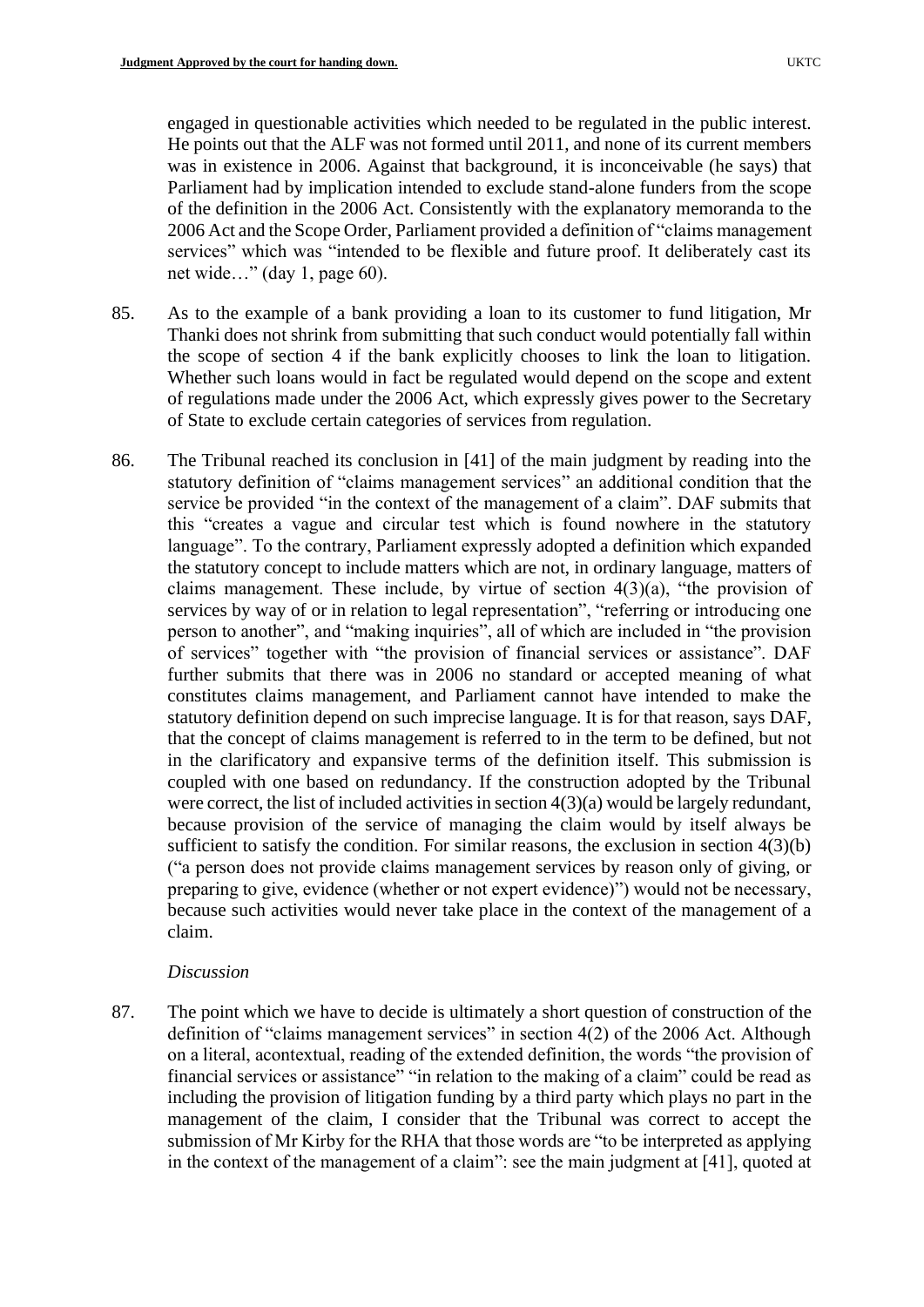[18] above. There are two main reasons which in combination lead me to that conclusion.

- 88. The first reason is that Parliament had already enacted a comprehensive scheme for the regulation of LFAs in section 28 of AJA 1999, inserting a new section 58B into CLSA 1990. It is true that section 58B had not been brought into force by the executive arm of government, pursuant to the commencement provisions in section 108(1) of AJA 1999, before the enactment of the Compensation Act 2006. In my judgment, however, that is beside the point. As I have explained, section 58B remained unrepealed on the statute book in 2006 (as it still does today), and the executive (in the form of the Lord Chancellor or the Secretary of State) is under a continuing duty to consider whether it should be brought into force: see [81] above, and the decision of the House of Lords in the Fire Brigades Union case. Furthermore, if section 58B were in force, there cannot be any doubt that the funding agreements in the present case would fall within its ambit. In terms of the definition in section 58B(2), set out at [70] above, each such agreement is one under which the funder agrees to fund (in whole or in part) the provision of advocacy or litigation services by someone other than the funder to the litigant (i.e. the representative and/or the individual claimants), and the litigant agrees to pay a sum to the funder in specified circumstances.
- 89. In that situation, it is in my view most improbable that Parliament would have intended by a sidewind to bring LFAs which were potentially liable to regulation under section 58B within the ambit of the scheme for the regulation of claims management services introduced by the 2006 Act. There would then have been two potentially competing regimes for the regulation of the same kinds of litigation funding services, and if that was indeed Parliament's intention, one would then expect section 58B to have been repealed or modified to the necessary extent so as to make it clear that the new regime under the 2006 Act was to prevail. One would also expect the point to have been explicitly addressed in the Explanatory Notes to the 2006 Act. But that is not what happened. There is no hint or suggestion in any of the explanatory material to which we were referred that Parliament intended LFAs which were potentially subject to regulation under section 58B to fall within the scope of the 2006 Act. Nor, apart from the terms of the definition of "claims management services" itself, can any indication be found in the detailed and comprehensive scheme enacted in 2006 that "pure" LFAs of the kind envisaged by the Court of Appeal in the Arkin case should fall within the ambit of "claims management services" merely because they involved the provision of financial assistance to claimants.
- 90. It is worth emphasising in this context how detailed was the provision made by Parliament in Part 2 of the Compensation Act 2006 for the regulation of claims management services. The relevant provisions are contained in 12 sections, and a schedule with 15 paragraphs headed "Claims Management Regulations". The comprehensive nature of the scheme is illustrated by the provision made empowering the Secretary of State to designate a Regulator to authorise persons to provide regulated claims management services, and to regulate the conduct of authorised persons, as well as to exercise other designated functions: see section 5(1). Section 12 established the Claims Managements Services Tribunal, and empowered the Lord Chancellor to make rules about its proceedings. Section 15 confers wide powers to make orders or regulations under Part 2 by statutory instrument, and the schedule (as I have said) contains detailed provision about the nature and content of such regulations. The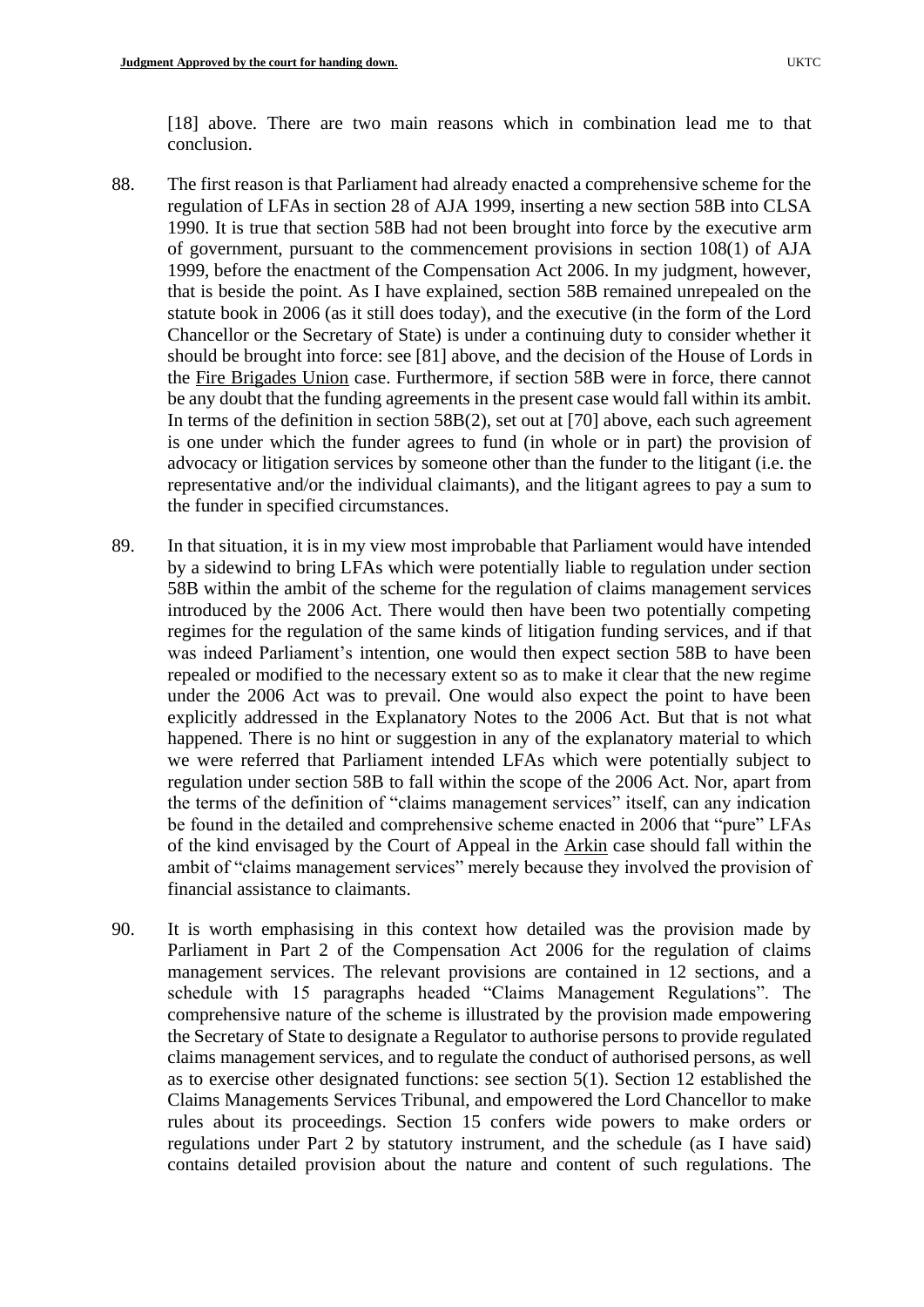important point for present purposes is that nowhere in this elaborate structure, apart from the contested words in the definition of "claims management service", is there anything to suggest an intention that LFAs were automatically to fall within its ambit, even if they involved no significant element of claims management.

- 91. My second main reason focuses on the structure and wording of the definition itself. The term defined is the composite phrase "claims management services", which it is common ground was not a phrase with any established legal meaning in 2006. The primary definition in section  $4(2)(b)$  is that the phrase "means advice or other services" in relation to the making of a claim". That is then extended by the definition of "claim", in very broad terms, in section  $4(2)(c)$ , and by the statement in subsection  $(3)(a)$  that "the provision of services" includes, in particular, the four activities then set out, including "the provision of financial services or assistance". The composite nature of the phrase being defined, and the ways in which the drafter chose to extend the primary limb of the definition, seem to me to make this a classic instance where, in construing the term defined, regard must be had to what is sometimes called "the potency of the term defined".
- 92. The authors of the current edition of Bennion recognise this principle in Section 18.6, under the heading "Defined term may itself colour meaning of definition". The text then reads:

"In the case of a statutory definition the defined term may itself colour the meaning of the definition.

#### **Comment**

Whatever definition is given to a term, the natural meaning of the term is likely to exert some influence over the way that the definition is understood and applied by the court. It is impossible to cancel the ingrained emotion of a word merely by an announcement. This is sometimes called "the potency of the term defined".

As Lord Hoffmann said in MacDonald (Inspector of Taxes) v Dextra Accessories Ltd [2005] UKHL 47, [2005] 4 All ER 107, at [18]:

"….a definition may give the words a meaning different from their ordinary meaning. But that does not mean that the choice of words adopted by Parliament must be wholly ignored. If the terms of the definition are ambiguous, the choice of the term to be defined may throw some light on what they mean."

Likewise in *Birmingham City Council v Walker* [2007] UKHL 22, [2007] 2 AC 262, at [11] Lord Hoffmann said:

"Although successor is a defined expression, the ordinary meaning of the word is part of the material which can be used to construe the definition"."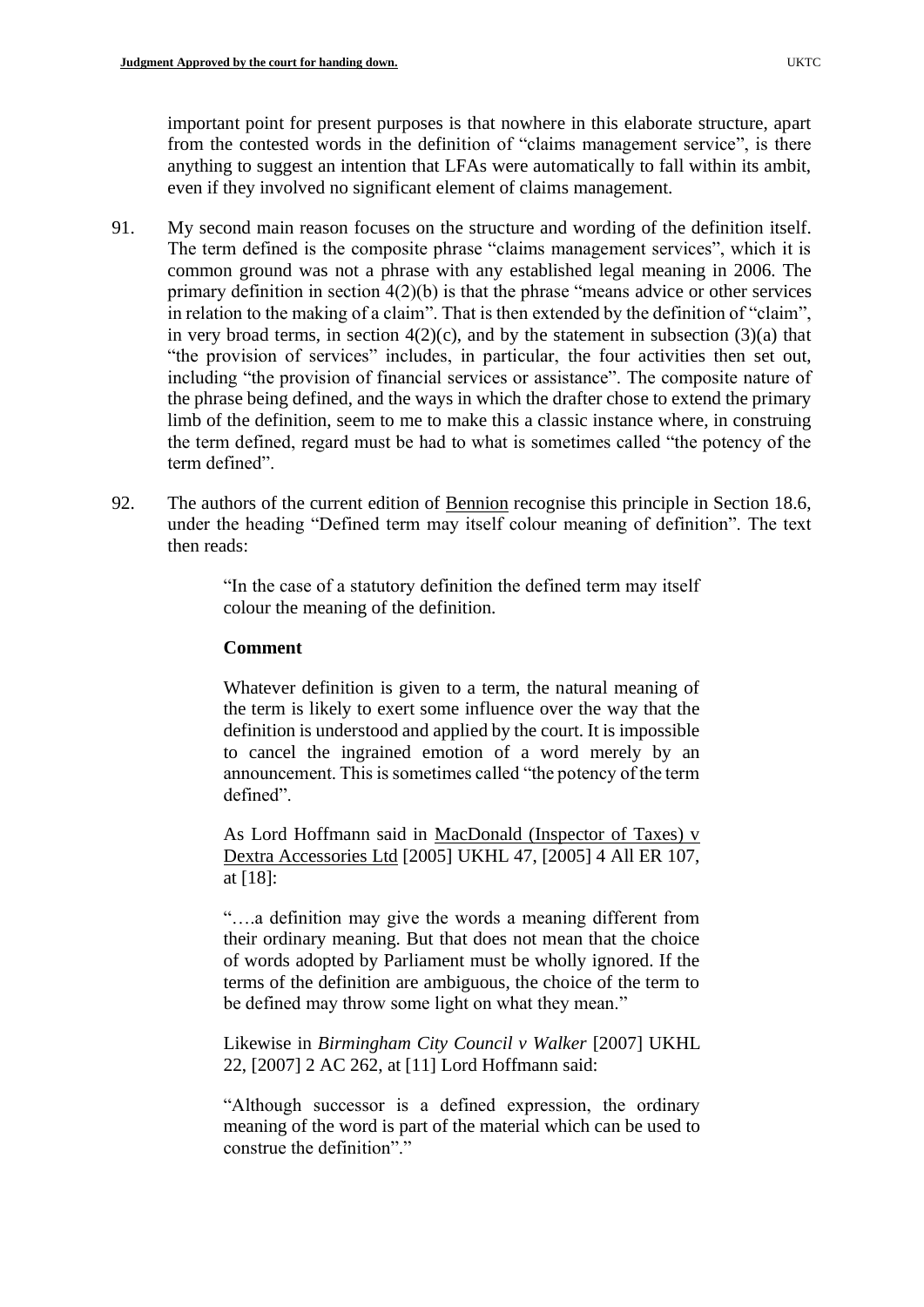93. As the second citation in Bennion makes clear, the principle is not confined to cases where there is an ambiguity in the terms of the definition. The point is, rather, that the definition must be read as a whole, and the ordinary meaning of the word or phrase being defined forms part of the material which can be used to throw light on the meaning of the definition. As Lord Hoffmann (again) said, in Oxfordshire County Council v Oxford City Council [2006] UKHL 25, [2006] 2 AC 674, at [38]:

> "… it is true that in construing a definition, one does not ignore the ordinary meaning of the word which Parliament has chosen to define. It is all part of the material available for use in the interpretative process."

See too the judgment of Lord Scott of Foscote at [82], where he endorsed an earlier version of the principle stated in the 4th (2002) edition of Bennion.

- 94. If the construction of the definition is approached in this way, it seems to me entirely natural to read the words of the definition as both coloured and conditioned by the reference to "claims management" in the phrase which is being defined, so that the "advice or other services in relation to the making of a claim" must be understood as referring to advice or other services of a claims management nature, or having to do with the management of a claim, and the reference in subsection  $(3)(a)(i)$  to the provision of financial services or assistance should likewise be read as referring to the provision of such services or assistance in the context of claims management. I do not consider that such an interpretation is open to objection on the ground of circularity. On the contrary, it is an interpretation which gives appropriate recognition to the concept of "claims management" which is central both to the statutory scheme of Part 2 of the Compensation Act 2006 and to the composite phrase which is being defined. Although the Tribunal in one sense read words into the statutory provision (giving rise to the complaint by Mr Thanki that it should not have read words in which are not there), it was in truth doing no more than setting out what is the correct interpretation of the provision when read as a whole.
- 95. Nor am I able to accept DAF's submission that Parliament cannot have intended to make the statutory definition depend on such an imprecise concept as claims management. To my mind, the very fact that the concept had no standard or accepted legal meaning in 2006 shows that Parliament was content to leave its precise meaning to be developed by the courts in the light of the purpose of the statutory scheme and the guidance which could be obtained from the relatively open-textured terms of the definition. These considerations also seem to me to provide a satisfactory answer to DAF's objections based on alleged redundancy. Precisely because "claims" management" was not a concept with a clearly defined existing meaning, it was helpful in elucidating the concept to provide the specific illustrations and guidance contained in section 4. It does not follow from this, however, that the terms of the definition must be applied without reference to the ordinary connotations of the term being defined. That would be to ignore the relevance of the concept of "claims management" as a central factor in delimiting the general nature and extent of the activities which Parliament intended to be subject to the regulatory scheme of the 2006 Act.
- 96. In reaching its conclusion, the Tribunal was in my view fully entitled to have regard to the presumption against absurdity, as it is broadly stated in cases such as  $R \text{ v } \text{McCool}$ , loc. cit. The result of the construction for which DAF contends is in my judgment both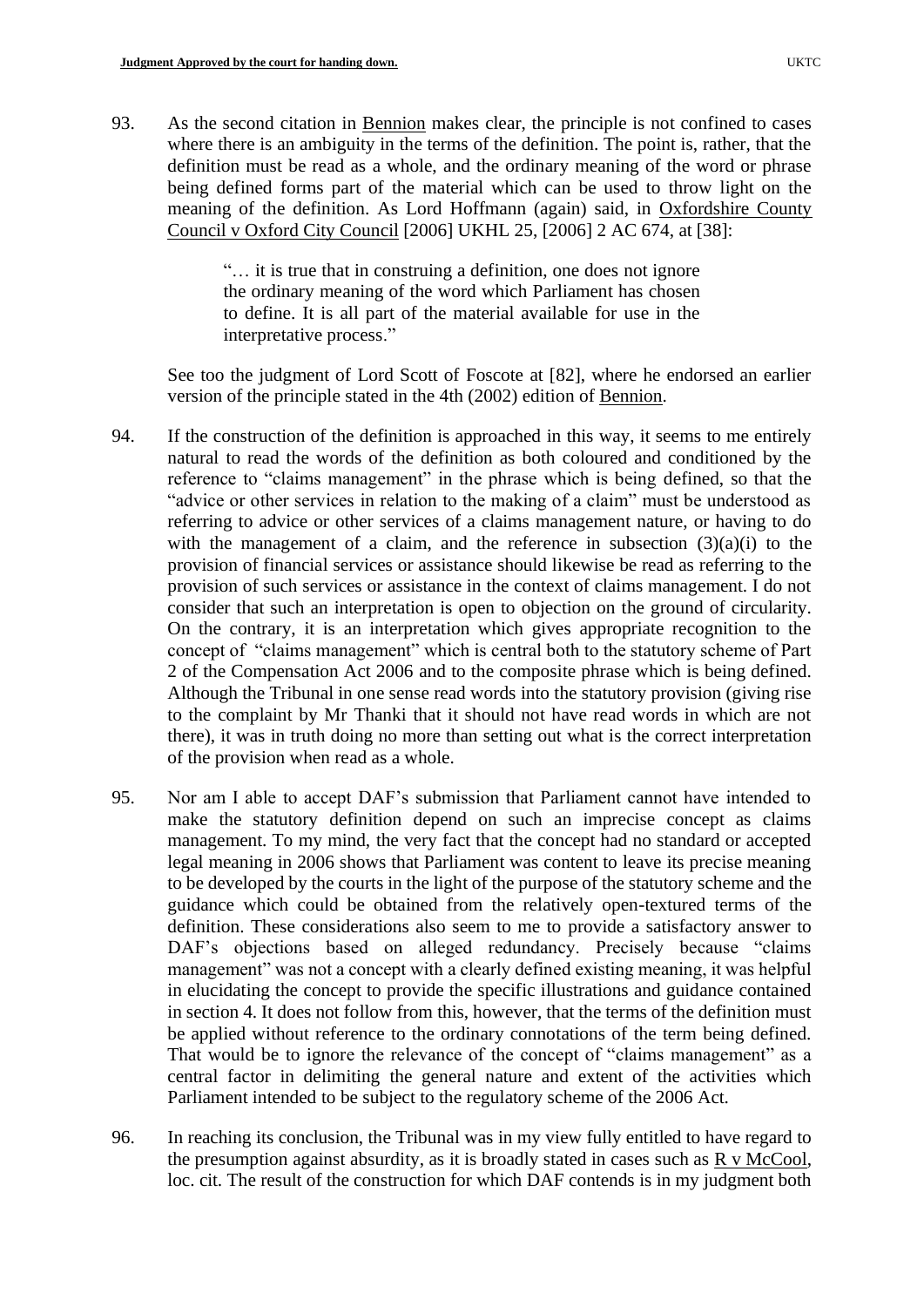anomalous and unreasonable, because it would bring any form of the provision of financial assistance for the making of a claim within the ambit of the 2006 Act, without regard to the fact that pure litigation funding was not then perceived to be a problem which required fresh legislative intervention, and if its regulation were to be considered necessary in the future, the provisions of section 58B of CLSA 1990 could be brought into force for that very purpose. I also respectfully agree with the Tribunal that the example of a bank lending money to a customer to fund litigation is telling in this context, because there is nothing to indicate that Parliament intended to bring such activities within the purview of the 2006 legislation, but a literal reading of section  $4(3)(a)(i)$  would admittedly have that effect. A degree of legislative "overkill" is sometimes the price to be paid for countering abuse, but if that were the position in the present case, it is inconceivable that the Explanatory Notes would have said nothing on the subject. If, however, the phrase "claims management services" is interpreted with due regard to the central concept of the management (as opposed to the pure funding) of claims, the problem disappears.

97. For these reasons, I would dismiss DAF's challenge to the decision of the Tribunal on the DBA issue on the first ground raised in the claim for judicial review, namely that the Tribunal erred in law in its interpretation of the definition of a DBA in section 58AA of CLSA 1990. If the other members of the court agree, that is sufficient to dispose of the main issue of principle raised by the application. But it is still necessary to deal with DAF's second ground, which relates only to the funding arrangements entered into between UKTC and Yarcombe. The argument, in short, is that even if the Tribunal is right that "claims management services" must be provided "in the context of the management of a claim", the Tribunal nevertheless erred in applying its own construction of the law to the facts.

#### *Ground 2: the insurance arrangements made by Yarcombe*

- 98. The argument which DAF wishes to advance under Ground 2 concerns the insurance arrangements entered into by UKTC's funder, Yarcombe (which is part of the Calunius funding group). It is said that UKTC does more than provide bare funding, because it is Yarcombe, not UKTC, which is the insured party in respect of any adverse costs order under the ATE policy on which UKTC relies in support of its application for a CPO. Accordingly, Yarcombe manages the claim with regard to costs liability and arranged insurance for that purpose. Various objections were raised to this feature of UKTC's application at the hearing before the Tribunal, and as the main judgment records at [86] to [102] numerous amendments were made to UKTC's proposed funding and insurance arrangements in order to meet those concerns. For example, the Tribunal noted at [96] that the ATE premium was to be amended so that Yarcombe as the insured entity would assume direct contractual liability for adverse costs orders to the potential defendants. By virtue of these arrangements, submits DAF, Yarcombe's role in the litigation goes well beyond bare funding, and involves a significant degree of management of the claim.
- 99. In his oral submissions, Mr Thanki did not elaborate on the four paragraphs of DAF's skeleton argument in which its case on Ground 2 is set out substantially as I have summarised it. In my view, the argument has no merit, and it would also be unfair to permit DAF to rely on it (whether as a ground of appeal or in the judicial review proceedings) because it was not argued as a separate point before the Tribunal and it is too late to advance it now.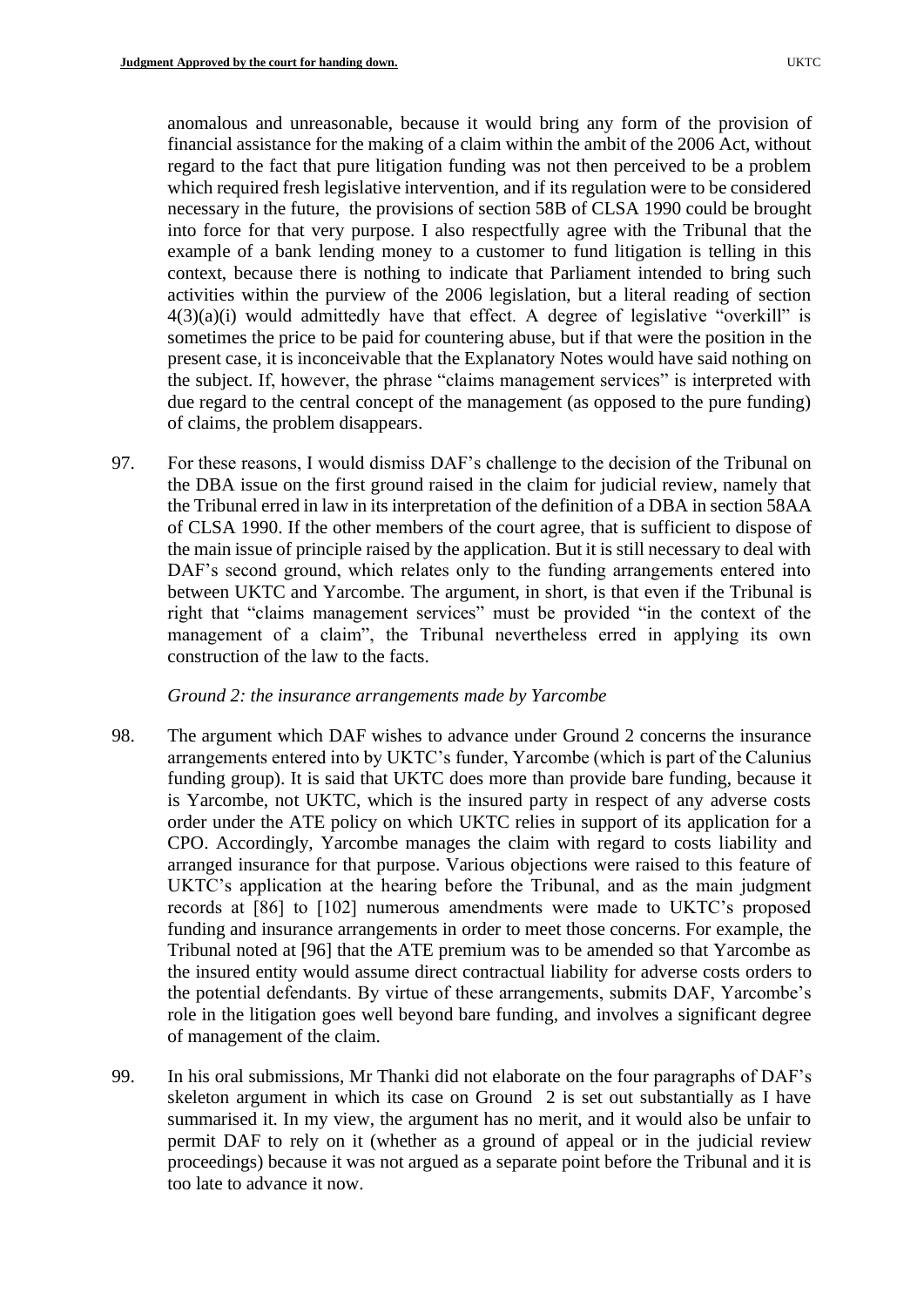- 100. To begin with the procedural point, Mr Thanki all but conceded that the point had not been taken separately before the Tribunal. He showed us a passage in DAF's written submissions to the Tribunal which included a passing reference to "the purchase of insurance being a specific part of the purpose of the funding provided in the present case", but the point was nowhere identified as a separate argument. The concerns about insurance which were ventilated before the Tribunal did not relate to the question whether UKTC was engaging in claims management by virtue of the ATE insurance taken out by Yarcombe, but rather went to the sufficiency and degree of protection afforded to the defendants by those arrangements. The Tribunal therefore never directed its mind to the former question, and for that reason said nothing about it. Nor was the question raised as a separate proposed ground of appeal when permission to appeal was sought after the main judgment had been delivered. It cannot therefore now be said that the Tribunal erred in its application of the law to the facts concerning Yarcombe's insurance arrangements, for the simple reason that it was never asked to do so.
- 101. The position might be different if the question were a pure point of law which could be pursued on appeal (or by way of judicial review) without any unfairness to UKTC. But since the argument concerns the application of the law to the detailed facts, I consider that UKTC should have had the opportunity to address it as a separate issue before the Tribunal, and it is now too late for DAF to raise it.
- 102. In any event, I am satisfied on the material before us that the argument is devoid of merit. The arrangements in question were designed to support and strengthen the ability of UKTC (through Yarcombe) to meet any adverse costs orders which might be made against either of them in the litigation. In other words, it was essentially a funding issue, and had nothing to do with the actual management of the claims to be brought under the relevant CPO. I accept the submission of Mr Thompson for UKTC that the arrangements therefore fell on the right side of the "claims management" line.
- 103. As an example of a case falling on the wrong side of the line, Mr Thompson referred to the Meadowside case which I have already briefly mentioned at [27] above. As the Tribunal explained in the PTA decision at [32]:

"Meadowside, which had a claim for the balance due in respect of repair works under a JCT Minor Works contract, had gone into liquidation and the liquidators engaged Pythagoras…, a company which acts on behalf of administrators and liquidators in relation to construction contracts, to take over pursuit of the debt. Pythagoras was appointed to "act as [the liquidator's] agents and take all steps to ascertain and recover the amounts due to [Meadowside].""

One of the ways in which Pythagoras pursued this objective was by engaging in adjudication proceedings leading to awards which could be recovered by an application for summary judgment. As the managing director of Pythagoras explained in his evidence:

"Pythagoras Capital can use its in-house legal and engineering/ building expertise to run the Adjudication (Pythagoras is not a law firm, but Adjudication proceedings are not a reserved legal activity).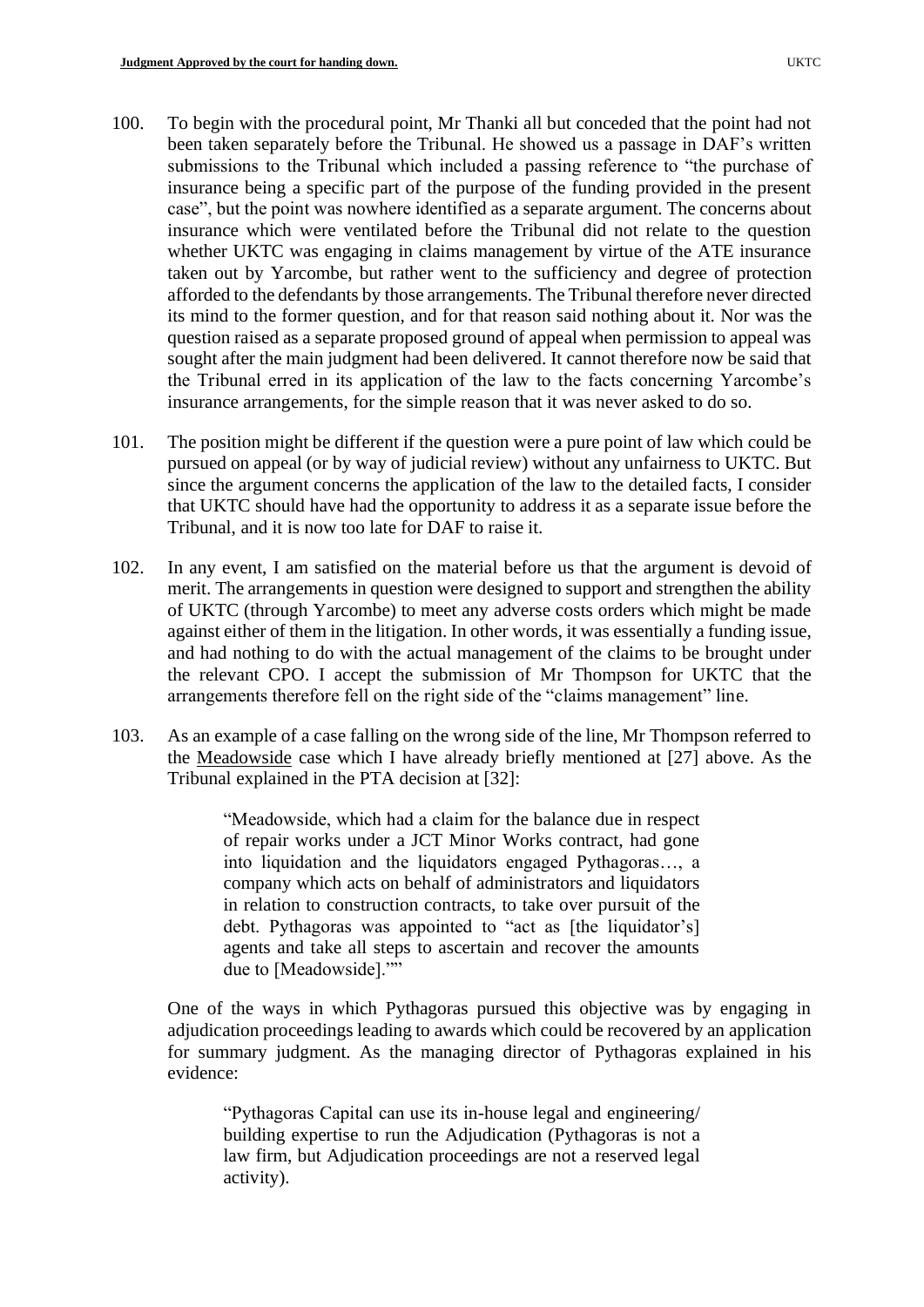If Pythagoras Capital makes a recovery for the insolvent company then it will keep a pre-agreed percentage."

104. Against that background, it is unsurprising that the judge (Mr Adam Constable QC) held that the funding agreement between Pythagoras and Meadowside was a DBA within the terms of section 58AA of CLSA 1990, because Pythagoras was engaged in the provision of "claims management services". As the Tribunal observed in the PTA decision at [34]:

> "It is clear that the role carried out by Pythagoras in respect of the claim of Meadowside was very different from that of an independent third party litigation funder… Pythagoras' funding of the claim was part of its overall management of the claim and the decision in *Meadowside* is therefore entirely consistent with the Judgment: see the Judgment at para 41. Accordingly, *Meadowside* does not give rise to a conflict of authority as DAF seeks to suggest."

### **Conclusion on the claim for judicial review**

105. For the reasons which I have given, I would refuse DAF permission to apply for judicial review on Ground 2. The claim in relation to Ground 1, which equates to what I have called the "substantive issue", is in my judgment arguable, and was indeed very well argued by Mr Thanki in his oral submissions. I would therefore grant permission to DAF to apply for judicial review on that ground, but if the other members of the court agree I would dismiss the claim for judicial review on the merits.

### **Lord Justice Singh:**

106. I agree.

# **Lady Justice Carr:**

107. I also agree.